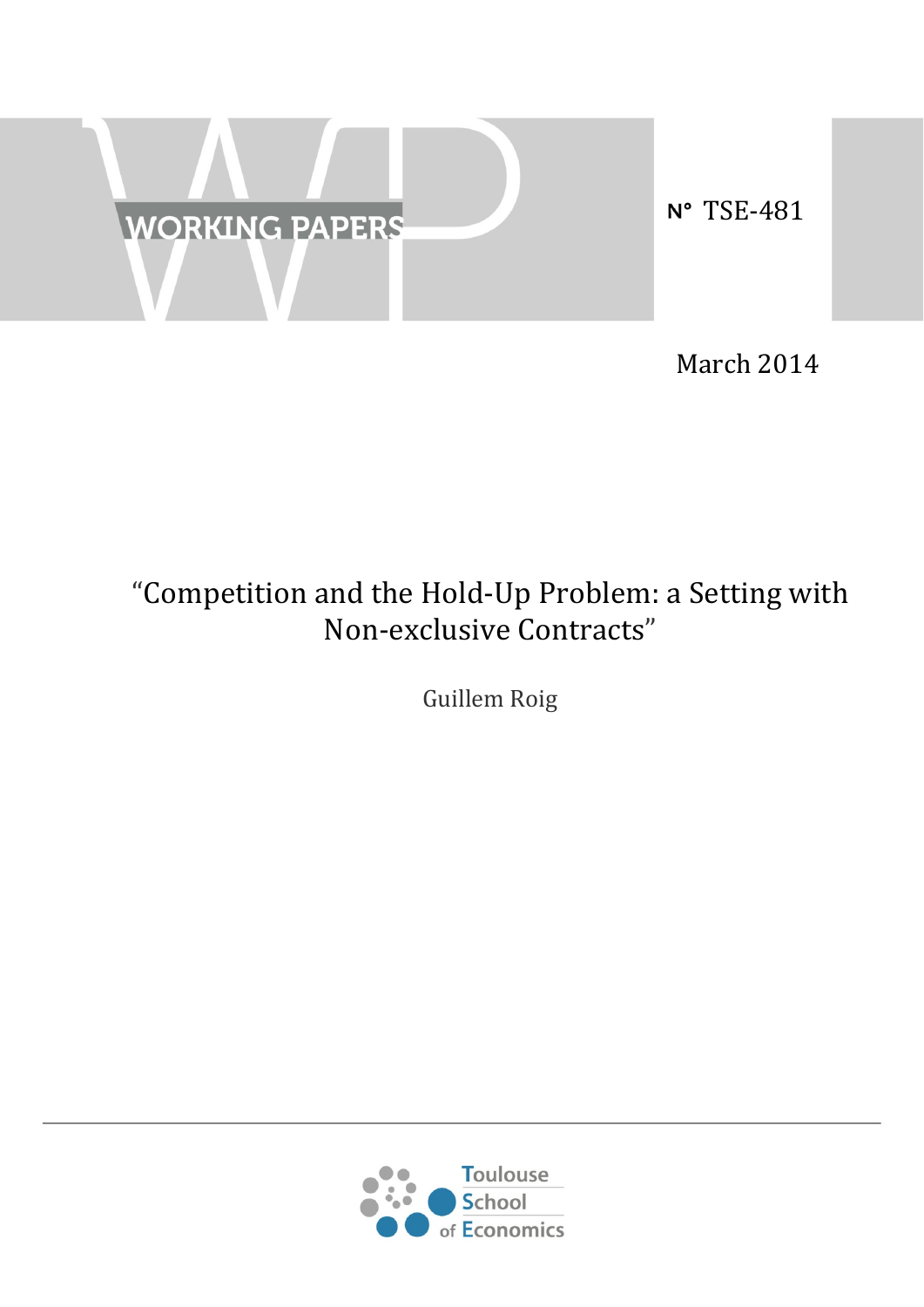# <span id="page-1-0"></span>Competition and the Hold-Up Problem: a Setting with Non-exclusive Contracts

Guillem Roig<sup>∗</sup> First draft: September 2011

March 26, 2014

#### Abstract

This work studies how the introduction of competition to the side of the market offering trading contracts affects the equilibrium investment profile in a bilateral investment game. By using a common agency framework, where contracts are not exclusive, we find that the equilibrium investment profile depends on the competitiveness of the equilibrium outcome. Full efficiency can only be implemented when the trading outcome is the most competitive. Moreover, lowering the outcome competitiveness is not always Pareto dominant for the parties offering the contracts, and larger social welfare can be obtained with low competitive equilibria.

Keywords: bilateral investment; hold-up; competition; Pareto dominance; social surplus. JEL Classification Numbers: D44; L11.

<sup>∗</sup>Toulouse School of Economics. Contact information: guillemroig182@gmail.com. I am thankful to David-Perez Castrillo, Olga Gorelkina, Inés Macho-Standler, Santiago Sánchez Pagés, Martin Pollrich, Simone Sepe and to my supervisor Jacques Crémer for his constant help and support. I am also indebted to the comments received in the UAB micro seminar, the games and behavior UB seminar, the CREIP seminar and the participants of the Jamboree ENTER conference in Brussels 2013.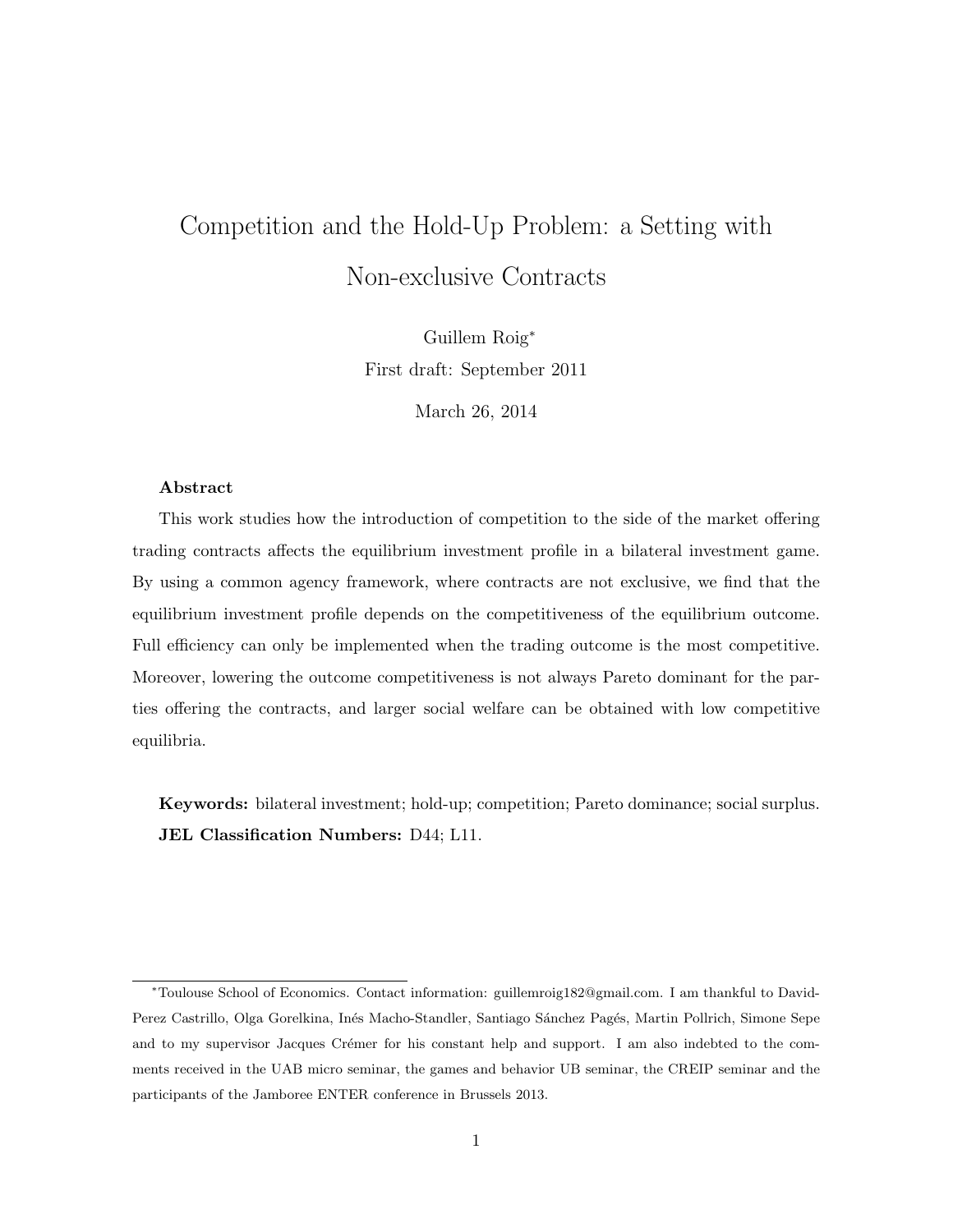## 1 Introduction

In many economic situations, parties undertake relation-specific investment to increase potential gains from the relationship. Consider for instance an insurer that researches on possible contingencies to better suit the special needs for his contractor; or a seller that reduces the production cost of an intermediate good that is specific to a downstream producer. Even if the potential gains from trade increases, the ex-ante decision to undertake relation specific investment depends on the extent that the investing party can appropriate the gains arising from his investment. Economists have extensively studied this subject and have shown that efficient investment decisions fail to materialize whenever the investing party is not able to appropriate all the benefits generated from his specific investment. In other words, transaction-specific investments results into a fundamental transformation in market transactions, by reducing the field of available alternatives from a large number (in the ex-ante bargaining situation) to a small number (in the ex-post bidding situation), Williamson (1983). Then, economic agents get wrong investment incentives due to the problem of being "held-up", and decide to undertake lower levels of investment. This has detrimental effects on resource allocation and economic welfare.

The existence of the "hold-up" problem is generally traced to incomplete contracts, that is, the inability of parties to write contracts depending on all relevant and publicly available information.<sup>[1](#page-1-0)</sup> The economic literature has mainly focused on two different approaches to solve this problem. The first approach, organization design, is closely related to the theory of the firm and searches for conditions which determine when transactions should be undertaken trough a price mechanism - market - or by fiat - firm. It also establishes provisions for asset ownership and dictates that the residual right of control should be given to the party who is more prompt to suffer from the ex-post opportunism by the other side, Hart (1995). The second is the long-term contract approach. It focuses on establishing contractual provisions such as default or option contracts, that can be enforced in case of disagreement, which relaxes potential conflicts of interests between the parties. However, the main caveat is that the previous solutions pre-assume the existence of economic institutions allowing for either a

<sup>1</sup> If specific investment was verifiable or enforceable ex-post, it will be in the interest of the contractual parties to write compensation schemes linked to investment. Grossman & Hart (1986), Grout (1984), Hart and Moore (1988) and Williamson (1985).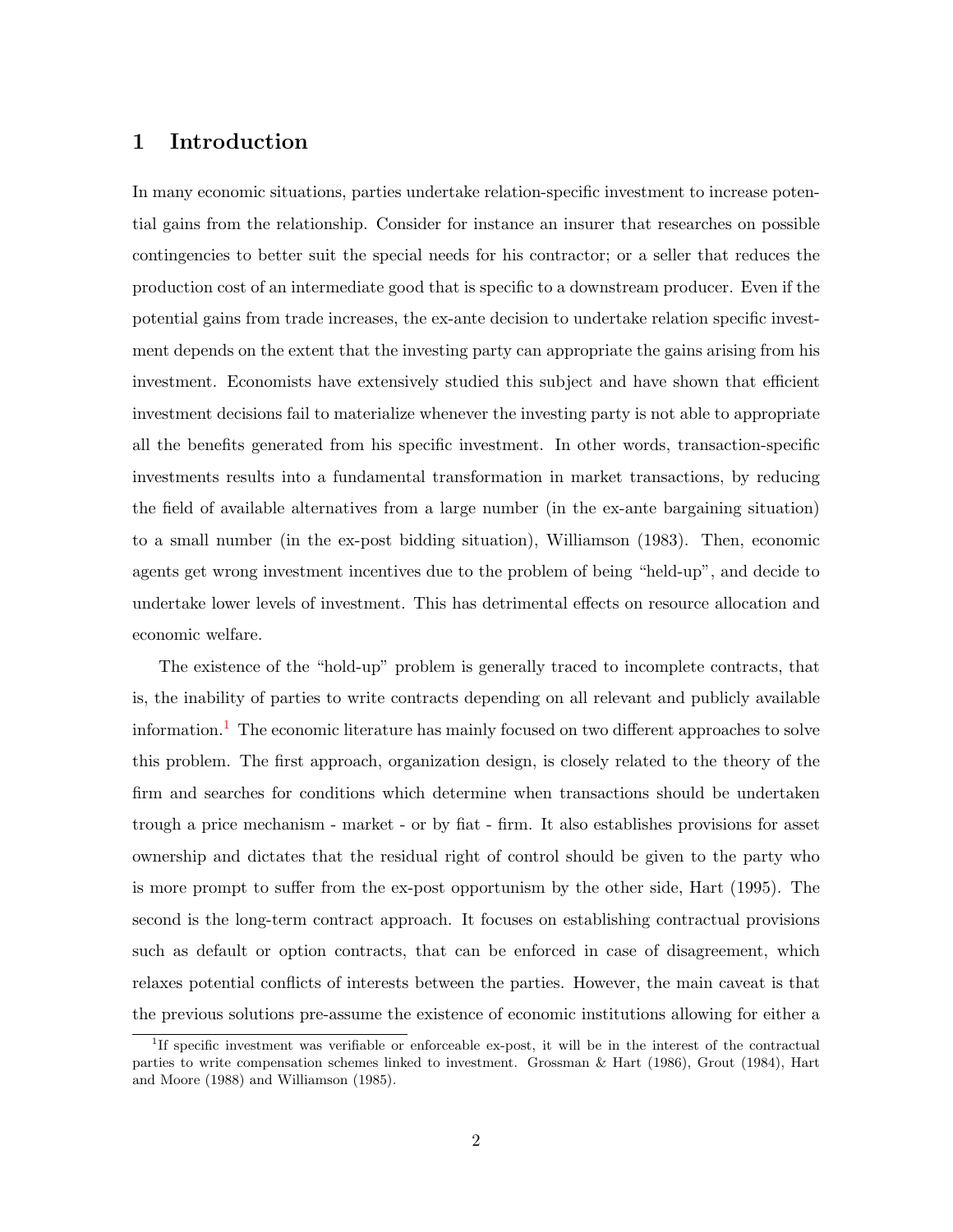clear definition and allocation of property rights and/or the existence of a third party able to enforce ex-ante contracts. Hence, can we implement efficient levels of investment in a setting with weak economic institutions? In the present work, we propose a very simple mechanism consisting on introducing competition to one side of the market and allocating of the whole bargaining power to this competing side.

We consider an economy with a single large producer/ buyer who must use a specific input provided by different sellers. Consistent with a bilateral investing game, only one of the sellers is aware of the technology that enables him to reduce the cost of input production, and the producer/buyer invests to improve her valuation of the input by adapting her production process to this specific input. Our objective is to see how the introduction of competition to the side of the market offering trading contracts affects the equilibrium investment profile in a bilateral investment game. Since we are interested in a situation where there is competition in the market, we work in a set-up where the buyer can sign trading contracts with many sellers at the same time. We find evidence of this type of contracts in the cycling industry, where large brands of elaborated cycling components such as Shimano, Specialized and Trek buy raw materials and other simple components from different suppliers. Another example is provided by the financial sector, where a large firm establishes multiple banking relationships and customers also hold multiple credit cards from different networks.<sup>[2](#page-1-0)</sup>

In a common agency framework, where trading contracts are not exclusive, we find that the equilibrium investment profile depends on the degree of competition in the trading game. By allowing active sellers to coordinate their out of equilibrium trading offers we show that the upper-bound on the transfer that each seller obtains depends on the "loss" on the trading surplus generated when the buyer excludes him from trade. This "loss" directly depends on the gains from trade that the rest of sellers are able to attain. Hence, the higher the number of sellers coordinating their out of equilibrium offers aimed at excluding any seller, the larger the gains from trade that can be generated and the lower is the equilibrium transfer of the former. The equilibrium outcome is more competitive the higher the number of active sellers coordinating their out of equilibrium offers.

We show that the equilibrium investment profile depends on this "intensive" degree of competition ex-post, which arises in the trading game once specific investment is made. We

 $2$ Open listing agreements is another example of non-exclusivity in the real estate market.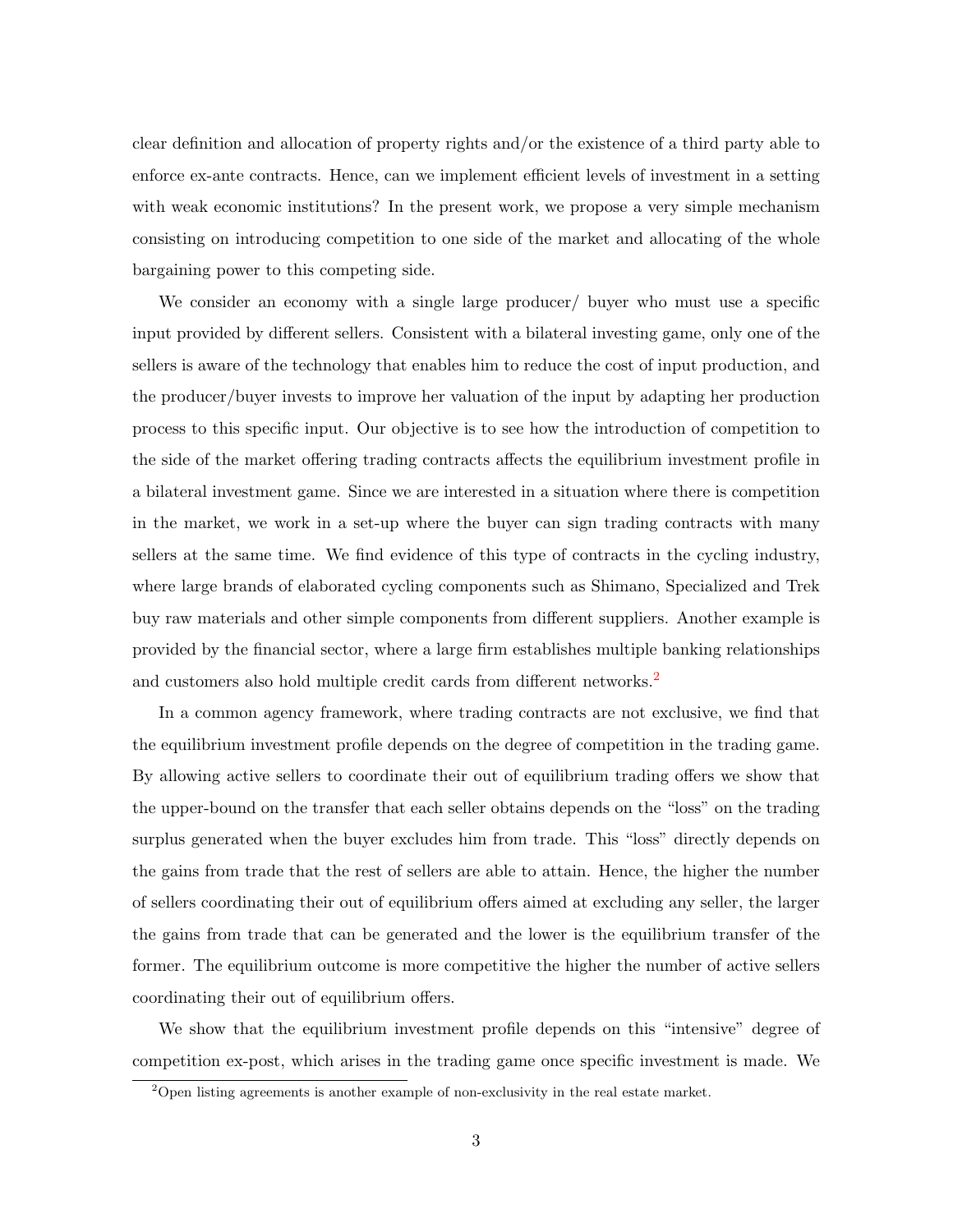obtain that full efficiency can only be implemented when competition is the most intense. Here, the offering parties appropriate their marginal contribution to the trading surplus. In situations where the equilibrium outcome is less competitive, full efficiency is never guaranteed. The "hold-up" problem affects the receiving party while the offering party tends to over-invest. With low competition, each seller obtains more that his marginal contribution to the trading surplus and the gains appropriated by the investing seller are larger than the increase on the surplus generated by his investment. We also find a relationship between the equilibrium investment profile and the "extensive" degree of competition, which corresponds to the number of active sellers in the industry. The higher the number of active sellers, the equilibrium investment profile tends to efficiency regardless of the competitiveness of the trading outcome.

We further explore which level of competition leads to a larger ex-ante efficiency, and we analyze which degree of competition is preferred by the side of the market offering the trading contracts. In our model, the most preferred equilibrium is not always the one that makes competition less severe, since the investment profile depends on competition. In this regard, the purpose of an investing party might not longer be to appropriate as much gains from the relationship as possible, because this will have an effect on the investment decision of the other party, and so in the overall potential gains. In some situations, it is beneficial to distribute potential gains from trade evenly among different participants, and this is obtained when the outcome of the trading game is very competitive. Moreover, we show that in situations where the level of competition is low, the results are also influenced by the sensitivity of the equilibrium allocation on investment. When a seller is more efficient that the rest, due to his specific investment, he is indirectly putting a constraint on the transfers of the other sellers. An increase of investment of the seller entails a reduction of the amount traded by the non-investing sellers. If this effect turns out to be small, the incentives of the sellers are aligned and they prefer a more favorable partition of the surplus. Different degrees of competition are preferred when the previous effect is big. While the investing seller opts for an equilibrium where the investment is maximal, this is not the case for the non-investing sellers. This comes from the fact that investments are strategic complements, then a higher investment of the buyer entails larger investment of the seller which in turn creates lower trade for the non-investing sellers.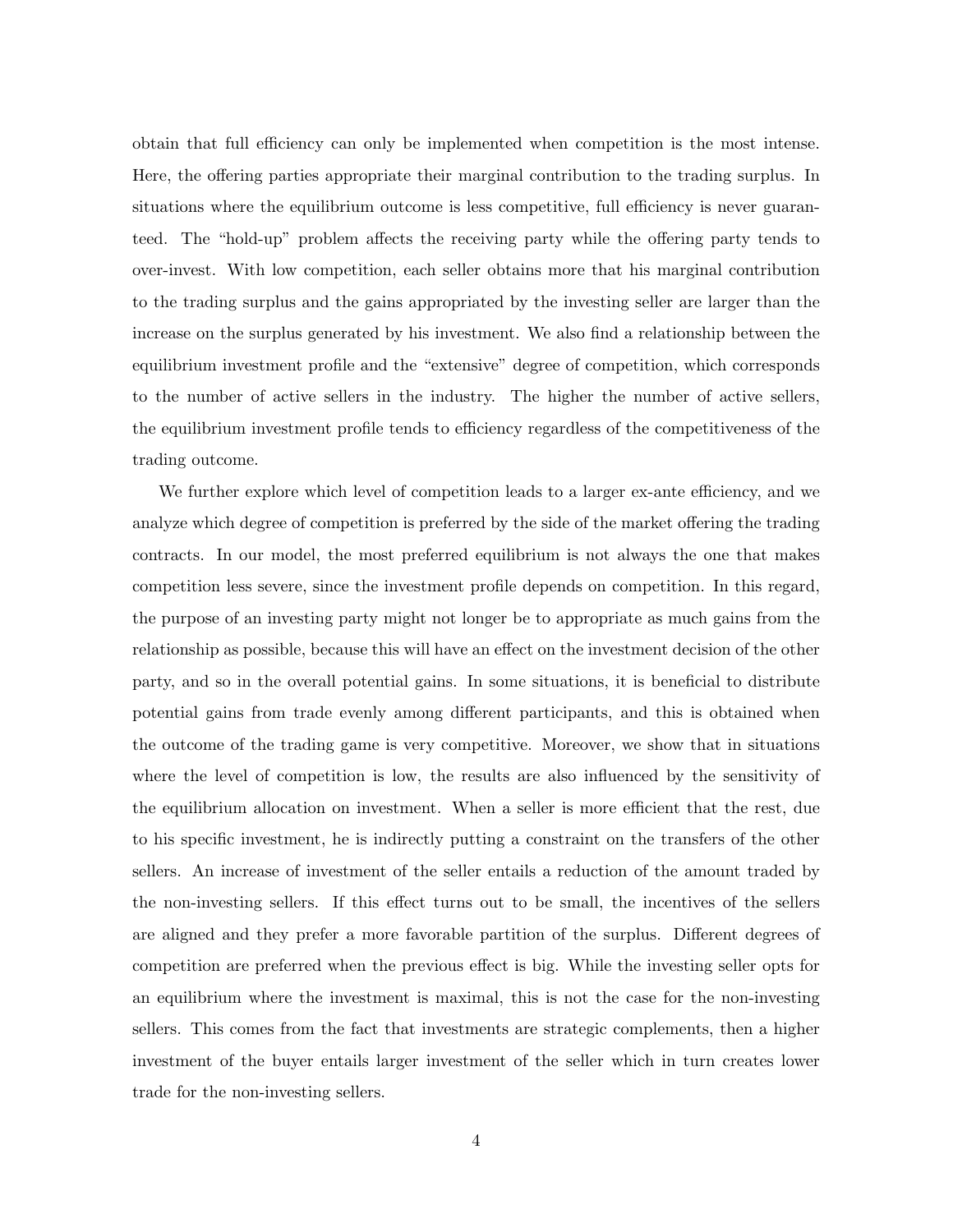This strategic complementarity, also explains why the maximization of welfare is not always obtained under situations when the outcome is more competitive. The inefficiency created to one side of the market can restore efficiency to the other side, leading to larger potential gains from trade. Surprisingly, we get that lower competitive outcomes ex-post can lead to higher levels of welfare. Therefore, a competition authority should be careful in analyzing an industry where ex-ante specific investments are important, because promoting competitive outcomes might fail to maximize the total welfare that can be generated in the market.

The remaining of the paper is organized as follows. Section [\(2\)](#page-5-0), briefly discusses the related literature. Before introducing the formal set-up of the model, in section [\(3\)](#page-7-0), we provide a simple numerical example. Later, we proceed by solving the game backwards. Therefore, in section [\(5.1\)](#page-13-0) we study the properties of our equilibrium allocation and the equilibrium transfers are characterized in section  $(5.2)$ . In section  $(5.3)$ , we obtain the equilibrium investment profile. Equilibria comparison is undertaken in section  $(6)$ . We start by analyzing which is the Pareto dominant equilibrium by the offering parties and we continue by ranking equilibria in terms of welfare. Finally, section [\(7\)](#page-30-0) concludes. All proofs are relegated to the appendix.

## <span id="page-5-0"></span>2 Related Literature

The present work builds on the literature on markets and contracts. In this literature instead of considering the impossibility of contracting on some states of nature or actions, there are limits on the number of parties that can be part of the same contract. In this paper, we use the most recent set-up where trading contracts are non-exclusive, and a common agent can freely sign multiple bilateral trading contracts with different parties.[3](#page-1-0) The first theoretical work to consider a general model of contracting between one agent and multiple principals is due to Segal (1999). In a general framework, he shows that with the absence of direct externalities, the contracting outcome is efficient.<sup>[4](#page-1-0)</sup> However, in a bidding game - where multiple principals propose trading contracts to the common agent - inefficiencies can arise from the coexistence of offers made by different parties. In this regard, Bernheim & Whinston (1986) show that

 ${}^{3}$ Earlier studies have centered the analysis on exclusive contracts, this is the spirit of Akerlof (1970), Rothschild & Stiglitz (1976) and Aghion & Bolton (1987).

<sup>4</sup>There are no externalities when the principals' payoffs depend only on their own trade with the agent.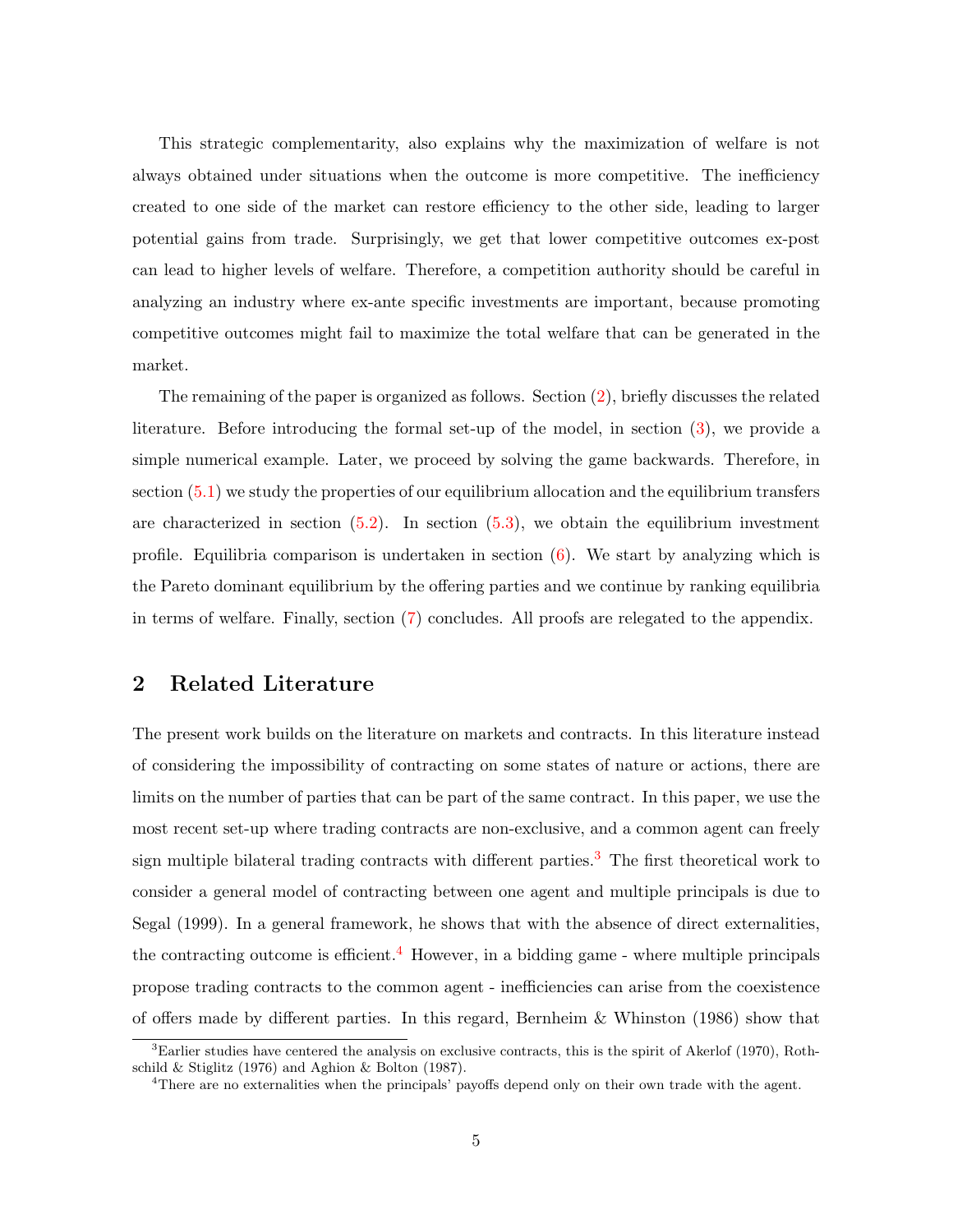an equilibrium always exists and it is efficient in the absence of direct externalities.<sup>[5](#page-1-0)</sup>

While it has been shown that under some mild conditions a unique efficient outcome always exists, it has been proven that there is multiplicity in the equilibrium payoffs, Chiesa & Denicolò (2009).<sup>[6](#page-1-0)</sup> Restricting to non-linear schedules, the payoffs of the principals - the ones that offer the trading contracts - depend on the transfers or fixed payment that they obtain for the equilibrium amount traded. In a common agency framework, this is determined by the threat of any principal to be excluded from trade, and this threat pins down to which type of "latent" or out of equilibrium contracts are submitted by the rest of the principals. If the principals submit latent contracts such that there exists optimal collective replacement of a given principal, then the equilibrium transfers are truthful in the sense that each principal appropriates his marginal contribution to the surplus. Conversely, if the latent contracts submitted are such that any principal is unilaterally replaced by the most efficient seller, the equilibrium transfers are the ones where the rent of the common agent is minimized. The authors establish which strategies will support this last equilibrium. By giving structure to the out of equilibrium offers such that principals can coordinate their out of equilibrium trading contracts to exclude any other principal, we obtain a characterization of the equilibrium payoffs that lie between the two previous equilibria.

In a more recent paper, Chiesa & Denicolò (2012) undertake comparative statics of the two extreme equilibria. They show that the equilibrium where the rent of the buyer is minimized is Pareto dominant from the parties offering the contracts, and state that truthful strategies are not in general very attractive. This comes from the fact that the potential gains from trade are irrelevant of the distribution of rents and those who submit contracts always prefers an equilibrium where the distribution is more favorable to them. We challenge their finding by introducing a previous stage where parties can undertake specific self-investment before the contracting stage takes place. Moreover, by introducing an investment stage in our game, we are able to compare equilibria with regards to the welfare obtained. This analysis has not been carried out in the markets and contracts literature, where the different type of equilibria are only a different way to distribute the rents from trade, and welfare remains

 $5$ The authors consider an equilibrium where the principals submit global truthful schedules.

<sup>&</sup>lt;sup>6</sup>Indeed, the authors show that the set of equilibrium payoffs is a semi-open hyper-rectangle. Additionally, Martimort & Stole (2009) show multiplicity of equilibria in a public common agency game and offer strategies for equilibrium refinement.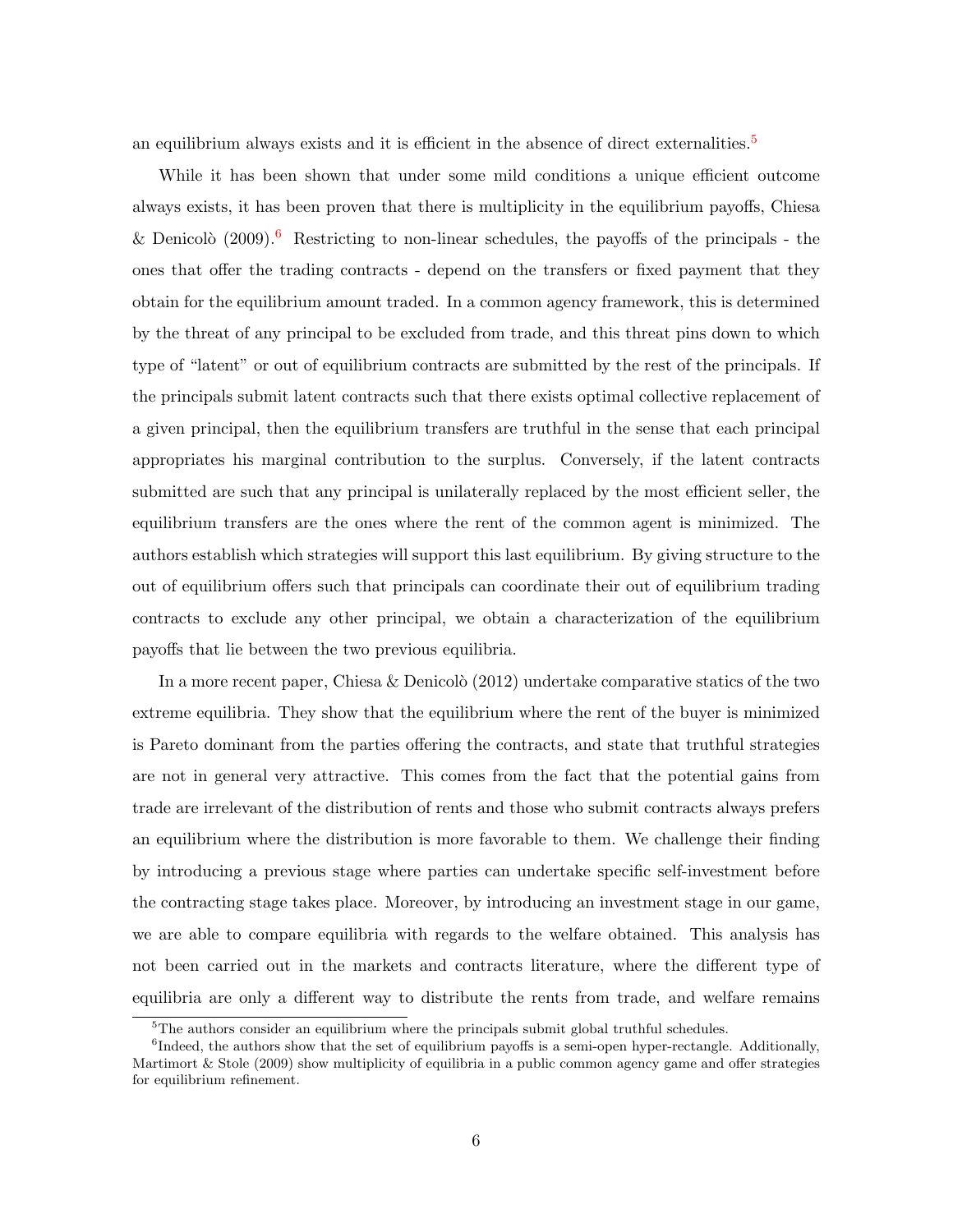unchanged. Therefore, in our model, the redistribution of rents has implications on the investment decisions of the parties and on the final dimension of those gains.

In this regard, the present work is closely related to the "hold-up" literature where an early formulation is due to Klein, Crawford & Alchian (1978) & Williamson (1979, 1983). In those papers, the "hold-up" problem arises due to the fact that parties are unable to bargain over specific investment once they have been made as they are unverifiable. In our model the "hold-up" problem does not arise from non verifiability but from the fact that investments are not contractable. The literature concludes that in the absence of ex-ante contracts, investment is likely to be inefficiently low under any possible bargaining game, Grossman & Hart (1986) and Hart & Moore (1990). The literature has then centered in ways of designing a mechanism to restore the efficient levels of investment as in Aghion, Dewatripont & Rey (1994), Chung (1991) and Edlin & Reichelstein (1996). However, in our model ex-ante contracts are not considered. This relates to the recent literature on competition and the "hold-up" problem as in Cole, Mailath & Postlewaite (2001a, 2001b); Mailath, Postlewaite & Samuelson (2013); Felli & Roberts (2012); Makowski (2004) and Samuelson (2013). However, all those models consider a matching mechanism where, once investment has been undertaken, agents decide on the trading partner. Hence, investment works as a mechanism to increase the outside option giving higher incentives to invest. Departing from this literature, the offering part of the market competes by offering trading contracts to the monopolistic side.

### <span id="page-7-0"></span>3 Numerical example

Before presenting the formal model, we expose a simple numerical example that illustrates some of the results of the paper. Consider an economy with a common buyer and three competing sellers  $(i=1,2,3)$  producing an homogeneous good, whose utility and cost functions are respectively given by:

$$
U(X | b) = 10 + (9 \times b + 1) \times \log(X) - K \times b;
$$
  

$$
C_1(x_1 | \sigma) = \frac{2x_1^2}{\sigma + 1} - \psi \times \sigma; \quad C_i(x_i) = 2x_i^2 \text{ for } i = 2, 3,
$$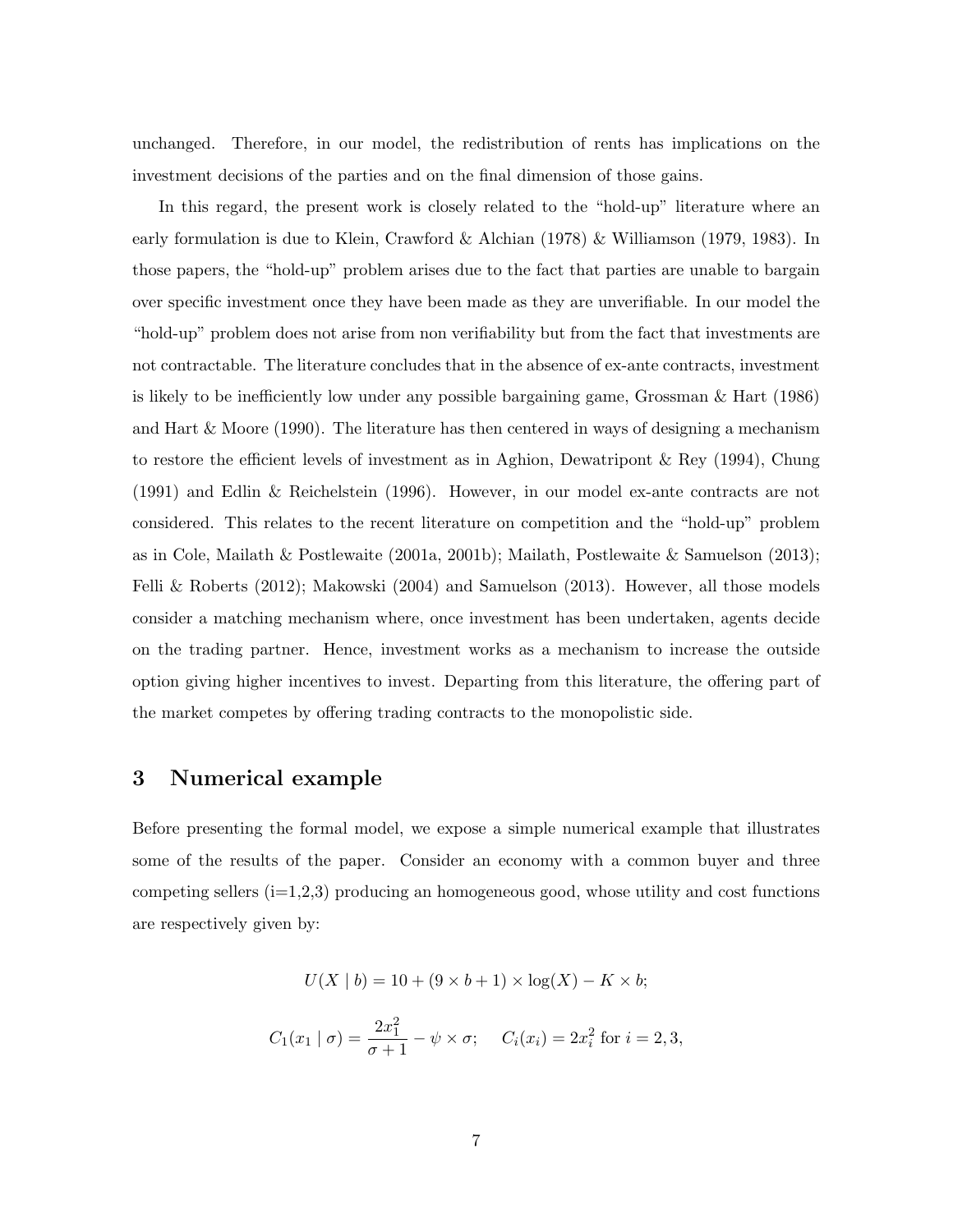where the buyer and seller 1 are able to undertake a discreet investment decision  $b \in \{0,1\}$ and  $\sigma \in \{0,1\}$ , that increases the utility of consumption and reduces the cost of production respectively. The total amount traded is the sum of the individual amounts  $X = x_1 + x_2 + x_3$ , and the fixed cost of investment for the buyer and the seller are  $K > 0$  and  $\psi > 0$  respectively. Later in the paper, we elaborate more on our notion of competition and this depends on the proportion of the trading surplus that the sellers appropriate. For simplicity, we present here the results for the two extreme equilibria. Hence, the most competitive equilibrium is the one where each seller appropriates his marginal contribution to the trading surplus. In the least competitive equilibrium, the rent of the buyer is minimized. The following table presents the bounds for the fixed costs below which each party decides to invest. In brackets we represent the investment decision of the other party. The first column stands for the investment thresholds under efficiency, while the second and the third are for the highest and the lowest level of competition respectively.

| <b>Bounds</b>      | Efficient | Highest competition | Lowest competition |
|--------------------|-----------|---------------------|--------------------|
| $K_{\{\sigma=0\}}$ | 5.71      | 0.244               |                    |
| $K_{\{\sigma=1\}}$ | 7.012     | 1.34                | 0.979              |
| $\psi_{\{b=0\}}$   | 0.143     | 0.143               | 0.1614             |
| $\psi_{\{b=1\}}$   | 1.43      | 1.43                | 1.614              |

Figure 1: Bounds below which the parties decide to invest. The brackets stand for the investment decision of the other side of the market.

Compared to efficiency, the common buyer decides to invest less often in equilibrium, and the likelihood of investment is larger whenever the trading outcome is more competitive. The contrary applies for the seller, whose incentive to invest is higher in a less competitive equilibrium, and the thresholds of investment in the most competitive equilibrium coincide with efficiency. Since the investment bounds increase with the investment of the other party, investment decisions are strategic complements. This complementarity leads to situations where, in a less competitive equilibrium, the buyer is more prompt to invest. This happens whenever the fixed cost of investment of the seller is  $\psi \in (1.43, 1.614)$ , which makes the investment threshold for the buyer to be larger in the least competitive equilibrium, i.e.,  $K_{\{\sigma=1\}}^{LC} = 0.979 > 0.244 = K_{\{\sigma=0\}}^{HC}$ . Where LC and HC stands for the lowest and highest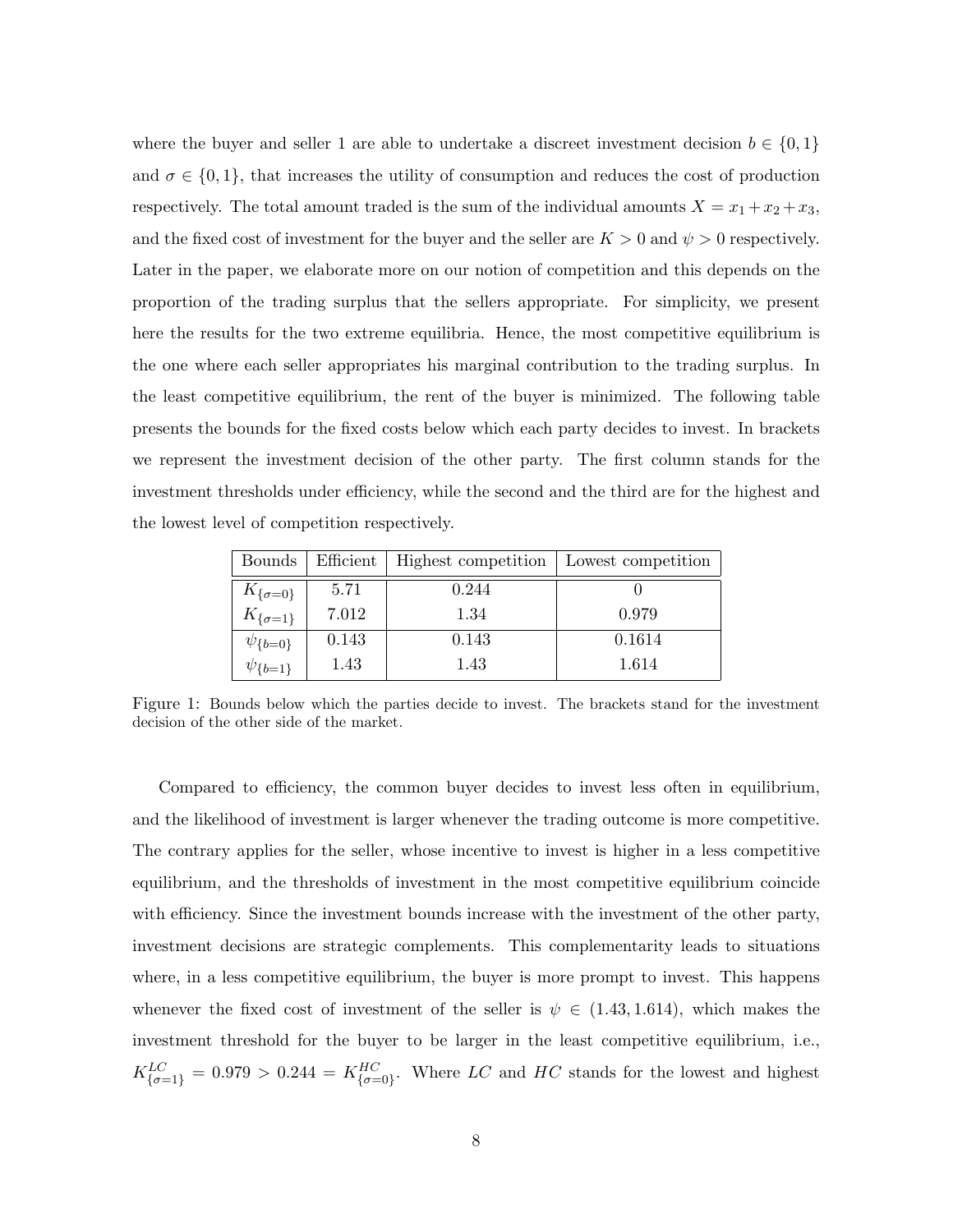level of competition respectively.

In the table below, we expose the equilibrium payoffs of the sellers depending on the equilibrium investment profile. In the columns, we represent all the possible investment profiles and the rows stand for the two extreme equilibria considered. Because investment decisions depend on the level of competition ex-post, it might be beneficial for the sellers to end-up with a more competitive outcome, since this gives more incentives for the buyer to invest. The red numbers represent the payoffs for the investing seller, and we see that he is better with higher levels of competition if the buyer changes his investment decision, i.e.,  $\pi_1^{HC}$   $(b = 1, \sigma = 1) = 3.465 > 0.375 = \pi_1^{LC}$   $(b = 0, \sigma = 1)$ . This is also the case for the non investing sellers even for an unchanged investment of the buyer  $\pi_i^{HC}$  ( $b = 1, \sigma = 0$ ) =  $2.02 > 1.47 = \pi_1^{LC}$   $(b = 1, \sigma = 1)$ , represented in blue in the table. Here, a more competitive equilibrium gives higher payoffs since it reduces the investment of the competing seller.

| $(b,\sigma) =$                            | (0,0)   (1,0)   (0,1)   (1,1) |      |               |       |
|-------------------------------------------|-------------------------------|------|---------------|-------|
| $\overline{\pi_1^{HC}(b,\sigma)}$   0.202 |                               | 2.02 | $\vert 0.346$ | 3.465 |
| $\pi_i^{HC}(b,\sigma)$                    | $\vert 0.202 \vert$           | 2.02 | 0.143         | 1.43  |
| $\overline{\pi_1^{LC}(b,\sigma)}$   0.214 |                               | 2.14 | 0.375         | 3.755 |
| $\pi_i^{LC}(b,\sigma)$                    | 0.214                         | 2.14 | 0.147         | 1.47  |

Figure 2: Sellers' payoffs depending on the level of competition and ex-ante investment profile.

Because the investment equilibrium profile depends on the degree of competition ex-post, the offering parties may prefer lower levels of competition and welfare may be maximized with lower levels of ex-post competition. To illustrate this last point, consider that the fixed costs of investment of the seller and the buyer are between  $\psi \in (1.43, 1.614)$  and  $K \in (0.244, 0.979)$ respectively. Notice that, for this range of cost parameters, both equilibria are inefficient since efficiency requires only the buyer to invest. Nevertheless, in the most competitive equilibrium nobody invests, and in the least competitive both parties invest. To see which equilibrium performs better, we compare the welfare obtained in both equilibria  $W^{HC} = TS_{\{b=\sigma=0\}}$ and  $W^{LC} = TS_{\{b=\sigma=1\}} - K - \psi$ . Where  $TS_{\{b,\sigma\}}$  stands for the trading surplus that can be generated for a given investment profile  $(b, \sigma)$ , and this is equal to the utility from consumption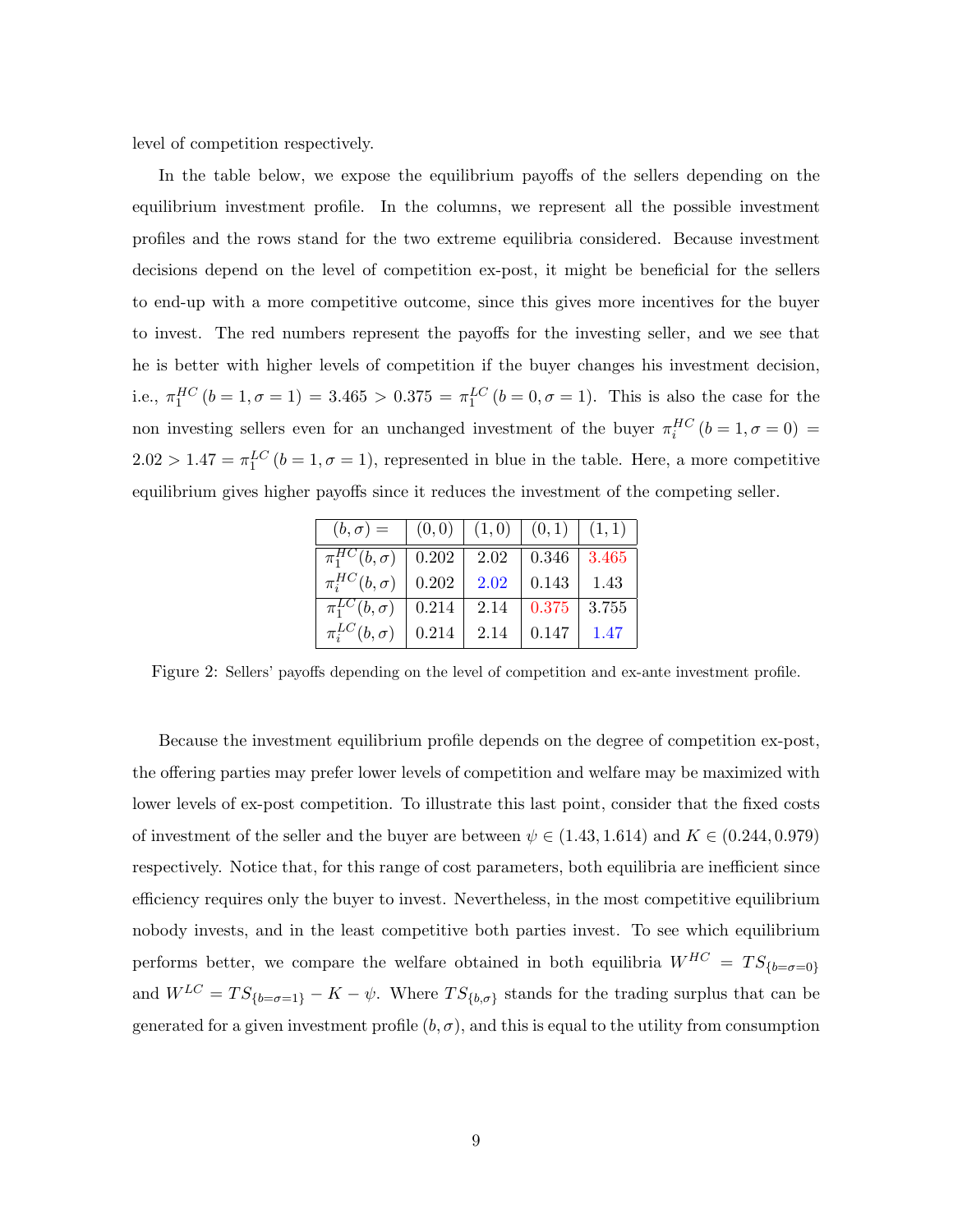minus the cost of production. The difference in welfare is then

$$
W^{HC} - W^{LC} = TS_{\{b = \sigma = 0\}} - (TS_{\{b = \sigma = 1\}} - K - \psi) = 9.35 - (16.5 - K - \psi) = -7.15 + K + \psi,
$$

and for the extreme values of the investment costs, i.e.  $\bar{\psi} = 1.61$  and  $\bar{K} = 0.97$ , we get

$$
W^{HC} - W^{LC} = -7.15 + 1.61 + 0.97 = -4.53 < 0.
$$

Therefore, for the investment costs considered, the lowest degree of competition does better than the highest, and inefficiency of one side of the market restores efficiency to the other side.[7](#page-1-0)

## 4 Model

We consider a bilateral investment game where a monopolistic buyer trades with many exante identical sellers. In our model, there are N exogenous sellers indexed by  $i \in \{1, ..., N\}$ , who produce an homogeneous specific input for the buyer. We have a game consisting of two



Figure 3: Bilateral investment game with N competing sellers.

stages that are played sequentially. In stage one, specific investment takes place. Here, only seller 1 can invest in a cost-reducing technology, that allows him to produce more efficiently. The amount of investment is a continuous variable  $\sigma \geq 0$ , with a convex cost  $\psi(\sigma)$ . The buyer

 $7$ The calculation of the social surplus and equilibrium allocation are available upon request to the author.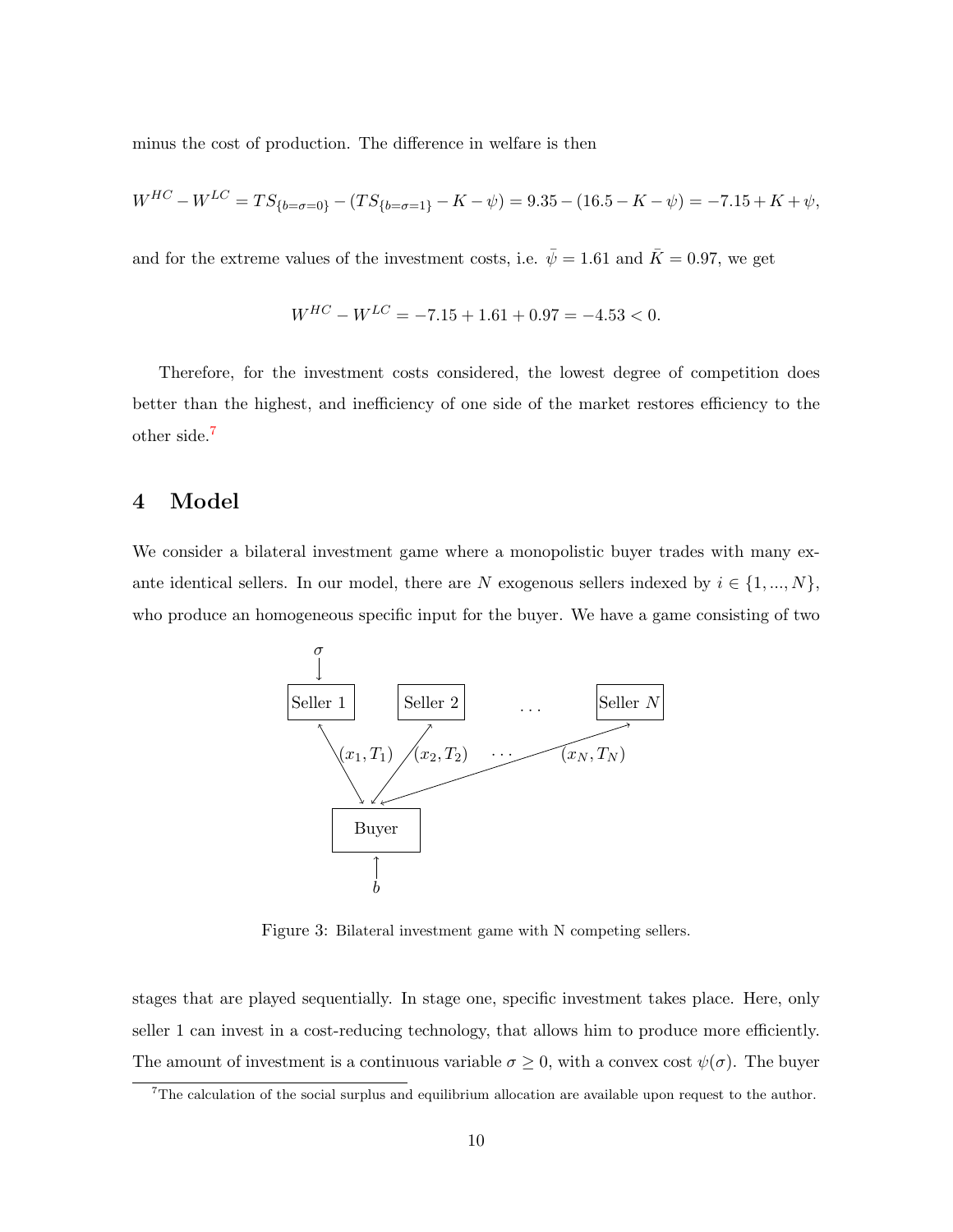also undertakes specific investment to enhance her valuation of the total amount traded. She takes a binary decision whether or not to invest  $b = \{0, 1\}$ , and incurs a fixed costs of K. This binary investment is consistent with the buyer's decision on whether to adapt his production process to the input provided by the sellers. We assume that investing parties do not have any budget constraint because they are not financially restrained on the amount of investment they take.

In stage two, each seller trades with the common buyer. As in Chiesa & Denicolò (2009), we consider a bidding game in which trade is modeled as a first-price auction in which the sellers simultaneously submit a menu of contracts and the buyer then chooses the quantity she purchases from each. A typical trading contract is a pair  $m_i = (x_i, T_i)$ , where  $x_i \geq 0$  is the quantity seller i is willing to supply and  $T_i \geq 0$  is the corresponding total payment or transfer from the buyer towards seller i. Because trade is voluntary, we require that the null contract is always offered in equilibrium, i.e.  $m_i^0 = (0, 0)$ . The moves of the game are then.

| Stage 1                     |              | Stage 2                 |                      |  |  |  |
|-----------------------------|--------------|-------------------------|----------------------|--|--|--|
| $\tau_0$                    |              | U2                      | $\iota_3$            |  |  |  |
| Investments<br>$(b,\sigma)$ | Bidding game | Buyer<br>chooses offers | Execution<br>Payoffs |  |  |  |

Our model is one of complete information, hence the equilibrium concept is sub-game perfect Nash (SPNE). Even if investment is observable, it is not contractable and this is because investment cannot be enforced by a third party.<sup>[8](#page-1-0)</sup> We proceed by analyzing the payoffs and the surplus generated from trade.

#### 4.1 Payoffs and trading surplus

The payoffs of the buyer and the sellers are quasi-linear in transfers.<sup>[9](#page-1-0)</sup> The buyer obtains

<span id="page-11-0"></span>
$$
\Pi(b) = U(X | b) - \sum_{i=1}^{N} T_i - K \times b,
$$
\n(4.1)

<sup>&</sup>lt;sup>8</sup>Additionally, the amount of trade that a single seller offers to the buyer cannot be made conditional on the amount of trade that the buyer undertakes with other sellers. Hence, our model is one of private agency.

 $9$ This assumption means that all parties have a constant marginal utility for money. Furthermore, this allows us both to technically reduce the complexity of the problem and focus our analysis on welfare comparison.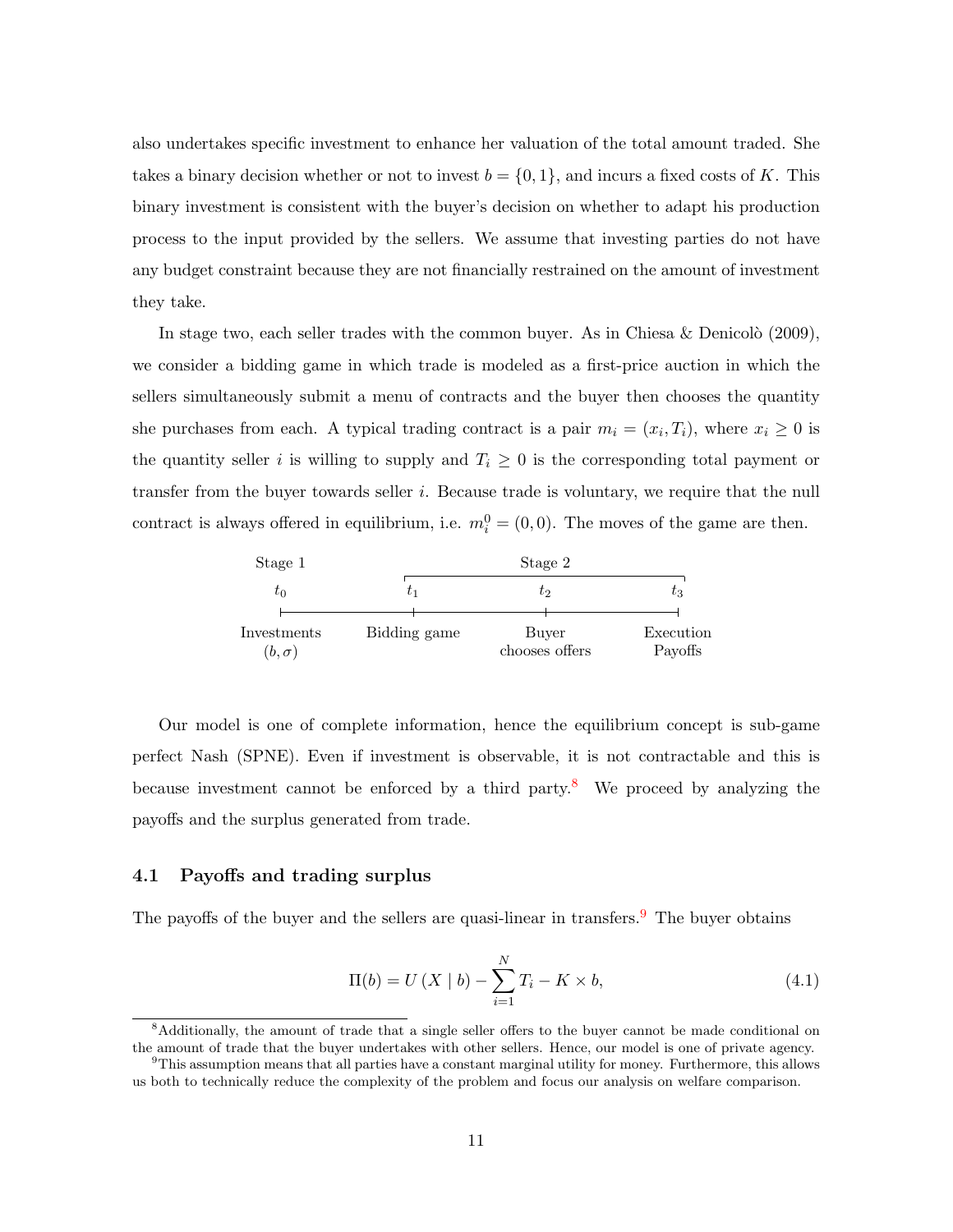where  $X = \sum_{i=1}^{N} x_i$  is the total quantity traded, and the seller's 1 payoff is

$$
\pi_1(\sigma) = T_1 - C(x_1 | \sigma) - \psi(\sigma). \tag{4.2}
$$

For the rest of the sellers, the payoff does not directly depend on the investment profile and it is equal to

<span id="page-12-0"></span>
$$
\pi_i = T_i - C(x_i), \quad \text{for all } i \neq 1. \tag{4.3}
$$

Finally, given the vectors of investment  $(b, \sigma)$  the maximal trading surplus is

<span id="page-12-1"></span>
$$
TS^{*}(b, \sigma) = \max_{x_1, ..., x_n} \left[ U(x_1 + ... + x_n \mid b) - C(x_1 \mid \sigma) - \sum_{i \neq 1} C(x_i) \right],
$$
 (4.4)

and  $\mathbf{x}^* = (x_1^*, \ldots, x_N^*)$  is the vector of quantities that solves the problem. For later use, we denote by  $X_{\{-H\}}^* = \sum_{i \notin H} x_i^*$ , the sum of the efficient quantities without taking the quantities of the subset of sellers in  $H$ . We finish by stating the assumptions regarding the utility and costs functions:

1.  $U'_x(\cdot) > 0$ ,  $U''_{xx}(\cdot) < 0$ ,  $U(X \mid b = 1) > U(X)$  and  $U'_x(X \mid b = 1) > U'_x(X)$ , 2.  $C'_x(\cdot) > 0$ ,  $C''_{xx}(\cdot) > 0$ ,  $C'_\sigma(\cdot) < 0$ ,  $C''_{x\sigma}(\cdot) < 0$ ,  $\psi'_\sigma(\sigma) > 0$  and  $\psi''_{\sigma\sigma}(\sigma) > 0$ , 3.  $\lim_{X\to 0} U'_x(\cdot) = +\infty$ ,  $\lim_{X\to\infty} U'_x(\cdot) = 0$ ,  $\lim_{x_i\to 0} C'_x(\cdot) = 0$  and  $\lim_{x_i\to\infty} C'_x(\cdot) = +\infty$ .

## 5 Analysis

We solve the model backwards and we obtain the sub-game perfect Nash equilibrium (SPNE). We first state the equilibrium of stage two, represented by an equilibrium allocation and transfer, i.e.  $(x^e, T^e)$ . After describing the properties of the equilibrium allocation, we characterize a subset of the equilibrium transfers by assuming that sellers are able to coordinate their out of equilibrium offers. Later, we characterize the equilibrium investment profile. Finally, we undertake equilibrium comparison where we rank equilibria with regards to Pareto dominance and welfare.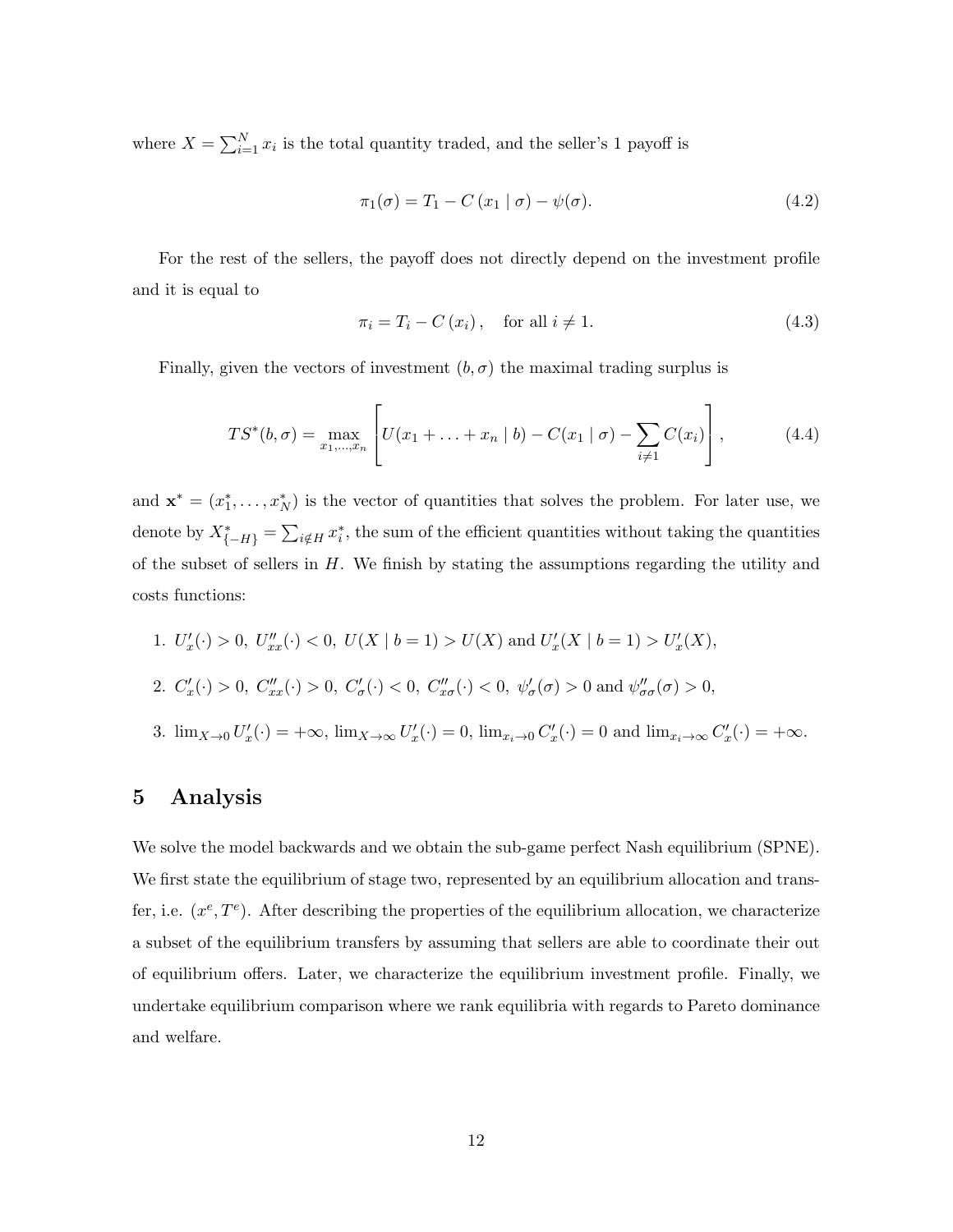#### <span id="page-13-0"></span>5.1 Allocation in the trading game

The equilibrium allocation in the trading game depends on the investment decisions undertaken at stage one of the game. Here, we characterize the equilibrium allocation for a given vector of investment  $(b, \sigma)$ . Because the production cost of each seller only directly depends on the amount of input he produces, his individual payoff is not directly affected by the trading contracts submitted by all other sellers. Hence, given the contracts of all other sellers each seller effectively plays a bilateral trading game with the buyer where he has the whole bargaining power. Hence, when submitting a contract, he maximizes the potential gains from trade that can be generated between him and the buyer.<sup>[10](#page-1-0)</sup>

$$
U\left(\bar{X}_{-i}^* + x_i^* \mid b\right) - \sum_{j \neq i} T_j - C(x_i^* \mid \sigma) > U\left(\bar{X}_{-i}^* + \hat{x}_i \mid b\right) - \sum_{j \neq i} T_j - C(\hat{x}_i \mid \sigma); \text{ for any } \hat{x}_i \geq 0.
$$

In words, seller *i* does not profit by deviating from  $x_i^*$  to any  $\hat{x}_i$ . Since this holds true for every seller  $i \in N$ . Consequently, the efficient allocation is indeed a Nash equilibrium defined by the following system of equations:

$$
U'_x(X^* | b) = C'_x(x_1^* | \sigma) \qquad \text{for} \quad i = 1,
$$
  

$$
U'_x(X^* | b) = C'_x(x_i^*) \qquad \text{for all } i \neq 1,
$$
 (5.1)

<span id="page-13-2"></span>where the marginal utility of consumption equals the marginal costs of production.

We proceed to analyze how the efficient allocation changes with the investment undertaken at stage one. The result is shown in the following lemma, whose proof, presented in the appendix, page [39,](#page-39-0) comes directly from the previous system of equations.

#### <span id="page-13-1"></span>**Lemma 1.** In an equilibrium with the efficient allocation:

i) for a given investment of the buyer, an increase on the investment by seller 1 rises the amount of trade between the buyer and seller 1, but decreases the amount of trade with all other sellers. The total amount traded increases.

$$
\frac{dx_1^*}{d\sigma}>0;\quad \frac{dx_j^*}{d\sigma}<0\;\; \textit{for all}\; j\neq 1 \quad \textit{and}\quad \frac{\partial}{\partial \sigma}X^*>0.
$$

<sup>&</sup>lt;sup>10</sup>The first and the second conditions are called "individual excludability" and "bilateral efficiency" in the market and contracts literature Bernheim & Whinston (1996) and Segal (1999).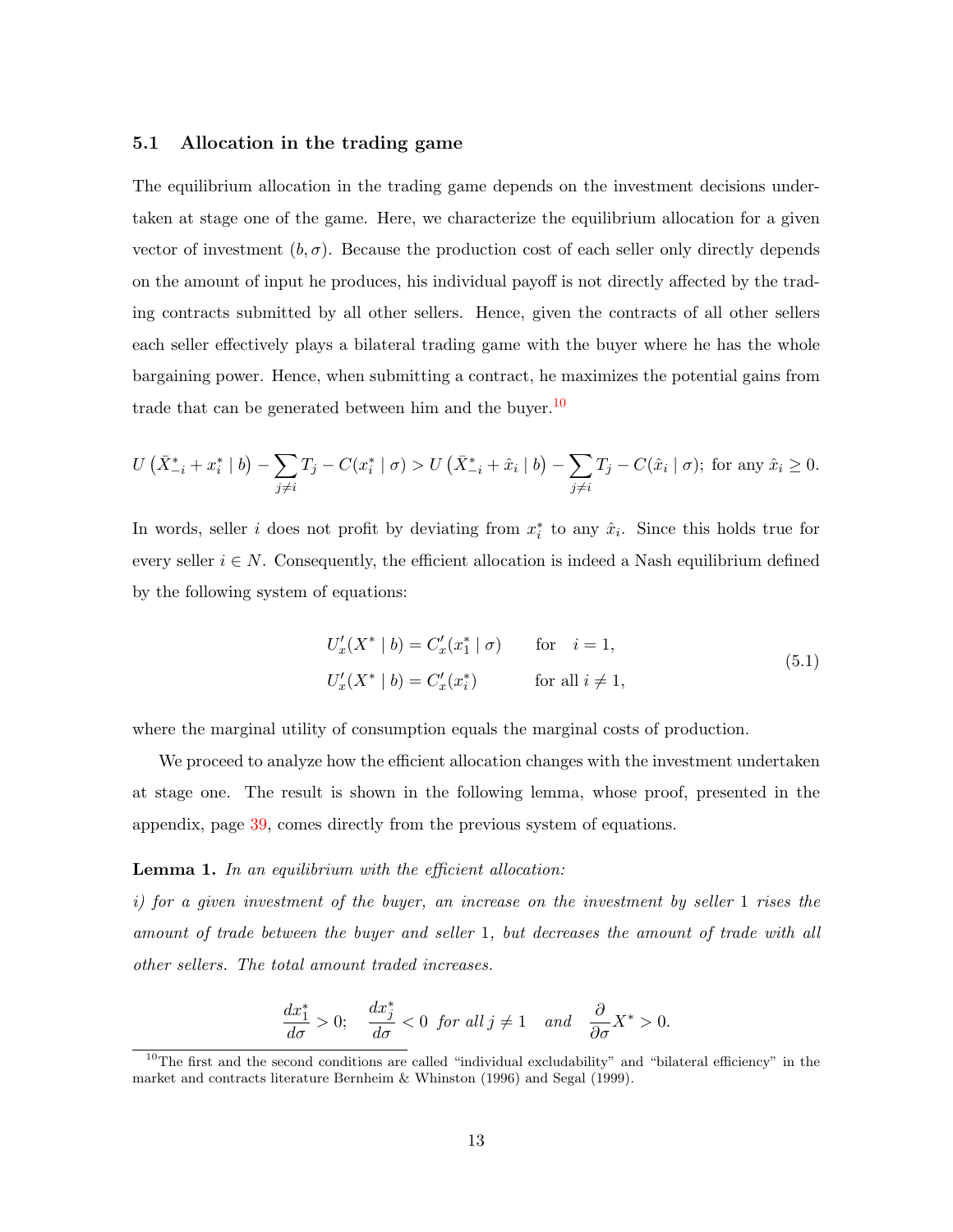ii) For a given investment of the seller, the amount of trade for each seller increases.

$$
x_i^*(1, \sigma) > x_i^*(0, \sigma) \qquad \forall i \in N.
$$

For a given investment of the buyer, the higher the investment undertaken by seller 1 the more efficient he becomes with respect to the other sellers. In the trading stage, the buyer substitutes trading from the other sellers to seller 1. Nevertheless, this substitution effect is of second order, since the economy in aggregate is more efficient, the total amount traded is higher. We denote by the "allocative externality" the magnitude on the decrease of trade to the other sellers, and this depends on the primitives of the economy.<sup>[11](#page-1-0)</sup> With regard to the second part of the lemma, as long as the investment of the seller does not change, the relative efficiency of the sellers stays the same, and if the buyer decides to invest, she trades a higher amount with every seller. In this regard, the investment of the buyer works as a public good and all sellers benefit from her investment.

### <span id="page-14-0"></span>5.2 Equilibrium transfers

By restricting attention to the efficient allocation, we proceed to characterize the equilibrium transfers. The literature on markets and contracts has shown that in the absence of restrictions on the trading offers, there is multiplicity in the equilibrium transfers. Here, we focus on a subset of equilibrium transfers which are obtained by assuming that sellers are able to coordinate their out of equilibrium offers aimed at excluding any seller  $i$  from trade. The following two definitions are crucial to characterize the equilibrium transfers.

#### **Definition 1.** (Coordination) A set H of sellers coordinate their offers if the gains from

 $11$ In our model we have assumed that sellers produce products that are homogeneous. However, the degree of substitutability will have a strong effect on the externality that investment by one seller creates to the equilibrium allocation of others. With perfect homogenous products, the buyer can perfectly substitute products from sellers and we expect that the indirect externality coming from investment of seller 1 is big. In our model the degree of substitutability depends on the primitives of the economy, that is, on the convexity of the cost function. Conversely, if products have some degree of heterogeneity, the buyer will not reduce much the amount that she trades with other sellers after an increase of investment by seller 1. Therefore, the degree of the indirect externality will depend on the product substitutability. I am thankful to professor Sánchez-Pagués for this observation.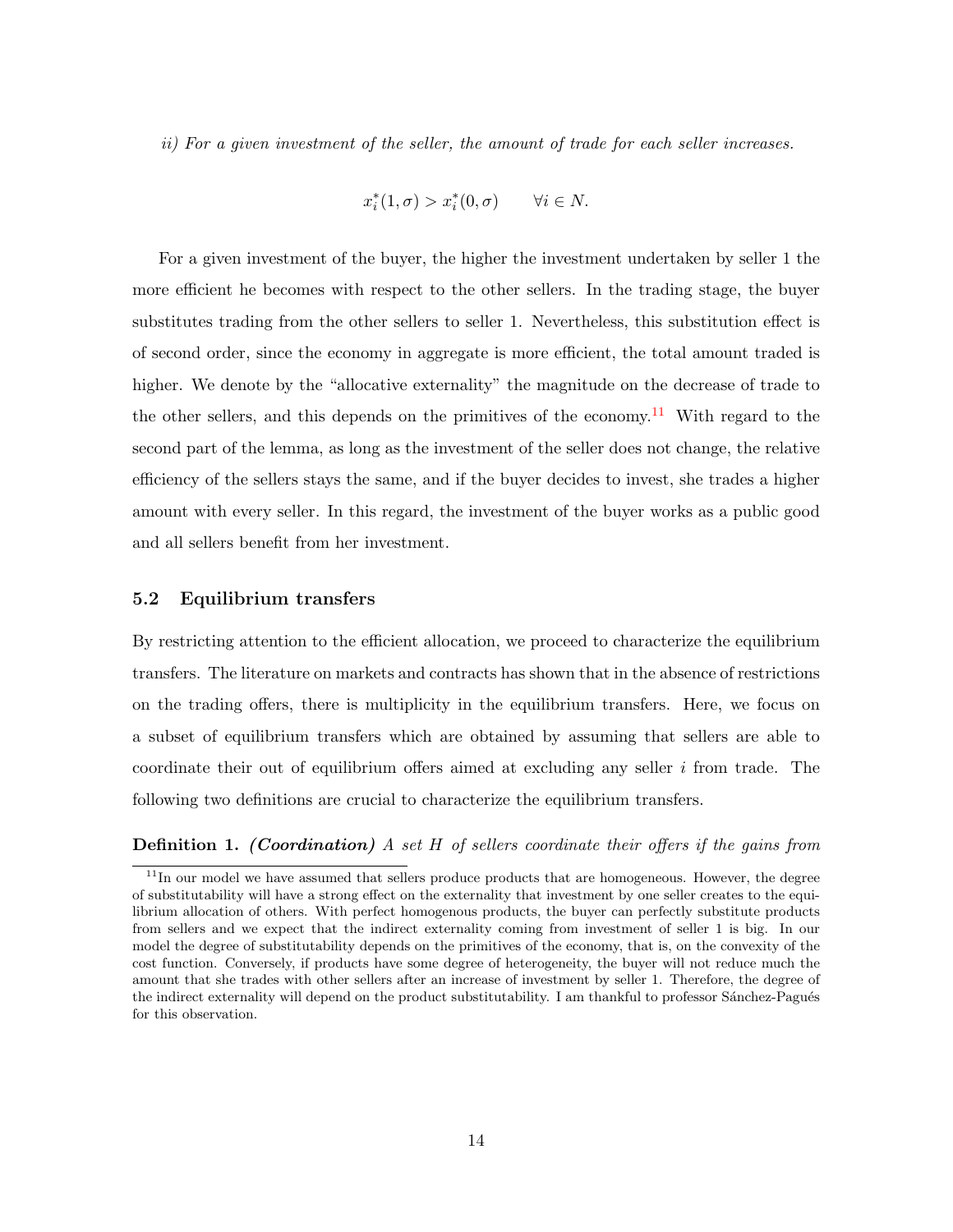trade that can be generated between them and the buyer is the largest.

<span id="page-15-0"></span>
$$
V_H\left(X_{-\{H\}}^*\mid b\right) = \max_{\{x_j\}_{j\in H}} \left[ U\left(X_{-\{H\}}^* + \sum_{j\in H} x_j \mid b\right) - \sum_{j\in H} C(x_j \mid \sigma) \right].
$$
 (5.2)

We denote by  $\tilde{x}_j(\cdot \mid H)$  the quantity that solves the problem in expression [\(5.2\)](#page-15-0). By assuming that sellers are able to coordinate their offers we define the loss of exclusion of a given seller i.

<span id="page-15-1"></span>**Definition 2.** (Exclusion loss) Those are the trading gains that cannot be realized due to the exclusion from trade of a given seller.

The loss of exclusion for a given seller is directly related to the gains than can be attained by the rest of the sellers, and those gains depend on the number of sellers coordinating their out of equilibrium offers.<sup>[12](#page-1-0)</sup>

Following Chiesa & Denicolò (2009), we know that the difference of the gains from trade that can be generated between the sellers in  $J_i$  and the common buyer with and without any seller i are equal to

$$
V_{J_i}\left(X_{-\{J_i\}}^* \mid b\right) - V_{J_i}\left(X_{-\{J_i,i\}}^* \mid b\right),\,
$$

where

$$
V_{J_i}\left(X_{-\{H\}}^* \mid b\right) = \max_{\{x_j\}_{j \in J_i}} \left[ U\left(X_{-\{H\}}^* + \sum_{j \in J_i} x_j \mid b\right) - \sum_{j \in J_i} C(x_j) \right].
$$

With simple algebra, and assuming that the sellers in  $J_i$  are able to coordinate their out of equilibrium offers, we obtain that the "loss" of exclusion of seller  $i$  by the set  $J_i$  is equal to

$$
L_i(J_i) = \left( U\left(X^* \mid b\right) - \sum_{j \in J_i} C(x_j^*) \right) - V_{J_i}\left(X_{-\{J_i, i\}}^* \mid b\right),\tag{5.3}
$$

where

$$
V_{J_i}\left(X_{-\{J_i,i\}}^* \mid b\right) = \max_{\{x_j\}_{j \in J_i}} \left[ U\left(X_{-\{J_i,i\}}^* + \sum_{j \in J_i} x_j \mid \tilde{x}_i = 0, b \right) - \sum_{j \in J_i} C(x_j) \right].
$$
 (5.4)

 $12$ In the literature of markets and contracts, this out of equilibrium contracts are called "latent" contracts and those are the offers or trading contracts that are never accepted by the buyer, but effectuate a constraint on the equilibrium transfer of sellers.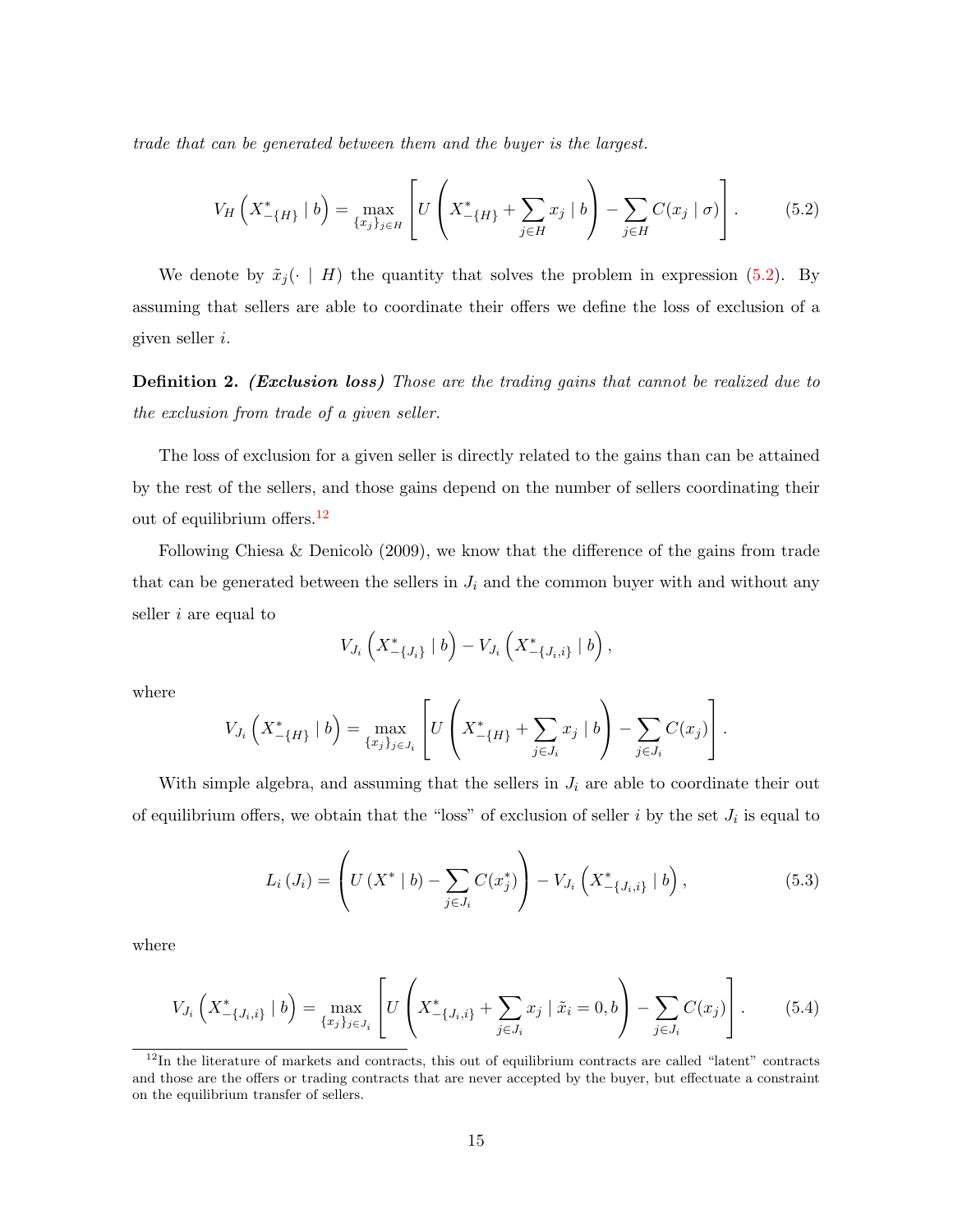As before,  $\tilde{x}_j(\cdot | J_i)$  is the amount of trade that solves the previous expression. The "loss" of exclusion is computed by putting equal to zero the trading quantity of seller  $i$ , keeping constant the production of the seller not in  $J_i$ , and choosing optimally the quantities of the sellers belonging to  $J_i$ <sup>[13](#page-1-0)</sup> The convexity of the cost function, makes it straightforward to see that the "loss" of exclusion  $L_i(J_i)$  is weakly decreasing in  $J_i: J_i \supset J'_i \Longrightarrow L_i(J'_i) \leq L_i(J_i)$ .<sup>[14](#page-1-0)</sup> That is, the more the number of sellers coordinating their out of equilibrium offers, the larger is the trading surplus that they can generate and the lower is the "loss" of exclusion. Regarding the quantities that are submitted in the out of equilibrium offers, we introduce the following lemma that will be useful for the rest of the paper.

<span id="page-16-0"></span>**Lemma 2.** For any investment profile  $(b, \sigma)$  and any  $J_i$ , the total amount traded is higher when all sellers effectuate trade with the buyer.

$$
X^*(b,\sigma) > X^*_{-\{J_i,i\}}(b,\sigma) + \sum_{j \in J_i} \tilde{x}_j(b,\sigma \mid J_i), \quad \text{for any } i \in N.
$$

and

$$
\tilde{x}_j(b, \sigma | J'_i) > \tilde{x}_j(b, \sigma | J_i) > x_i^*(b, \sigma); \quad \forall j \in J, J' \text{ and } J' \subset J.
$$

The formal proof is in the appendix, page [39.](#page-39-1) From to the convexity of the cost function, the increase of the total amount traded, due to the extra seller, always dominates the increase on the amount traded from the subset of sellers  $J_i$ . It is immediate to see that the individual amount that any seller  $j \in J_i$  submits in his out of equilibrium contract, is larger than his efficient amount. Because those offers aim at excluding one seller from trade, they have to offer a larger amount to the buyer.

Because in our model trade is voluntary and the sellers have the whole bargaining power, the equilibrium transfer of any seller  $i$  is the maximal monetary amount such that the common buyer is indifferent between trading or excluding him from trade.<sup>[15](#page-1-0)</sup> Hence, the equilibrium

<sup>&</sup>lt;sup>13</sup>Chiesa & Denicolò (2009) consider the case where the set of sellers is a singleton, and we extend the case for any number of sellers. Using a similar methodology it can be shown the existence of the strategies that will support the equilibrium transfers.

 $14$ In general this will be strictly decreasing.

<sup>&</sup>lt;sup>15</sup>Chiesa & Denicolò (2009) talk about the "threat" that a given seller is replaced from trade. They state that the upper-bound of the transfer that each seller can ask for supplying the efficient amount  $x^*$  depends on the threat of being excluded from trade, and this is related on how aggressively any other seller bids for quantities that are larger than the efficient ones.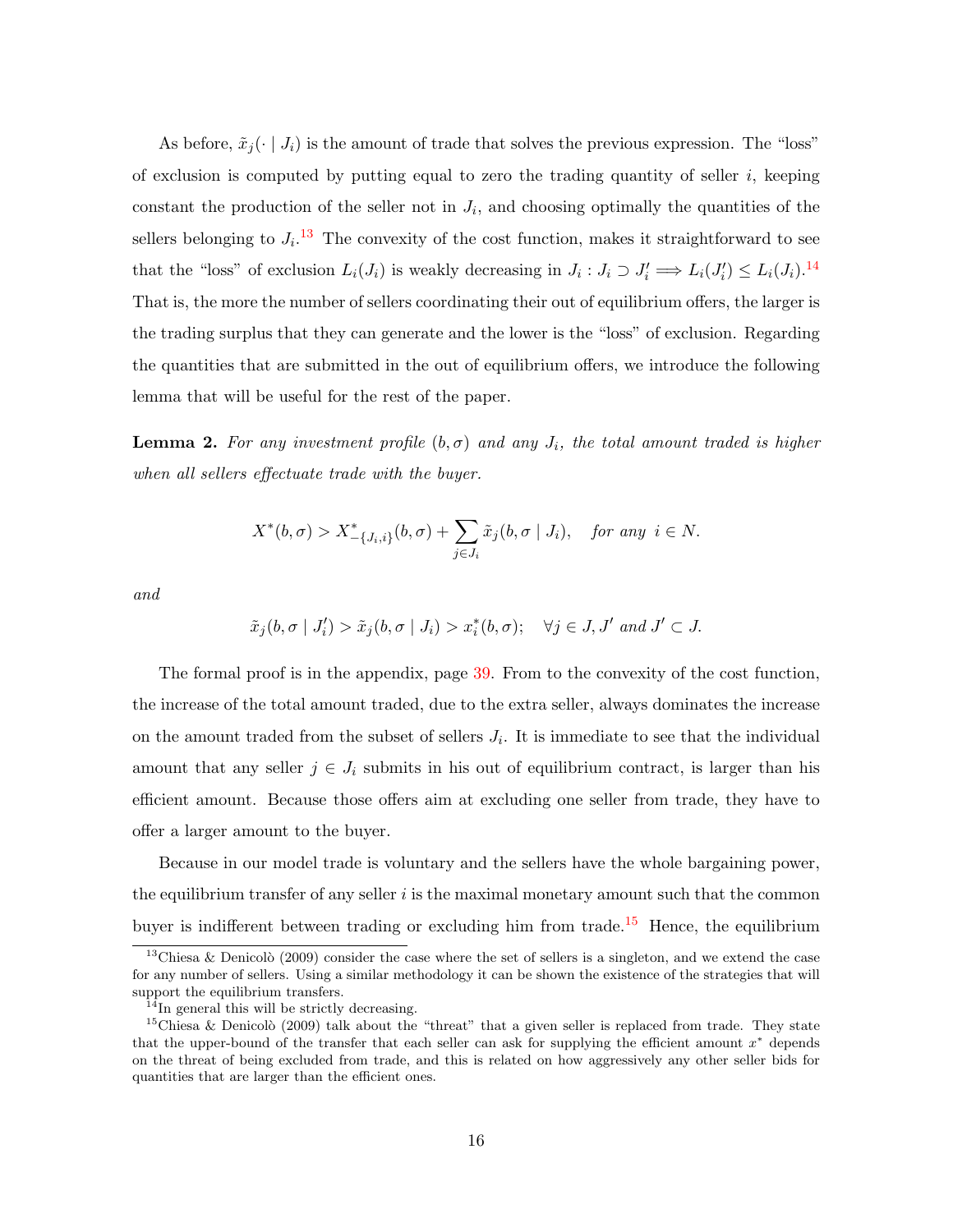transfer for any seller i cannot be greater than the "loss" of exclusion  $L_i(J_i)$  for any  $J_i$  as the buyer will decide not to trade with him. This cannot be lower, as seller  $i$  has a profitable deviation to increase it. Hence, we center attention to the case where the equilibrium transfer equals to this "loss" of exclusion  $T_i^e(J_i) = L_i(J_i)$ .

Now, we can easily obtain the equilibrium payoffs in the trading game, which are stated in the following proposition.

<span id="page-17-0"></span>**Proposition 1.** For a given  $J_i$ , and an investment profile  $(b, \sigma)$ , the equilibrium payoffs of the sellers are:

$$
\pi_1(b, \sigma | J_1) = TS^*(b, \sigma) - \tilde{TS}_{-1}(b | J_1) - \psi(\sigma); \text{ for } i = 1,
$$
\n(5.5)

$$
\pi_i(b, \sigma \mid J_i) = TS^*(b, \sigma) - \tilde{TS}_{-i}(b, \sigma \mid J_i); \qquad \text{for } i \neq 1,
$$
\n
$$
(5.6)
$$

and the one of the common buyer is

$$
\Pi(b,\sigma | J) = TS^*(b,\sigma) - \sum_i \left( TS^*(b,\sigma) - \tilde{TS}_{-i}(b,\sigma | J_i) \right) - K \times b,\tag{5.7}
$$

where  $\tilde{TS}_{-i}(b, \sigma | J_i)$  is the maximal trading surplus that can be generated when a subset of sellers  $J_i$  coordinate their out of equilibrium offers.

ii)  $\partial (\tilde{T}S_{-i} (b, \sigma | J_i)) / \partial J_i > 0$ , and for  $|J_i| < N - 1$  each seller obtains more than his marginal contribution to the trading surplus.

The proof is presented in the appendix, page [40.](#page-40-0) When all active sellers coordinate their out of equilibrium offers i.e.  $J_i = N \setminus \{i\} = \bar{J}_i$ , each seller appropriates his marginal contribution to the surplus and the trading gains are evenly distributed to all players. In this case, we consider that the equilibrium outcome is competitive since in this equilibrium, and for a given investment profile, the partition of the trading surplus is the one that minimizes the payoffs of the side of the market offering the trading contracts.<sup>[16](#page-1-0)</sup> For a lower number of sellers coordinating their out of equilibrium offers i.e.  $|J_i| < N \setminus \{i\}$ , the distribution of the

 $16$ In this case, the equilibrium payoffs coincide with the so called truthful equilibrium. A strategy is said to be truthful relative to a given action if it truly reflects the sellers' marginal preference for another action relative to the given action. However, in a framework of private common agency with no direct externalities, truthful means that each principal can ask for payments that differ from his true valuations of the proposed trade only by a constant.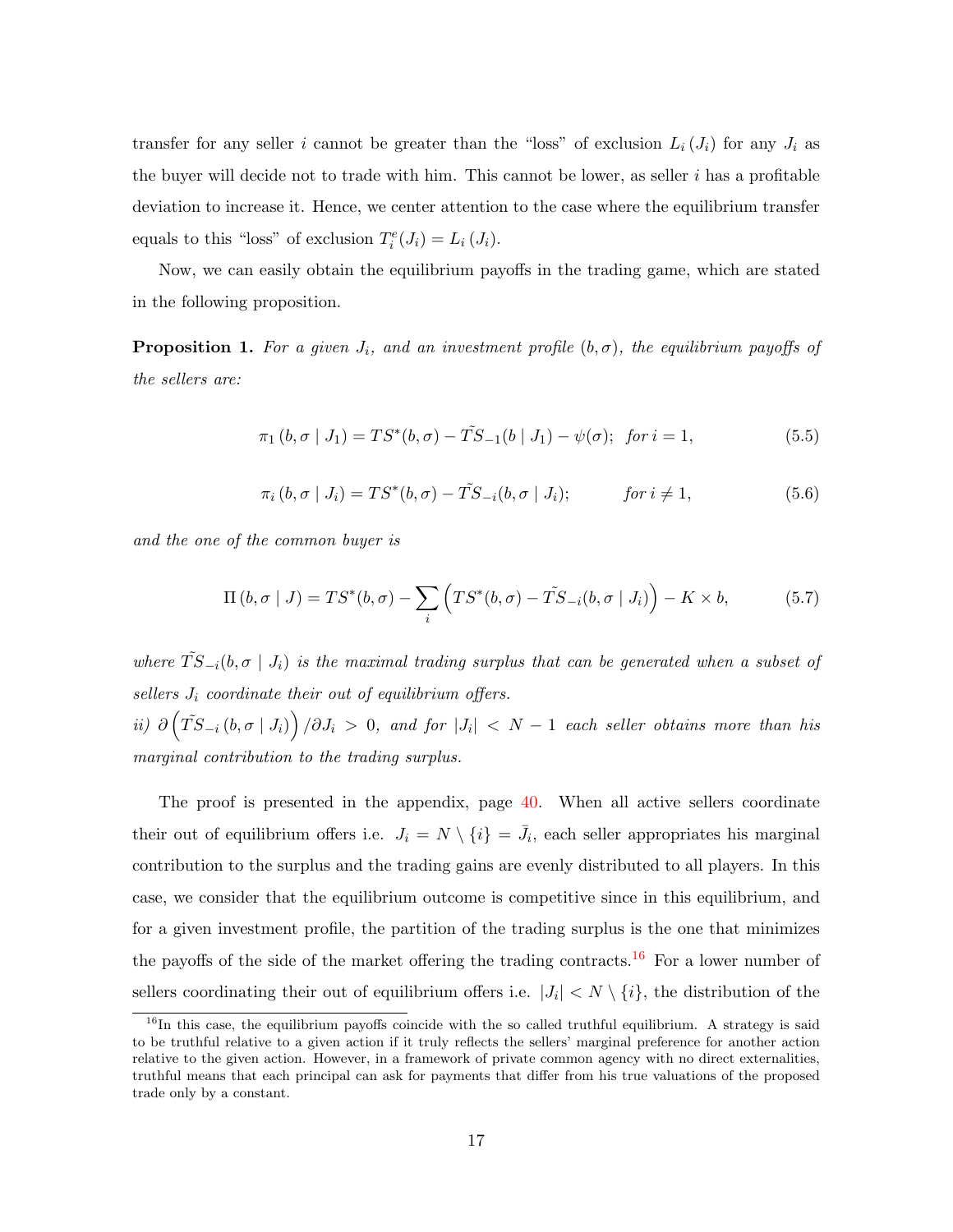gains from trade is biased in favor of the sellers and the rent of the common buyer is reduced. In those cases, we consider that the equilibrium outcome is less competitive, because each seller appropriates more than his marginal contribution to the surplus.

Having identified the equilibrium payoffs, we proceed to study stage one of the game when investment decision are taken.

#### <span id="page-18-0"></span>5.3 Investment profile

We begin this section by characterizing the efficient investment profile and we proceed with the equilibrium. Efficiency serves as a benchmark to compare with equilibrium, and allows us to see whether full efficiency can be restored in situations where ex-ante contracts are not considered. We see that the decisions to invest of both sides of the market depend on the competitiveness of the equilibrium outcome, because this has a direct effect on the part of the trading surplus that each party is able to appropriate.

#### 5.3.1 Efficient investment

The efficient vector of investment is the one that arises when the investing parties appropriate all the gains coming from their own investment. The efficient investment is then uniquely characterized by the solution of the following system of equations

<span id="page-18-1"></span>
$$
\psi_{\sigma}'(\sigma_{\mathbf{E}}) = -C_{\sigma}'\left(x_1^*(b, \sigma_{\mathbf{E}}^b) \mid \sigma_{\mathbf{E}}^b\right), \quad \forall \ b; \tag{5.8}
$$

$$
K \begin{cases} \leq TS^*(1, \sigma_{\mathbf{E}}^1) - TS^*(0, \sigma_{\mathbf{E}}^0) - (\psi(\sigma_{\mathbf{E}}^1) - \psi(\sigma_{\mathbf{E}}^0)) \equiv K_{\mathbf{E}} & \text{then } b = 1 \\ > K_{\mathbf{E}} & \text{then } b = 0. \end{cases}
$$
(5.9)

The seller sets the level of investment such that the marginal reduction of the production costs equals the marginal cost of investment. Similarly, the buyer invests if the fixed cost of investment K is lower than the increase on welfare, represented by the threshold  $K_{\mathbf{E}}$ . A characteristic of the efficient investment profile, that also carries over in equilibrium, is that investments are strategic complements. Hence the more one of the parties invests, the higher are the incentives of the other party to increase investment. Here, this result comes from a variant of super-modularity. From lemma [1,](#page-13-1) we know that the investment of one party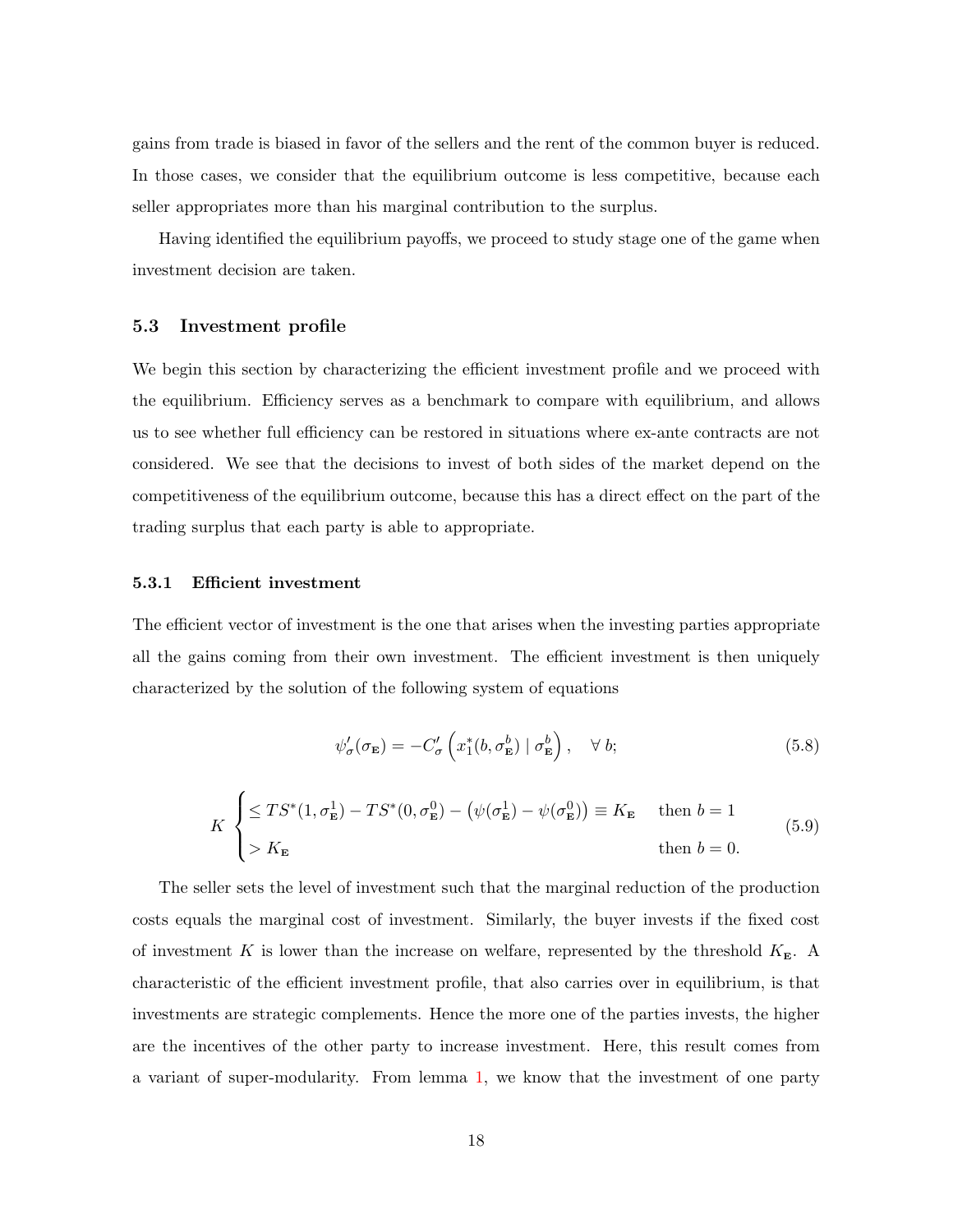always increases the total amount of trade, and through this the trade allocation, the value of investment by one party increases the marginal return to the other party's investment.[17](#page-1-0)

#### 5.3.2 Equilibrium investment profile

In equilibrium, as the investing party does not appropriate all the benefits coming from investment, the implementation of the efficient investment profile is not always possible. Interestingly, we see that efficiency can only be implemented whenever the equilibrium outcome of the trading game is the most competitive. In the analysis that follows, we consider both the "intensive" and "extensive" degree of competition. The former takes into account how many sellers coordinate their out of equilibrium offers aimed at excluding any other seller from trade. The latter, considers how the equilibrium investment profile depends on the number of active sellers in the industry.

Definition 3. ("Intensive" Competition) An equilibrium outcome is more competitive the lower the partition of the trading surplus that a seller can appropriate. Hence, for a given number of sellers N and a given investment profile, the most competitive equilibria is when  $|J_i|=N-1=\bar{J}_i$ . The least competitive is when  $|J_i|=1=\underline{J}_i$ .

#### 5.3.3 "Intensive" competition

The ex-post level of competition depends on how many sellers coordinate their out of equilibrium offers. The larger the number of those sellers, the higher are the gains from trade that can be obtained excluding any seller  $i$ , and the lower is his "loss" of exclusion. The equilibrium investment decisions are best-response actions, and the following definition states an equilibrium in the investing game.

$$
\partial(rhs) = -C'_{\sigma}(x_1^*(1,\sigma) | \sigma) + C'_{\sigma}(x_1^*(0,\sigma) | \sigma) = -\int_{x_1^*(0,\sigma)}^{x_1^*(1,\sigma)} C''_{x\sigma}(\tau) d\tau > 0,
$$

 $17$  $17$ We have proven in lemma 1 that the amount traded with each seller increases if the buyer is investing, this implies that for a given level of seller's investment we have  $x_1^*(1, \sigma) > x_1^*(0, \sigma)$  and together with assumption  $C''_{x\sigma}(\cdot) < 0$  we obtain that the right hand side of  $(5.8)$  increases with the level of investment of the buyer.

where the above is true due to lemma [1.](#page-13-1) A similar argument can be used to see that the investment threshold of the buyer increases with the investment of the seller. In the case that the investment of the buyer is continuous i.e.  $b \ge 0$ , we have investment complementarity if the function  $TS^*(b, \sigma)$  is super-modular in  $(b, \sigma)$ (i.e  $TS_{b\sigma}^*(b, \sigma) > 0$ ; see Donald Topkins 1978).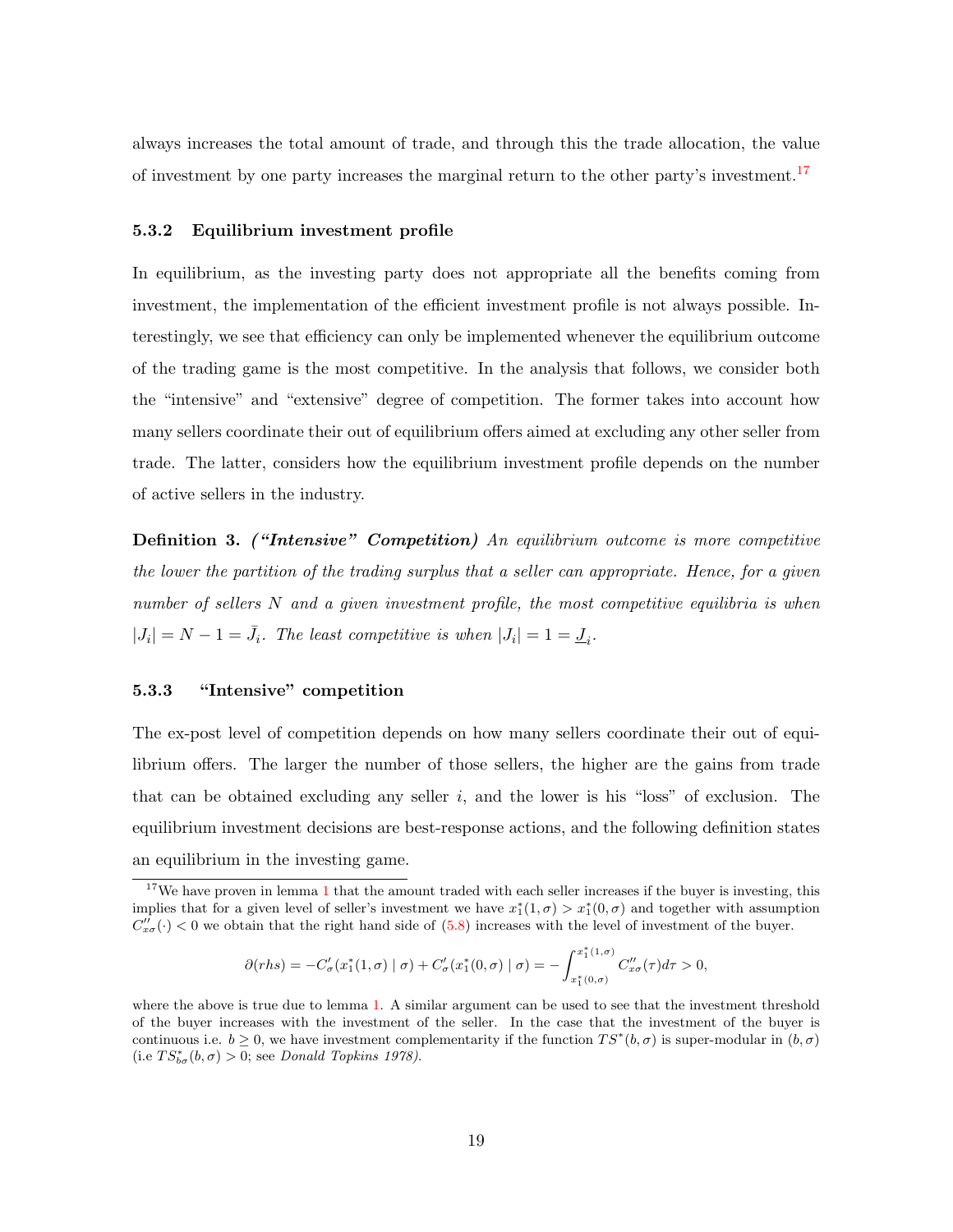**Definition 4.** The vector  $(b^e_J, \sigma^e_J)$  constitutes an equilibrium, if and only if:

$$
b_J^e \in \arg\max_{b} \Pi(b, \sigma_J^e | J),
$$
  

$$
\sigma_J^e \in \arg\max_{\sigma} \pi_1(b_J^e, \sigma | J).
$$

Because the equilibrium payoff depends on the set of sellers belonging to  $J$ , we obtain a direct link between the degree of competition in the trading game and the equilibrium investment profile. It this regard, we are interested to know whether the efficient investment profile can be implemented in equilibrium. This result is introduced in the following proposition.

<span id="page-20-0"></span>**Proposition 2.** The efficient investment profile is implementable if and only if the outcome of the trading game is the most competitive i.e.  $J_i = N \setminus \{i\} = \overline{J_i}$ .

Investment decisions depend on how each party appropriates the gains coming from investment. In the most competitive equilibrium, the gains from trade are evenly distributed and each seller obtains his marginal contribution of the trading surplus. As a result, the investing seller appropriates the increase of the trading surplus coming from his investment. This is never the case when the outcome of the trading game is less competitive. In this case, each seller obtains more than his marginal contribution of the trading surplus, which distorts the incentives to invest efficiently. Hence, given the investment decision of the buyer, the seller always invests efficiently in the most competitive equilibrium. Because the buyer takes the efficient level of investment, under some values for the fixed cost of investment, we obtain the result stated in the proposition. We refer to the appendix for the formal proof, page [41.](#page-41-0)

From the previous result, we can easily characterize the investment profile when the equilibrium outcome of the trading game is the most competitive. This is introduced in the following corollary whose proof is also relegated to the appendix, page [42.](#page-42-0)

<span id="page-20-1"></span>Corollary 1. In the most competitive equilibrium, when the buyer fails to take the efficient level of investment, the equilibrium investment profile is characterized by underinvestment.

The previous two results state that the investment decision of the seller, in the most competitive equilibrium, is constrained efficient. For a given investment of the common buyer, the seller always takes the efficient investment decision. However, when the buyer fails to make the efficient investment decision, the equilibrium investment profile is characterized by the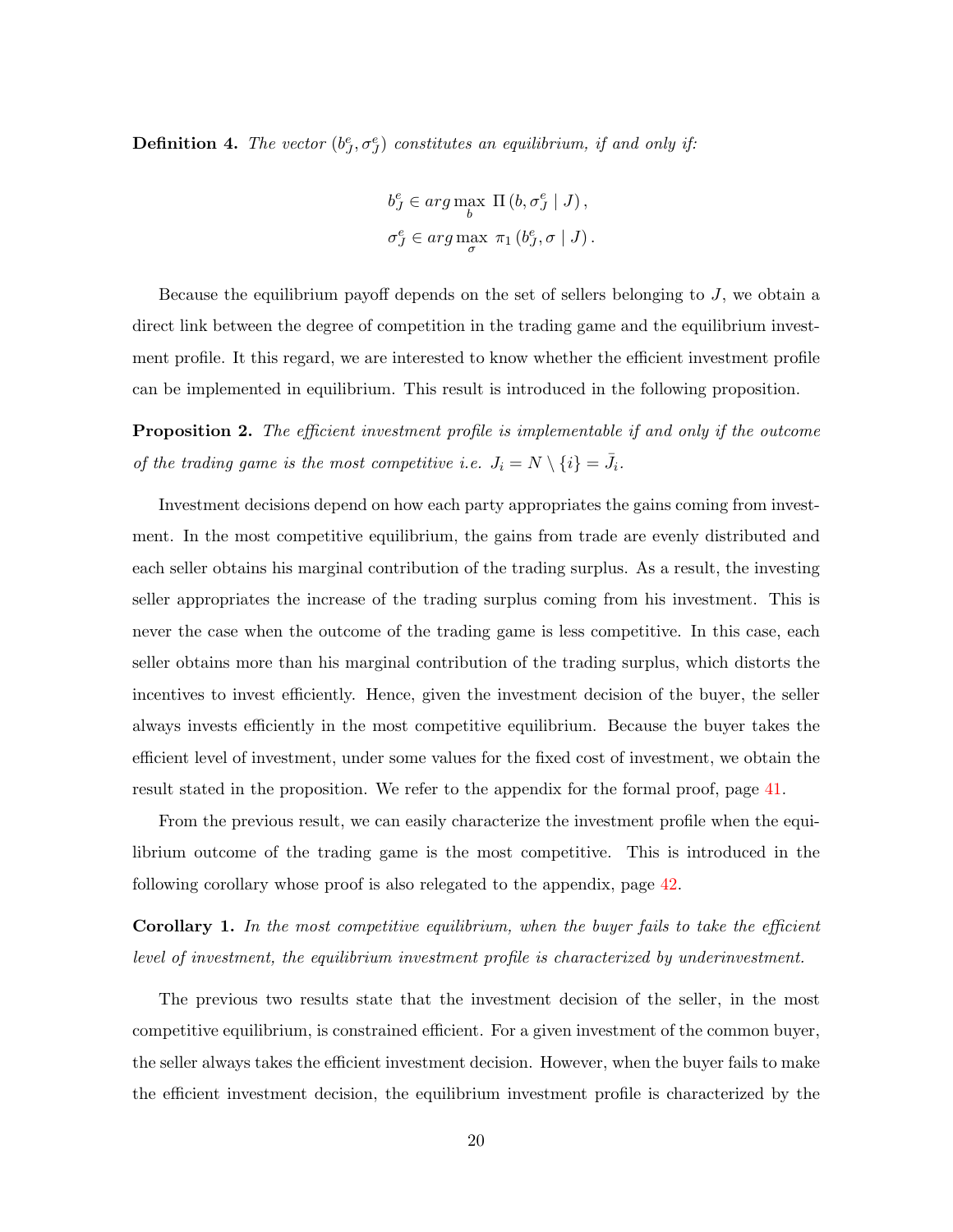"hold-up" problem, and both parties underinvest. Downward distortions of investment arise because of strategic complementarity, a lower investment of the buyer creates lower potential gains from trade, and this makes also the investing seller to lower the level of investment. In the figure below, we compare this equilibrium investment profile from the efficient one. The line in red represents the region where inefficiencies occur.

$$
\begin{array}{c|c}\n & K_{\mathbf{HC}} & K_{\mathbf{E}} \\
\hline\n(1, \sigma_{\mathbf{E}}^1) & E: (1, \sigma_{\mathbf{E}}^1) & (0, \sigma_{\mathbf{E}}^0) & K \\
 & HC: (0, \sigma_{\mathbf{E}}^0)\n\end{array}
$$

Figure 4: Equilibrium investment profile when the equilibrium outcome is the most competitive. In the horizontal line there is the fixed cost of investment of the buyer and  $K_{HC}$ ,  $K_E$  stand for the investing thresholds for the most competitive equilibrium and efficiency respectively. Full efficiency is implemented whenever  $K \notin (K_{HC}, K_E)$ .

We proceed to study what are the characteristics of the investment when the equilibrium outcome is less competitive i.e. when the number of sellers coordinating their out of equilibrium offers is lower, i.e.  $|J_i| < N \setminus \{i\}$ . The result is stated in the following proposition.

<span id="page-21-0"></span>**Proposition 3.** When the equilibrium outcome is not the most competitive, i.e.  $|J| < N - 1$ , we obtain that:

i) for a given investment of the buyer, the magnitude of seller's over-investment depends on the level of ex-post competition and the degree of the "allocative externality"  $dx_m^*/d\sigma$ , and this is equal to

$$
\gamma(J) = -\sum_{m \notin J, 1} \left( \int_{X^*}^{X^*_{-\{J, 1\}} + \sum_{j \in J} \tilde{x}_j(J)} U''_{xx}(\tau) d\tau \right) \frac{dx_m^*}{d\sigma}.
$$

Over-investment decreases with the level of "intensive" competition,  $\partial \gamma(J)/\partial J < 0$ .

ii) When the buyer's investment decision is not efficient, this is characterized by underinvestment, and for a given investment of the seller, the region of costs below which the buyer invests increases with the competitiveness of the equilibrium outcome,  $\partial K_J(\bar{\sigma})/\partial J > 0$ .

Again the formal proof is in the appendix, page [43.](#page-43-0) Contrary to the case where competition is the most severe, the investment of the seller is distorted upwards. This is due to the fact that he does not only appropriate all the direct gains coming from his investment, but also part of the payoffs from the other sellers.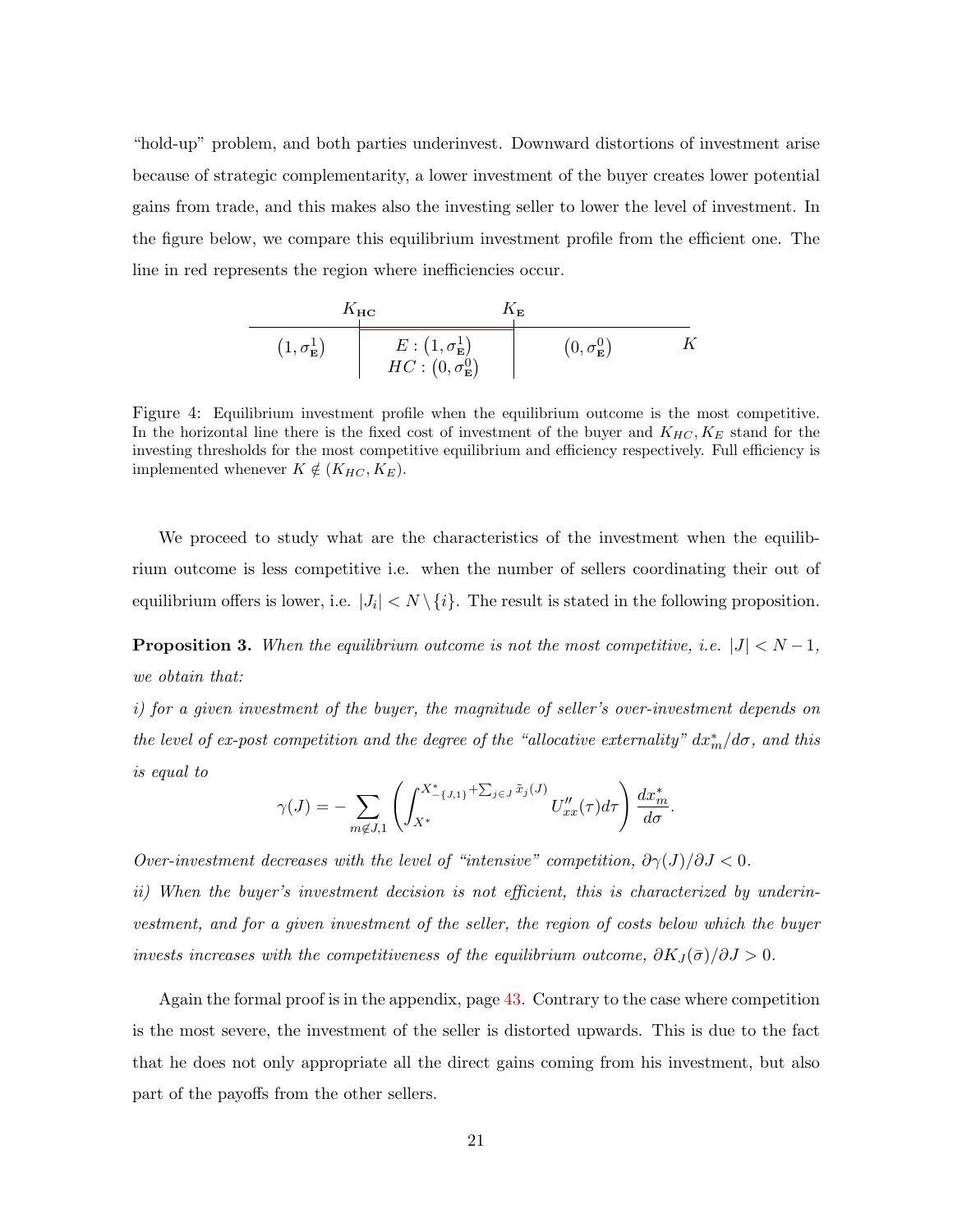For a fixed investment of the buyer, the magnitude of over-investment  $\gamma(J)$  decreases with  $J$ . In other words, the lower is the level of competition - which implies a smaller  $J$  - the distortion of investment will be larger. With the same investment of the buyer, the investment of the seller is monotonically decreasing with the level of competition. Additionally, the amount of over-investment depends on how the equilibrium allocation of the non investing sellers changes with respect to the investment of the former. The larger is this "allocative externality" the more the seller over-invests. This is because the "loss" of exclusion depends on his investment profile through the allocation of the out of equilibrium offers that remains unchanged for the sellers who do not coordinate their offers. The larger the investment of the seller the more costly it will be to exclude him, and he consequently obtains a larger transfer at the expense of the other sellers.

Regarding the investment threshold of the buyer, she decides to invest if the fixed cost of production are lower than the following threshold

$$
K(J) \equiv TS^*(1, \sigma^1(J)) - TS^*(0, \sigma^0(J)) - \sum_{i \in N} (T^1(J) - T^0(J)).
$$

It is easy to see that, whenever the seller's investment remains unchanged, this threshold is increasing with the level of competition. Higher competition entails a larger partition of the trading surplus that goes to the buyer and she has larger incentives to invest. However, in equilibrium the investment threshold of the buyer also depend on the investment undertaken by the seller, and due to investment complementarity, this will be positively affected by lower levels of competition. The change of this threshold with regards to the level of "intensive" competition is given by

$$
\frac{d\left[K(J)\right]}{dJ} = \underbrace{\frac{\partial k}{\partial J}}_{+} + \underbrace{\frac{\partial K(J)}{\partial \sigma} \times \frac{\partial \sigma}{\partial J}}_{-},
$$

whose final sign depends on how the investment of the seller is affected by competition, and this is represented by  $(\partial \gamma(J)/\partial J)$ .

With regards to the equilibrium investment profile, we introduce the following corollary. Now, ex-ante inefficiencies may arise to both sides of the market.

<span id="page-22-0"></span>Corollary 2. Whenever the buyer takes the efficient investment decisions the seller overinvests.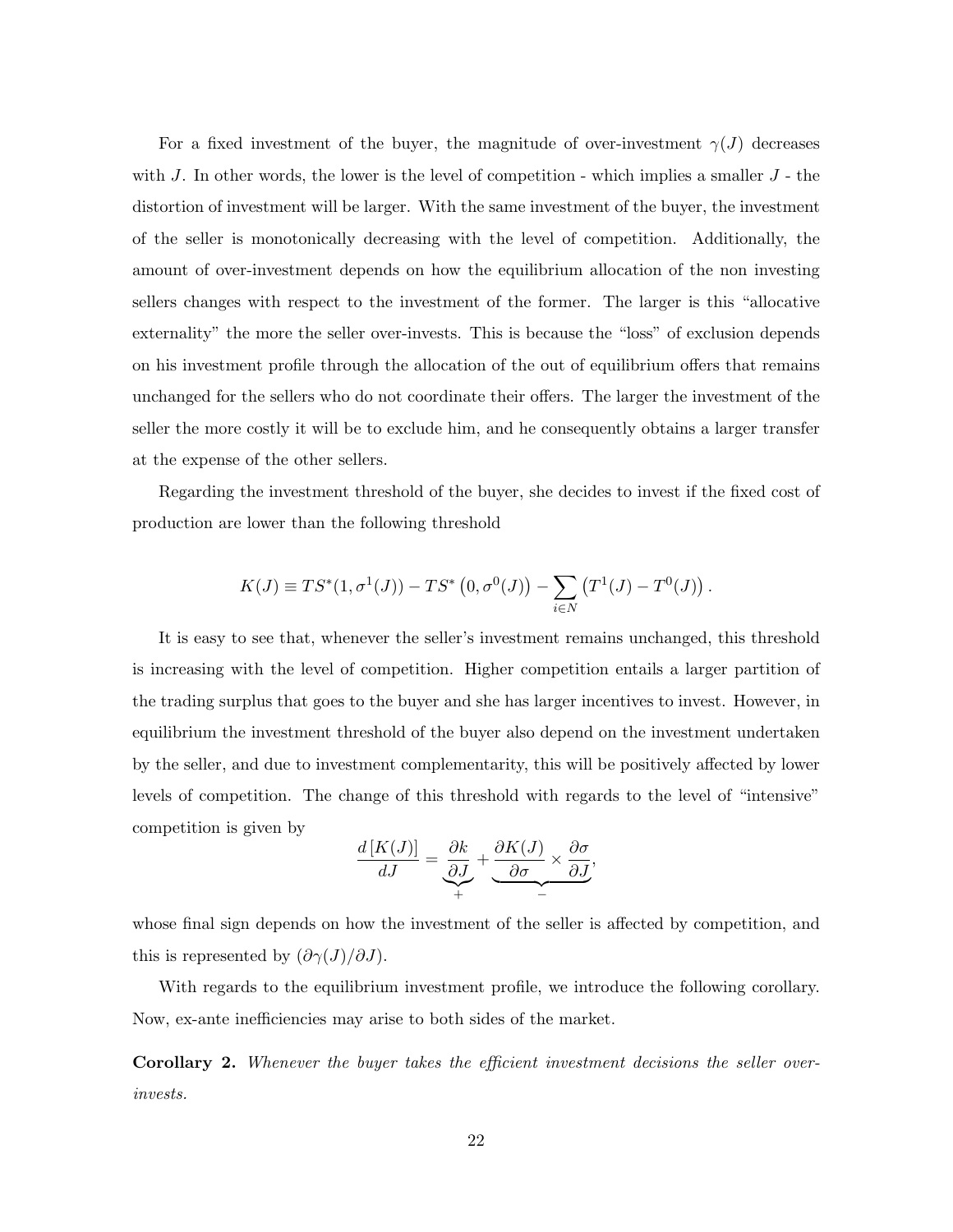i) If the investment decision of the buyer is not efficient, the inefficiency created is two-sided: A) the buyers underinvests, and

B) the seller over-invests or underinvest depending on how investment affects the efficient allocation of the non investing sellers. Over-investment always appears in equilibrium if the "allocative externality" is sufficiently big, i.e.

$$
-\frac{dx_m^*}{d\sigma} > \frac{\int_{x_1^*(1,\sigma_B^1)}^{x_1^*(0,\sigma_B^0)} C_{x\sigma}''(\tau) d\tau}{(N \setminus \{1\} - J) \times \int_{X^*(0,\sigma_J^0)}^{X^*_{- \{J,m\}}(0,\sigma_J^0) + \sum_{j \in J} \tilde{x}_j(0,\sigma_J^0|J)} U_{xx}''(\tau) d\tau} = \lambda(J).
$$

The formal proof is the appendix, page [45,](#page-45-0) and the figure below represents the equilibrium investment decisions and its differences from the efficient one. One red line represents a situation where inefficiency occurs to only one side of the market, and two lines represents inefficiencies arising to both sides.

$$
\begin{array}{c|c}\n & K_{\mathbf{J}} & K_{\mathbf{E}} \\
\hline\n(1, \sigma_{\mathbf{J}}^1) & E: (1, \sigma_{\mathbf{E}}^1) & (0, \sigma_{\mathbf{J}}^0) & K \\
\sigma_{\mathbf{J}} > \sigma_{\mathbf{E}} & TC: (0, \sigma_{\mathbf{J}}^0) & \sigma_{\mathbf{J}} > \sigma_{\mathbf{E}} \\
\hline\n\sigma_{\mathbf{J}} > \sigma_{\mathbf{E}} & & \sigma_{\mathbf{J}} > \sigma_{\mathbf{E}}\n\end{array}
$$

Figure 5: Equilibrium investment profile when the competition ex-post is not the most competitive. In the horizontal line, there is the fixed cost of investment for the buyer and  $K_J, K_E$  stand for the investing thresholds in equilibrium and efficiency respectively. Full efficiency is never implemented and it can be double-sided when the fixed cost of investment of the buyer is in  $K \in (K_J, K_E)$ .

In order to give some clarity of the results, we proceed to represent graphically the equilibrium investment profile depending on the degree of "intensive" competition. On the upper part of the figure  $6$ , picture a) and b) we represent the equilibrium investment of the seller and this crucially depends on the level of competition ex-post and the degree of the "allocative externality" that he creates to the other sellers. This does not only determines the slope of the curve represented in the figure, but also the investment decision of the buyer. We see that whether the investment threshold of the buyer is monotone or not, depends on this "allocative externality". In general, when the effect that the investing seller has on the equilibrium amount traded of the other sellers is small, a more unfavorable partition of the surplus, coming from a lower competitive outcome, dominates the constraining effect that the investing seller creates on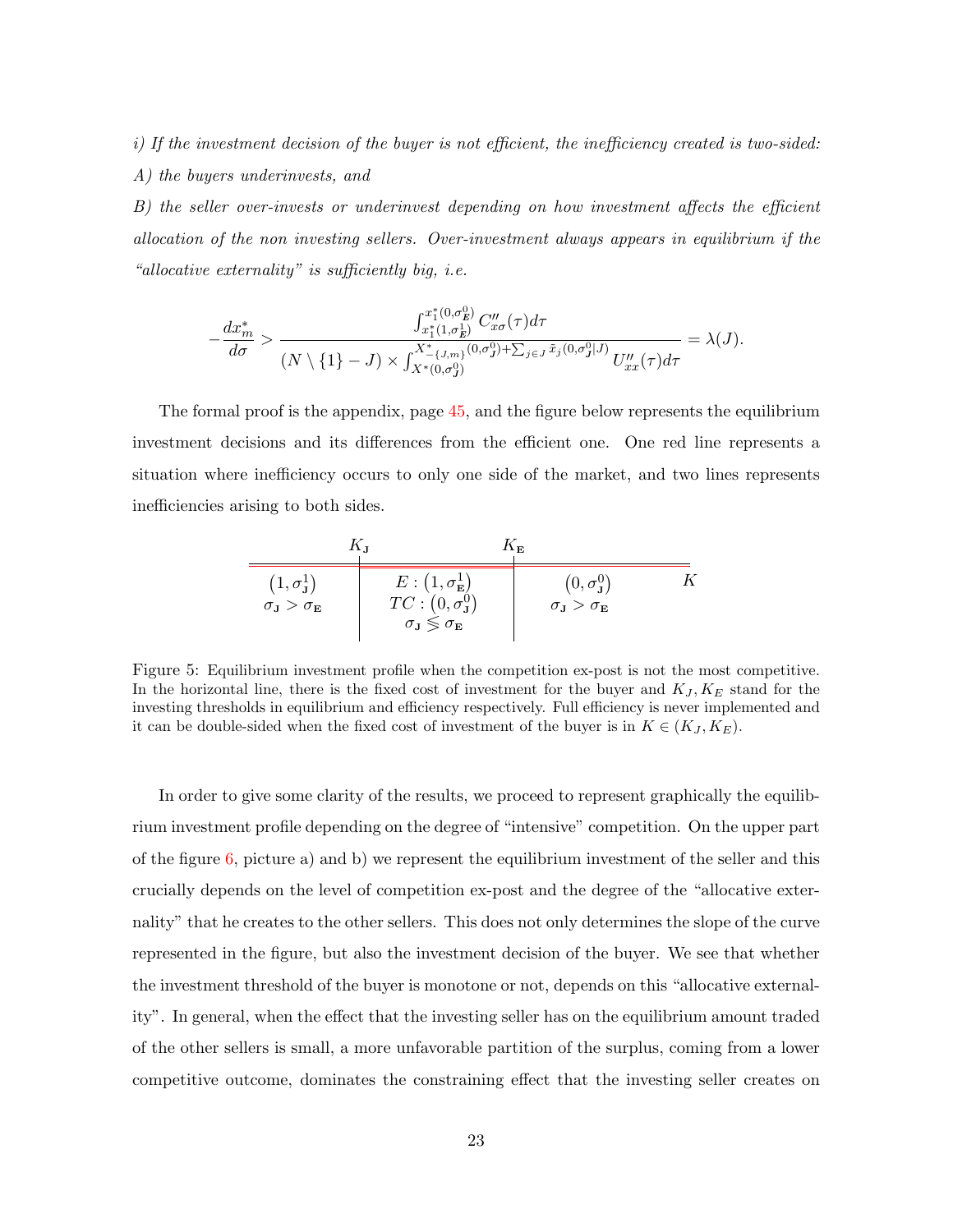

<span id="page-24-0"></span>Figure 6: Equilibrium investment profile of the seller and the buyer depending on the level of ex-post competition. The fixed investment cost of the buyer is represented by the red line in pictures c) and d). The left represents a situation with a moderate "allocative externality", and on the right this is large.

the equilibrium transfers of the others  $d [K(J)]/dJ > 0 \rightarrow |\partial k/\partial J| > |\partial K(J)/\partial \sigma \times \partial \sigma/\partial J|$ . In this case, the investment threshold of the buyer is monotonically decreasing with lower competitive outcome as it is stated in proposition [3,](#page-21-0) and represented in picture c). As a result, a lower level of competition entails that the buyer mat decide to switch his investment decision from investment to non-investment, which generates the jump downwards on the investment of the seller as represented in a). Conversely, whenever the "allocative externality" is large, the constraint created to the transfers of the non-investing sellers dominates the more unfavorable partition of the trading surplus. Here, lower competition makes the buyer to undertake a positive level of investment, that will not come about with higher levels of competition. This is represented in picture d), where for low levels of competition the buyer decides to invest.

So far we have established how the competitiveness of the outcome in the trading game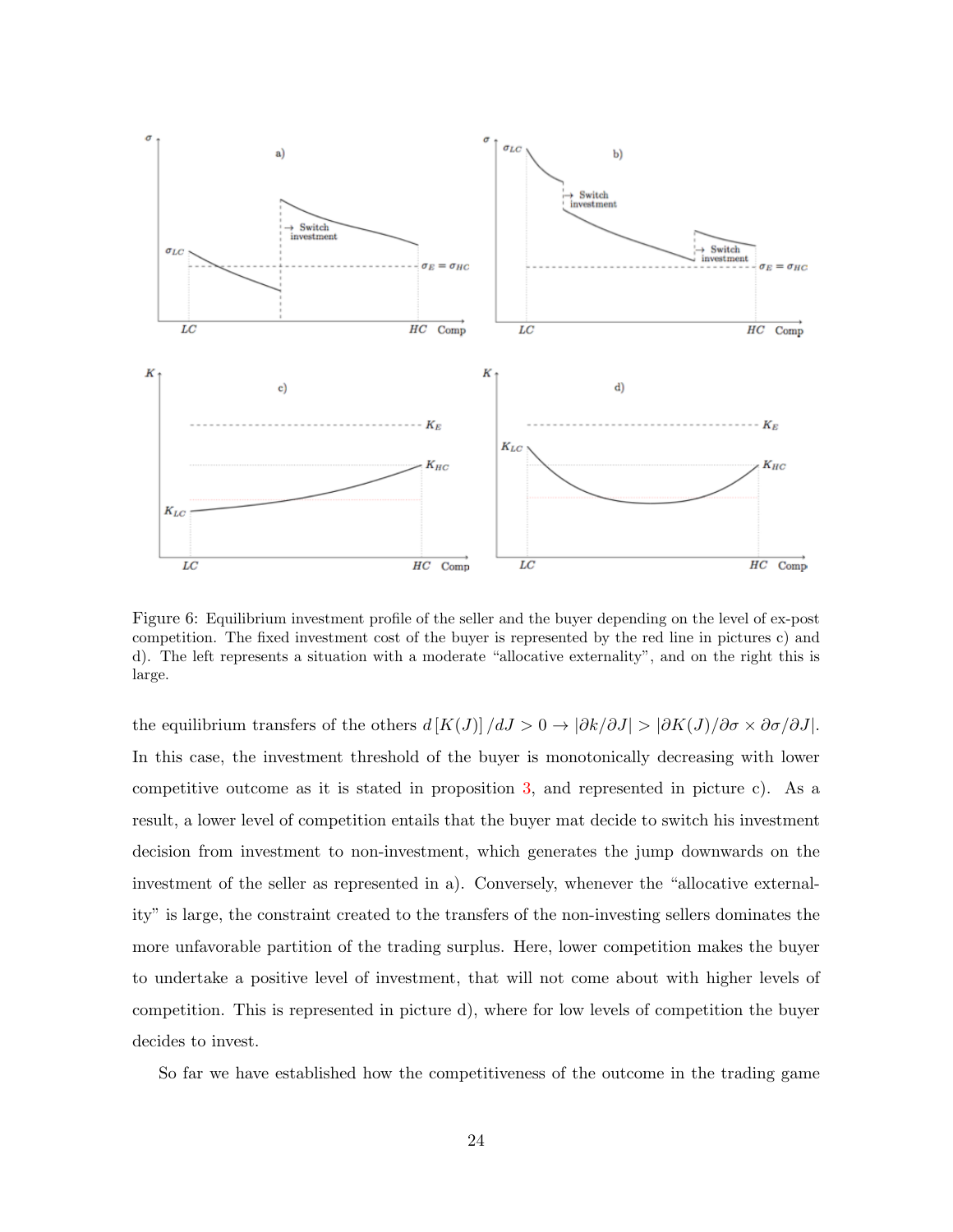affects the investment decisions of both sides of the market. We now proceed to study how the equilibrium investment profile is affected by the "extensive" degree of competition, in order words, on the number of active sellers in the industry.

#### 5.3.4 "Extensive" competition

In this section, we study how the equilibrium investment profile depends on the number of active sellers in the economy. "Ceteris paribus", the larger the number of sellers, the lowers are the cost of exclusion, and hence the lower the transfer that each seller obtains in equilibrium. The trading amount of the excluded seller can be easily substituted by trading more with the rest, and the higher their number, the smaller is the "loss" of trade caused by exclusion. Unsurprisingly, this has an effect on the equilibrium investment profile and the result is stated in the following proposition.

<span id="page-25-0"></span>**Proposition 4.** Regardless of the level of ex-post competition, full efficiency is implemented provided that the number of active sellers is "sufficiently" large.

The derivation is in the appendix, page [46,](#page-46-0) and this comes from the fact that, as the number of sellers increases, each seller is able to appropriate less from the trading surplus, as the "loss" of exclusion decreases with the number of active sellers. When the number of sellers is large, each seller is only able to appropriate his marginal contribution of the trading surplus regardless of the equilibrium outcome. The buyer also invests efficiently, with a larger number of active sellers, each one of them appropriates less from the trading gains generated by the investment of the buyer, and she invests efficiently no matter the fixed costs of investment. The link between unilateral investment decisions and the number of active sellers is illustrated in the figure [7.](#page-26-1)

The picture illustrates that with one active seller, we have a situation of a bilateral monopoly. Because we consider a game where the seller has the whole bargaining power, the buyer is completely "held-up" and she never invests. Conversely, the investment decision of the seller is the efficient one. With more than one seller, we have a situation where the buyer decides to invests, this is because sellers start to compete for the trading contracts and the former is able to appropriate part of the benefits coming from his investment. With low levels of competition, the seller over-invests as he gets more than his marginal contribution to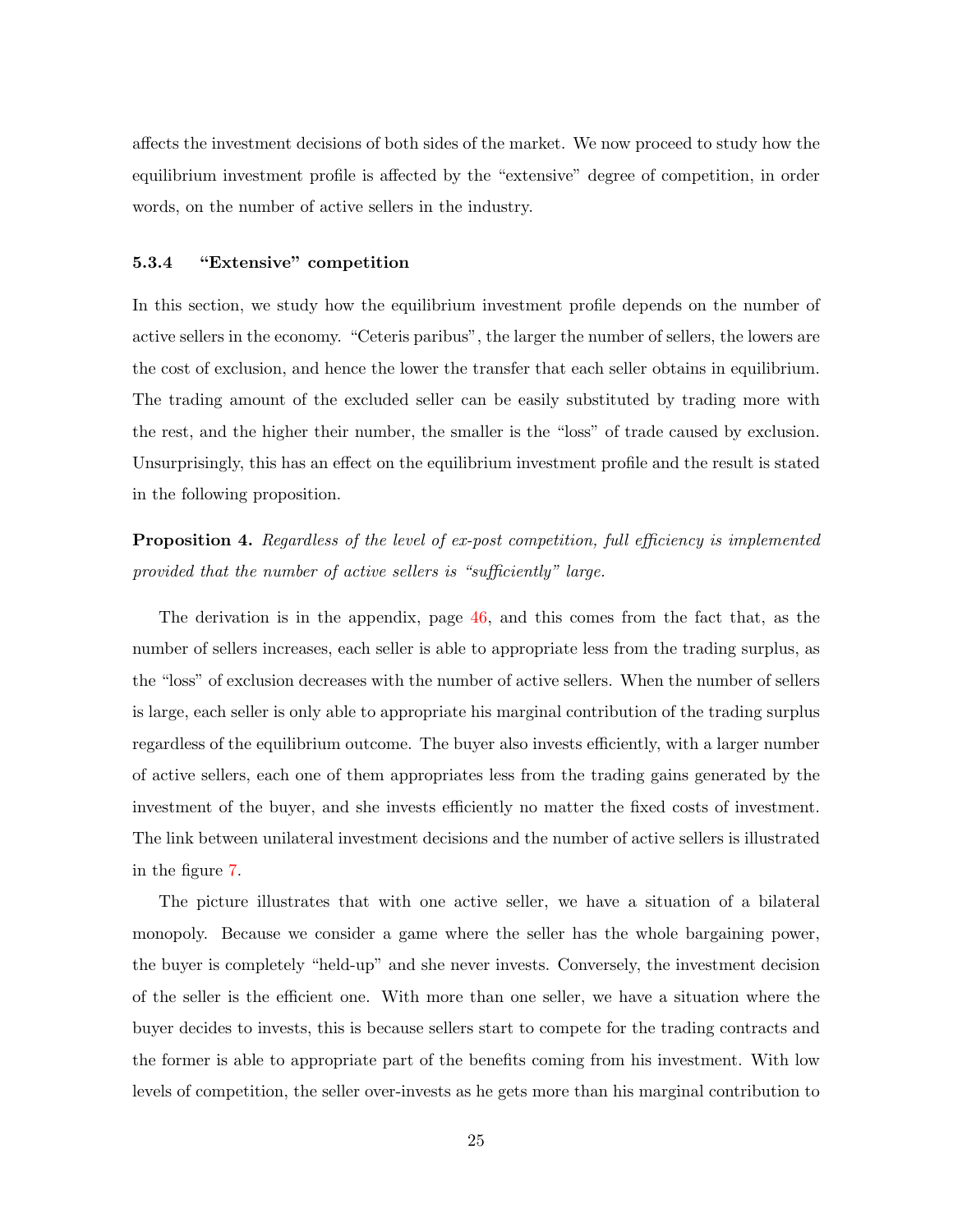

<span id="page-26-1"></span>Figure 7: Unilateral investment decisions as a function of number of active sellers. On the left, the investment of the seller and on the right, the threshold below which the buyer decides to invest. The thick solid line stands for the efficient investment profile, the solid line represents a situation where competition is the most severe. The dashed line is the one corresponding to the lowest level of competition.

the surplus. However, since competition increases with a larger number of sellers, in the limit, each seller is only able to obtain his marginal contribution of the trading surplus. Regardless of the equilibrium in the trading game, the buyer is able to get all the benefits coming for her investment with a sufficiently large number of sellers.

With the link between investment and competition, we proceed to undertake equilibrium comparison. We start by introducing the concept of Pareto optimality and we indicate which equilibrium is the one preferred by the parties offering the trading contracts. Later, we depart from the analysis of surplus distribution, and we establish which equilibrium performs best in terms of welfare.

## <span id="page-26-0"></span>6 Comparison of equilibria

We see that both the concept of Pareto dominance and equilibrium ranking in terms of welfare crucially depend on how competitive the outcome in the trading game is. Moreover, we see that the magnitude of the "allocative externality" that the investing seller creates to the rest of the sellers is of the utmost importance.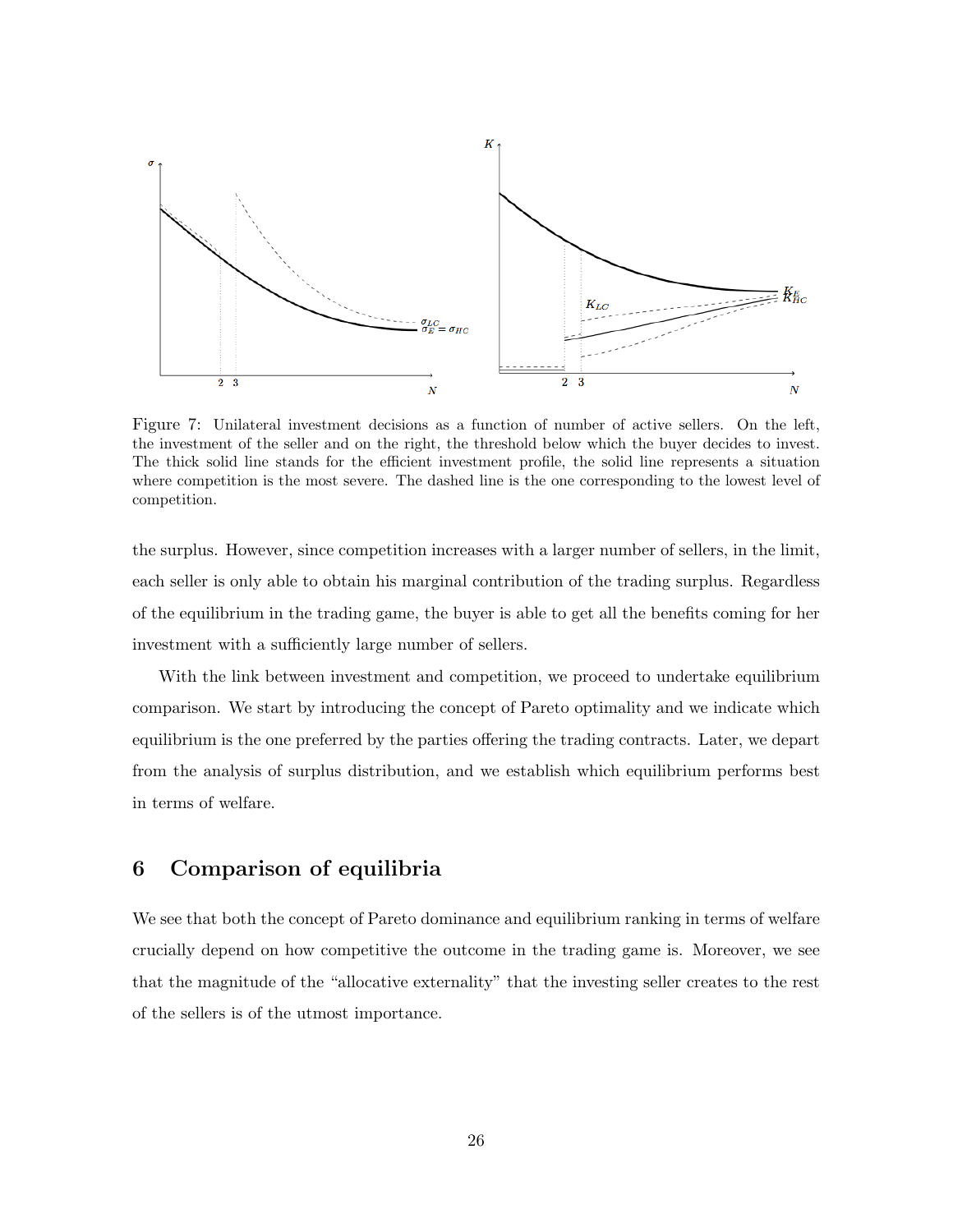#### 6.1 Pareto optimality

In this section, we analyze which equilibrium gives higher payoffs to the side of the market offering the trading contracts. It is obvious that with a given investment profile, the offering parties always prefer a situation where the outcome is less competitive. When the trading surplus remains unchanged, the sellers prefer a setting where the distribution of the surplus is more favorable to them.<sup>[18](#page-1-0)</sup> However, since in our model the equilibrium investment profile depends on the level of competition ex-post, low equilibrium outcomes may not always be preferred. For the investing seller, the trade-off is whether a more favorable distribution has an effect on the investing decision of the buyer. For the non-investing sellers, in addition, there is also the investment decision of the seller and how this affects their equilibrium allocation. The result is presented in the following proposition.

<span id="page-27-0"></span>**Proposition 5.** Whenever the "allocative externality" is "small" such that  $\partial K_I/\partial J > 0$ : i) the least competitive equilibrium is Pareto dominant for the sellers if the investment decision of the buyer is equilibrium invariant,

ii) otherwise, Pareto dominance is attained with an intermediate level of competition.

Whenever the "allocative externality" is "big" such that  $\partial K_I/\partial J < 0$ , the least competitive equilibrium is never Pareto dominant,

- i) while it is always preferred for the investing seller,
- ii) the non-investing sellers are always better-off with the most competitive equilibrium.

The formal proof is relegated to the appendix, page [48,](#page-48-0) and we see that this result comes at no surprise. For convenience we have defined the "allocative externality" of being either "big" or "small" depending on whether the investment threshold of the buyer either increases or decreases with regards to the level of ex-post competition. In figure [8](#page-28-0) and [9,](#page-29-0) we give a graphical interpretation of the result stated in the proposition. While figure [8](#page-28-0) represents a situation where the "allocative externality" is small, figure [9](#page-29-0) stands for the opposite case.

Because in equilibrium the investment of one party is affected by the other one, and those are strategic complements, we are sure that the investing seller and the buyer are always

<sup>&</sup>lt;sup>18</sup>This is the case in Chiesa & Denicolò (2009, 2012). They state that the minimum rent equilibrium - the least competitive equilibrium - is Pareto dominant. This result comes from the fact that as long as parties do not invest, the potential trading surplus stays the same, all the sellers are identical and an equilibrium of the trading game represents only a split of the surplus.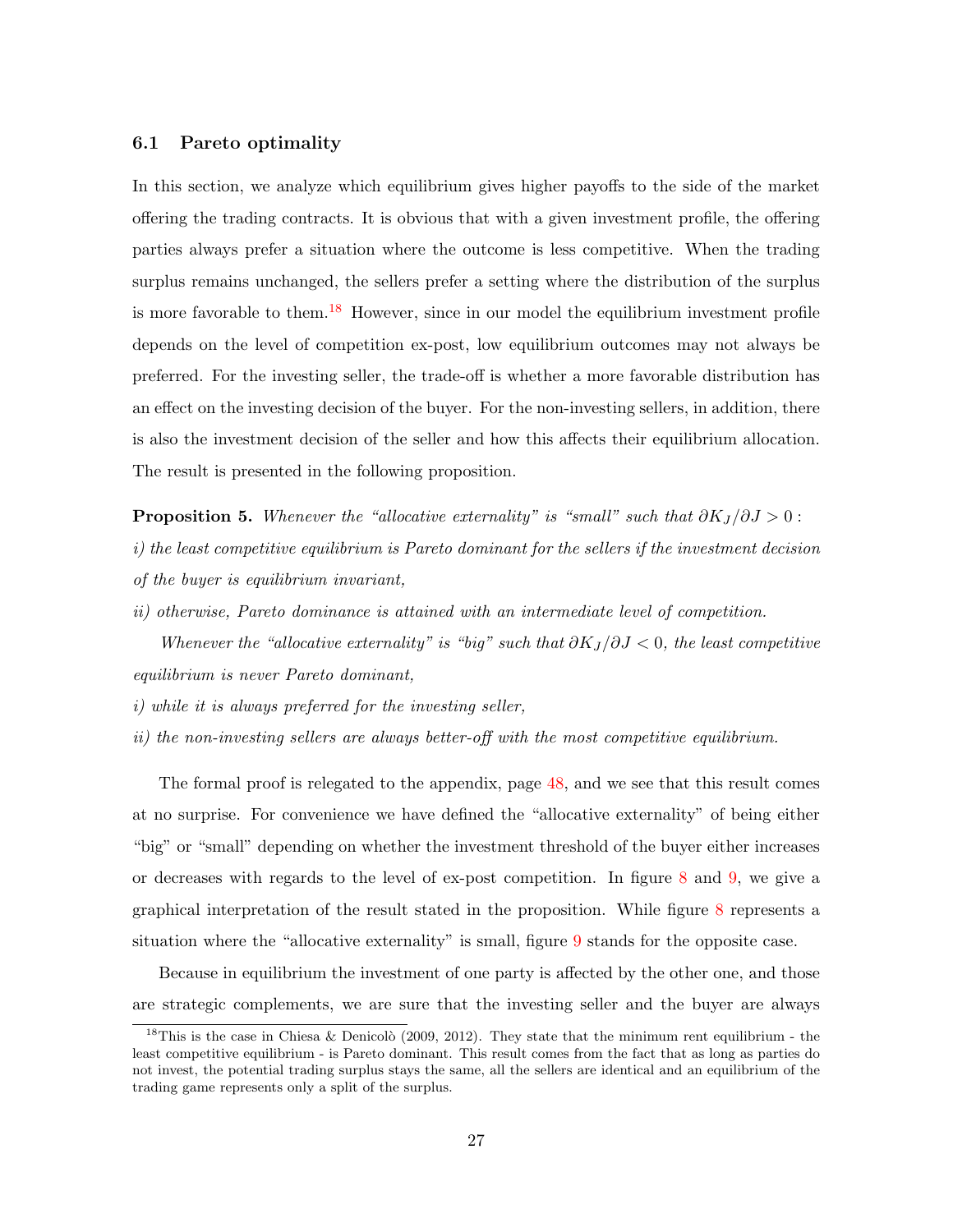

<span id="page-28-0"></span>Figure 8: Payoffs of the sellers as a function of the level of ex-post competition. It depicts a situation where the "allocative externality" is small. The black line represents the payoff of the investing seller and the dashed line is the one for the non-investing sellers. The picture on the left stands for a situation where the equilibrium investment of the buyer is equilibrium invariant.

better-off the higher the investments in equilibrium. However, this is not always the case for the non investing sellers where the investment of the buyer and the seller go in opposite directions. The seller who is investing obtains a higher payoff as the investment is superior in a less competitive equilibrium when the investment of the buyer is equilibrium invariant. For the non-investing sellers, they will prefer a division of the surplus that is more favorable as long as the investment of the seller is not very different in all possible equilibria. As we have seen, an increase in the level of investment by the seller creates an "allocative externality" to the other sellers as they trade less with the common buyer. This negative externality then dominates a more favorable partition of the surplus when the difference of investments of the seller is large.

Therefore, Pareto dominance of a less competitive equilibrium is not robust when we introduce specific investment by the trading partners. The intuition behind this result is that under some situations and because both parts of the market are undertaking specific investment, it might be better to agree to a even distribution of the potential gains from trade between all parties than a more asymmetric one, since the latter might induce one of the parties to withdraw from investment.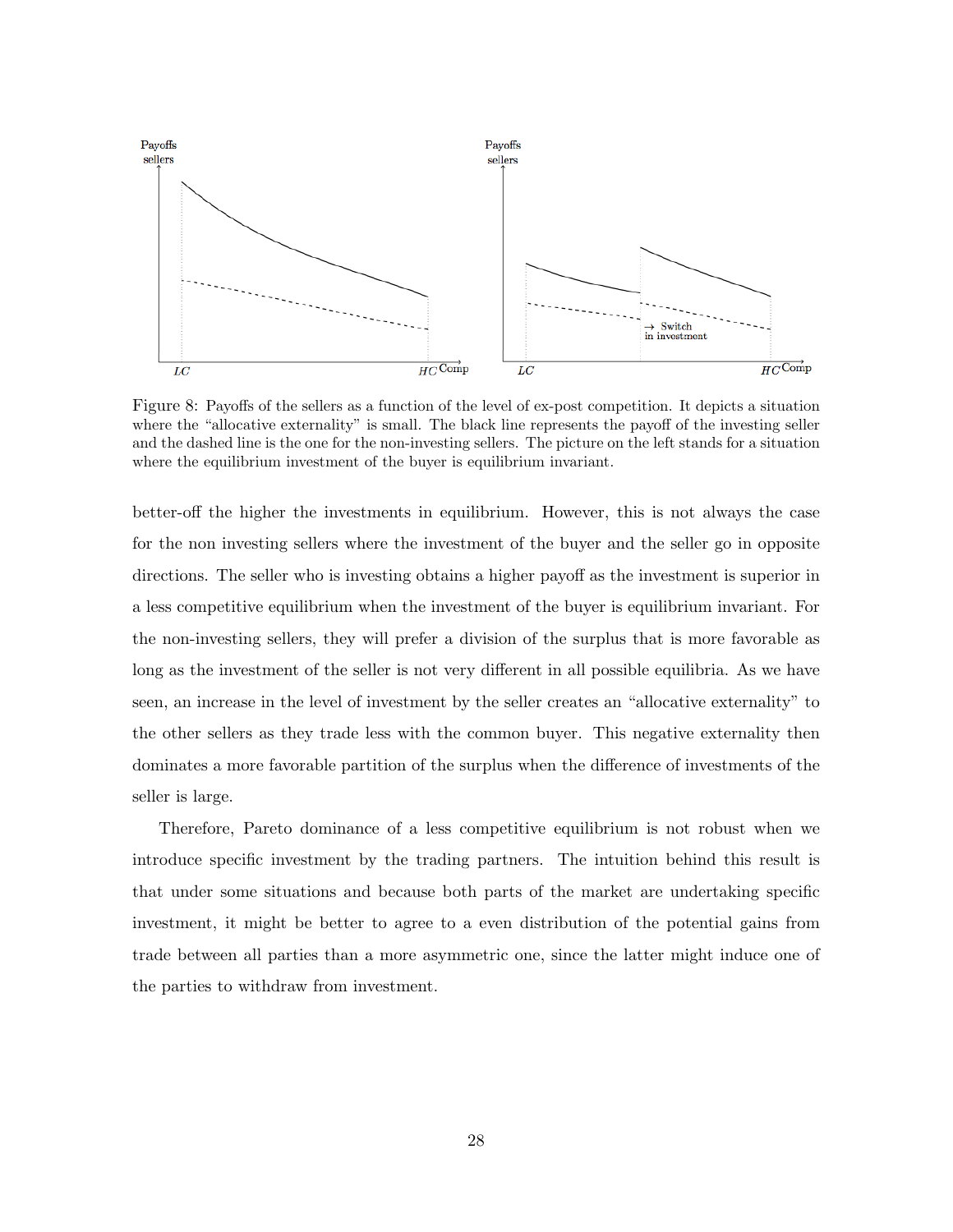

<span id="page-29-0"></span>Figure 9: Payoffs of the sellers as a function of the level of ex-post competition. It represents a situation where the "allocative externality" is large. The black line depicts the payoff of the investing seller and the dashed line is the one for the non-investing sellers. The picture on the left stands for a situation where the equilibrium investment of the buyer is equilibrium invariant.

#### 6.2 Welfare

Here, we rank equilibria according to the welfare obtained, and this equals the total gains generated from trade minus the costs of investment

$$
W^*(b, \sigma) = TS^*(b, \sigma) - K \times b - \psi(\sigma).
$$

From the previous analysis we have seen that ex-ante inefficiencies are more prompt to emerge whenever the ex-post competition is less severe. Hence, the most competitive equilibrium, in general, performs better in terms of welfare. However, we have also established that investments in our setting are strategic complements. Therefore, under some parameters, we find that decreasing the level of ex-post competition may entail larger welfare whenever the "allocative externality" created to the non-investing sellers is sufficiency big. Hence, the inefficiencies in investment, arising to the side of the seller, might work as a mechanism to restore the efficient investment of the buyer. As long as this latter investment has an important contribution to the trading surplus, this is welfare enhancing. The following theorem states this result.

<span id="page-29-1"></span>**Theorem 1.** When in the most competitive equilibrium, the investment decision of the buyer is not efficient and the "allocative externality" is sufficiently "big", welfare is maximized with an intermediate level of competition. Otherwise, the maximum welfare is always attained with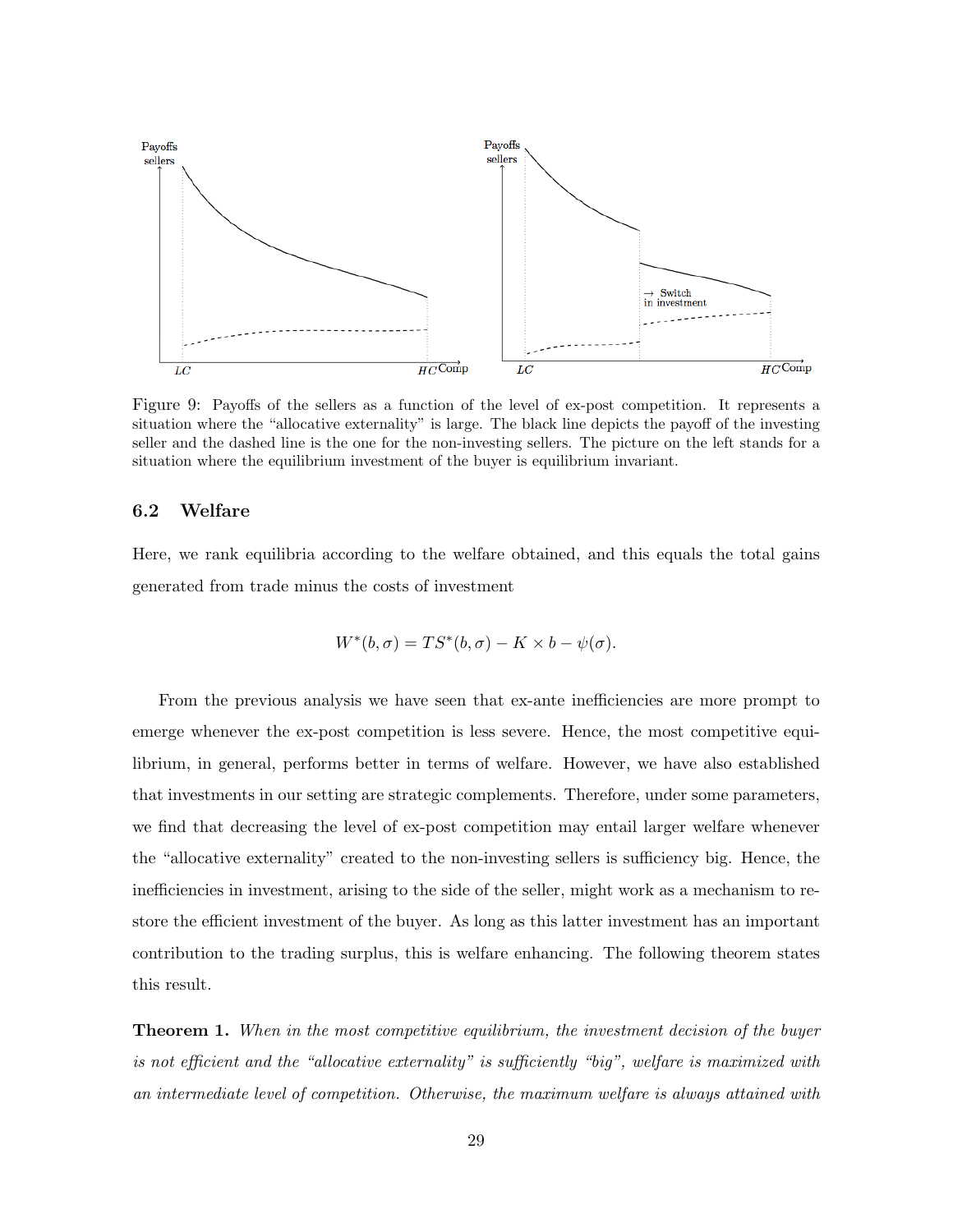the highest level of competition.

The formal proof of the theorem is in the appendix, page [50](#page-50-0) and the graphical interpretation of the result is in figure [10.](#page-30-1) We see that welfare is monotonically increasing with the level of competition ex-post in situations where the investment decision of the buyer is equilibrium invariant. The figure presents jumps whenever the investment decision of the buyer depends on the competitiveness of the equilibrium outcome. In this case, we find that welfare is maximized with an intermediate level of competition if the decision of the buyer switches from non-investing to investing when the equilibrium outcome is less competitive. In the situation when the buyer is taking the efficient investment decision in the most competitive equilibrium, any change of the investment of the buyer translates to a lower level of welfare.



<span id="page-30-1"></span>Figure 10: Welfare as a function of the level of competition. The figure on the right stands for the situation where the investment of the buyer in the higher level of competition coincides with the efficient one, and the figure on the left is when the contrary occurs. Jumps in the curves stand for a switch in the investing decision of the buyer and a higher slope of the curves represented larger levels of the "allocative externality".

# <span id="page-30-0"></span>7 Conclusion

In this paper, we have seen that by introducing competition to the side of the market who has the whole bargaining power, the "hold-up" problem can be solved without the existence of ex-ante contracts. Hence, organizing the economic activity to a certain way can circumvent situations were economic institutions do not allow for designing or enforcing ex-ante contracts.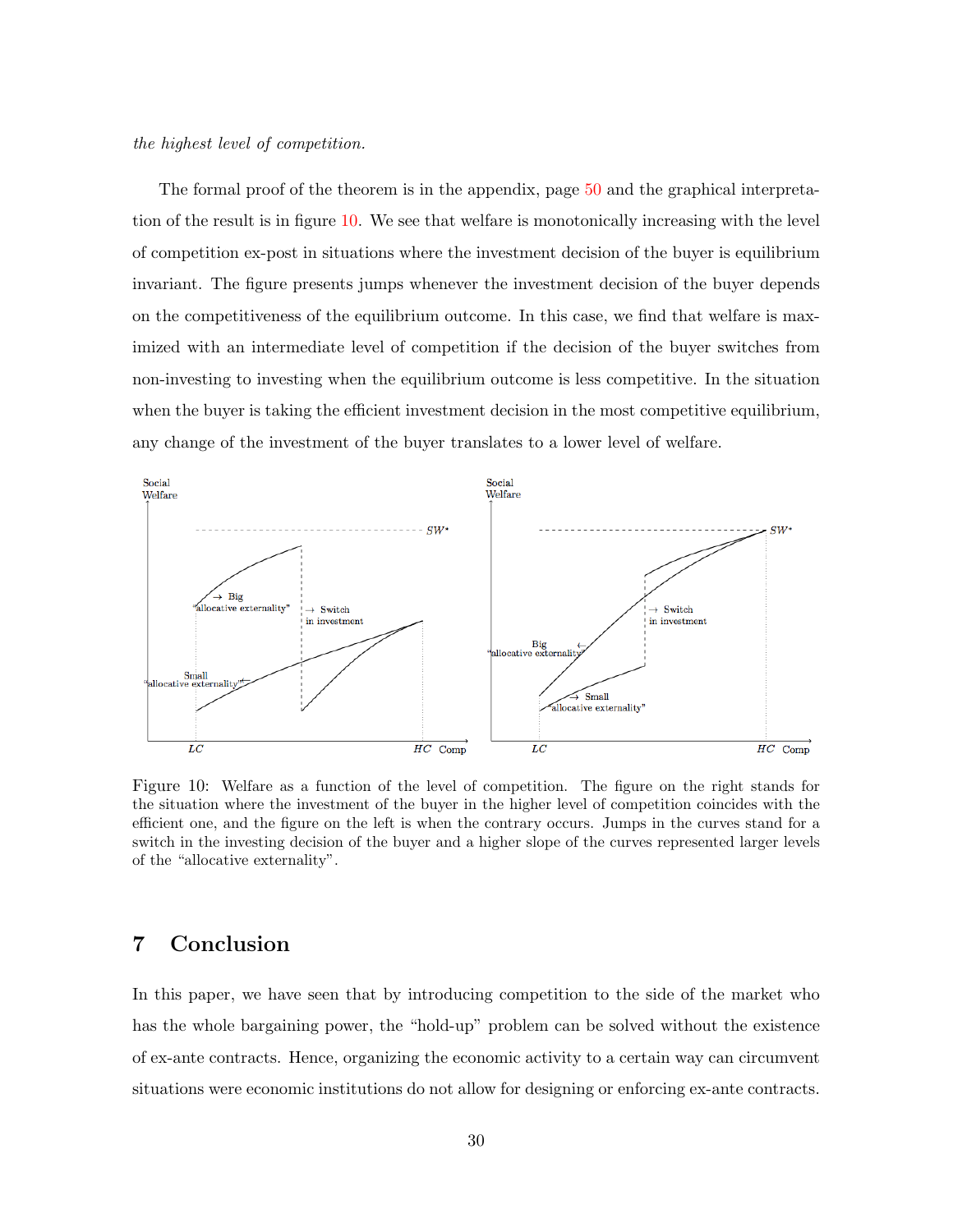Full ex-ante efficiency can only be achieved when the outcome of the trading game is the most competitive. In this case, sellers coordinate their out of equilibrium offers in order to minimize the "loss" arising when a seller is excluded from trade. Here, each seller appropriates his marginal contribution to the trading surplus which gives the incentives to invest efficiently.

Moreover, with the introduction of specific investment to both sides of the market, the equilibrium played in the trading game is not only a way to redistribute rents between the sellers and the buyer, but it has also an effect on the size of the potential gains from trade. In previous analysis, it has been stated that an equilibrium where the competition is maximal is not necessarily very attractive from the part of the market offering the trading contracts. This is because the offering part can "tacitly" coordinate to reduce competition in order to obtain a more favorable partition of the potential gains from trade. However, in the current work we have seen that, in general, an equilibrium with higher competition displays a more efficient investment profile which implies a larger surplus. Yet, we obtained that if the efficient trading allocation is very sensitive to the investment of the seller, lower levels of ex-post competition, might perform better than higher competition in terms of welfare. This is possible in our model due to the fact that specific investment is undertaken by both sides of the market and they are strategic complements. We have shown that with a large "allocative externality" the investing seller invests more and the "loss" of exclusion of the remaining sellers might be smaller. As a result, the common buyer decides to invest in a lower competitive equilibrium bringing about a larger welfare.

Therefore, one question that deserves attention is what equilibrium is more likely to arise. This issue has already been addressed in the literature but there does not exist a clear an-swer.<sup>[19](#page-1-0)</sup> Yet, in our model this is a question of great importance due to its affects on welfare. Despite the fact that we can not be sure of the equilibrium played in the trading game, we think that an external player might induce some set of equilibria to be played. This might be the case in markets that has been recently liberalized, where an external player, in order to maximize welfare, has to ensure that real competition exists in the market. In our model, inducing a particular type of equilibrium has to do with the number of sellers who coordinate their out of equilibrium transfers. Hence, and a third party might be able to induce one

<sup>&</sup>lt;sup>19</sup>Some of the works addressing equilibrium selection are Martimort & Stole (2009) and Klemperer & Meyer (1989).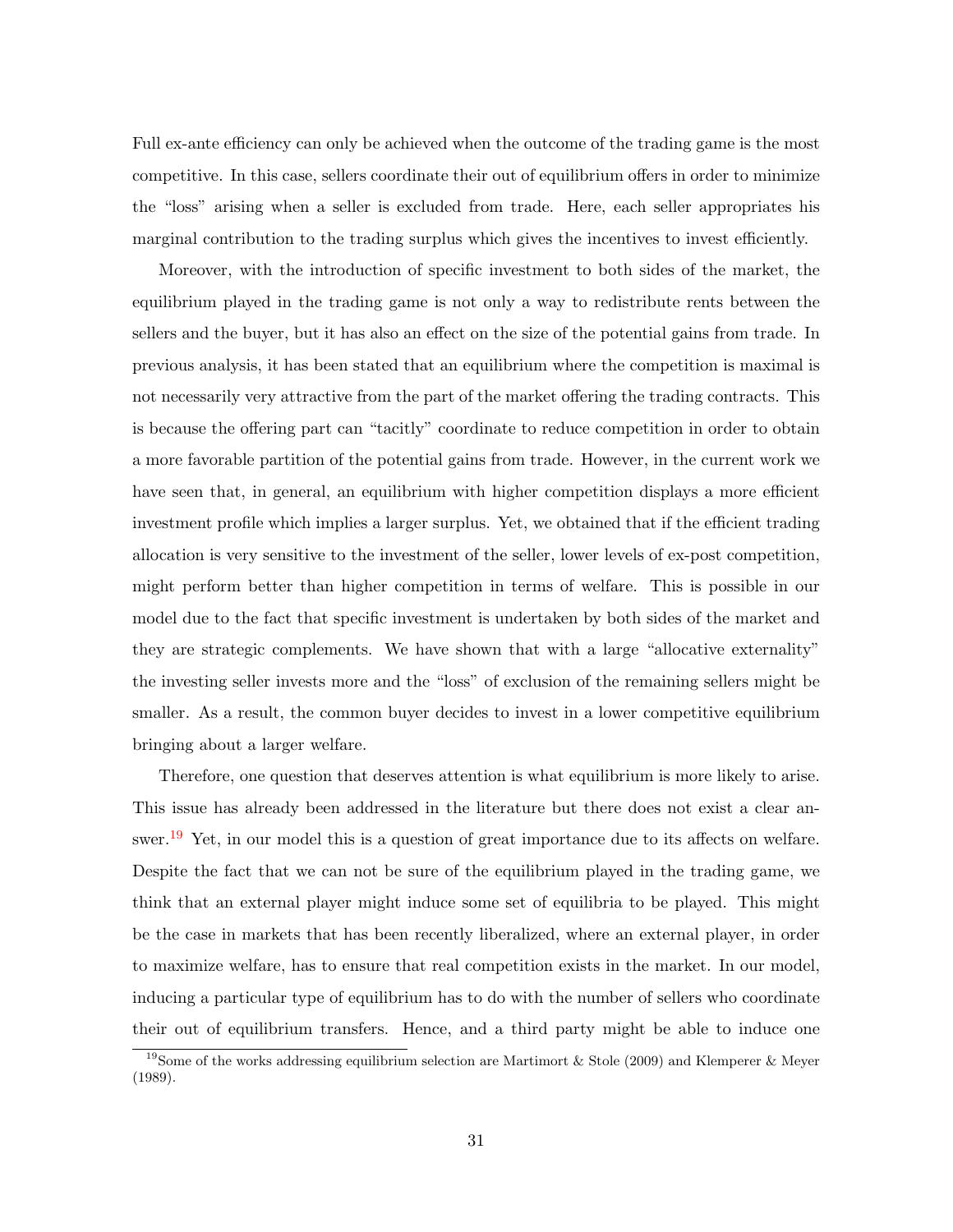equilibrium or another by imposing restrictions on the number of contracts submitted or on putting obstacles to coordination.

It is also important to see if the present results go trough if we relax some of our assumptions. In the model, we considered the case that only one of the sellers knows the new technology and can undertake specific investment to reduce the cost of production. A natural extension of the model is to consider the case where all sellers have knowledge of a technology to reduce the production costs. However, even if unilateral investment decisions are easy to obtain and coincide with the ones obtained in this paper, the characterization of the equilibrium investment profile seems daunting. This is so because the investment of the buyer between the sellers are strategic complements, while the ones among sellers are strategic substitutes. However, we suspect that the strategic substitutability among sellers' investment is of second order. Hence, an increase in the investment of the buyer makes all sellers to invest more in equilibrium.

Another extension is to consider a setting without a monopolistic buyer. In this case, non-exclusivity also comes from the fact that a seller can sign multiple trading contracts with different buyers. In such a case, a buyer differentiates and creates an indirect externality to the others if she decides to invest. We believe that the equilibrium menus offered are complicated to obtain, and we conjecture that the competitive advantage that the buyer gets with respect to the rest might induce him to over-invest.

## References

- [1] Aghion, P. and P. Bolton. (1987): "Contracts as a Barrier to Entry", American Economic Review, 77(3), 388-400.
- [2] Aghion, P., M. Dewatripont, and P. Rey, (1994): "Renegotiation Design with Unverifiable Information", Econometrica, 62, 257-282.
- [3] Akerlof, G. (1970): "The Market for 'Lemons': Quality Uncertainty and the Market Mechanism", *The Quarterly Journal of Economics*, vol. 84, pp 488-500.
- [4] Bernheim, B., and M. Whinston (1985): "Common Marketing Agency as a Device for Facilitating Collusion", The RAND Journal of Economics, Vol. 16, No. 2, 269-281.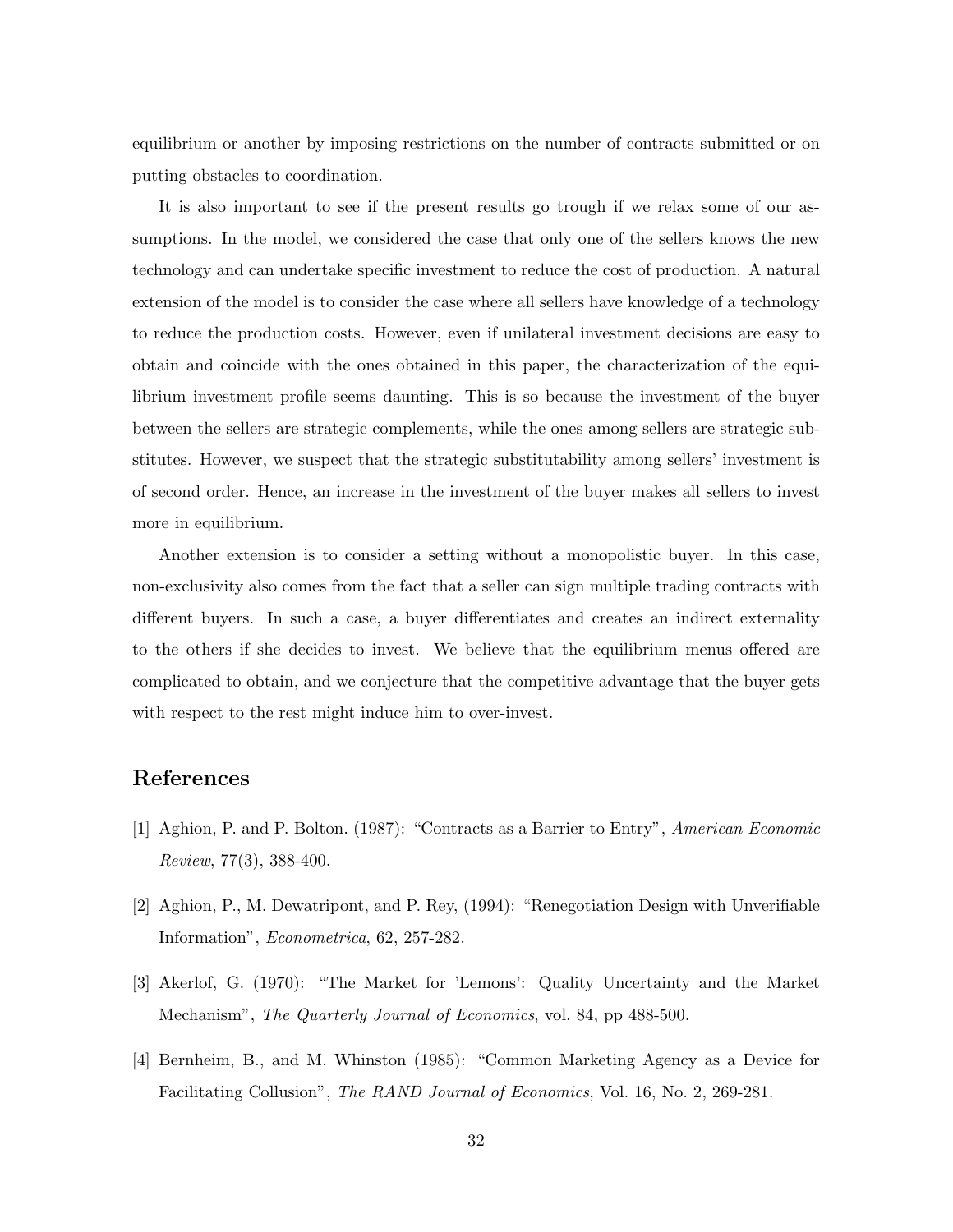- [5] ——— (1986): "Common Agency", Econometrica, Vol. 54, No. 4, 923-942.
- [6] ——— (1986): "Menu Auctions, Resource Allocation and Economic Influence", *Quarterly* Journal of Economics, 101, 1-31.
- [7] Bolton, P., and M. Dewatripont (2005): "Contract Theory".
- [8] Chen, Y., and D. M. Sappington (2011). "Exclusive Contracts, Innovation, and Welfare," American Economic Journal: Microeconomics, American Economic Association, vol. 3(2), pages 194-220.
- [9] Chiesa, G., and V. Denicolò (2009): "Trading with a common agent under complete information: A characterization of Nash equilibria", Journal of Economic Theory, 144, 296-311.
- [10] ——— (2012): "Competition in non-linear pricing, market concentration and mergers", Economic Letters, 117, 414-417.
- [11] Chung, P. (1991): "Incomplete Contracts, Specific Investment and Risk Sharing", Review of Economics Studies, 58, 1031-1042.
- [12] Cole, H. L., G. J. Mailath, and A. Postlewaite (2001a): "Efficient Non-Contractible Investments in Large Economies," Journal of Economic Theory, 101, 333-373.
- [13] ——— (2001b): "Efficient Non-Contractible Investments in Finite Economies," Advances in Theoretical Economics 1, Iss. 1, Article 2.
- [14] Edlin, A., and S. Reichelstein, (1996): "Hold-ups, Standard Brach Remedies, and Optimal Investment", The American Economic Review, 86, 478-282.
- [15] Felli, L., and K. Roberts (2012): "Does Competition Solve the Hold-Up Problem?" Theoretical Economics Discussion Paper TE/01/414, STICERD, London School of Economics.
- [16] Grossman, S., and O. Hart (1986): "The Costs and Benefits of Ownership: A Theory of Vertical and Lateral Integration", The Journal of Political Economy, 94, 691-719.
- [17] Hart, O., and J. Moore (1999): "Foundations of Incomplete Contracts ", Review of Economics Studies, 66, 115-138.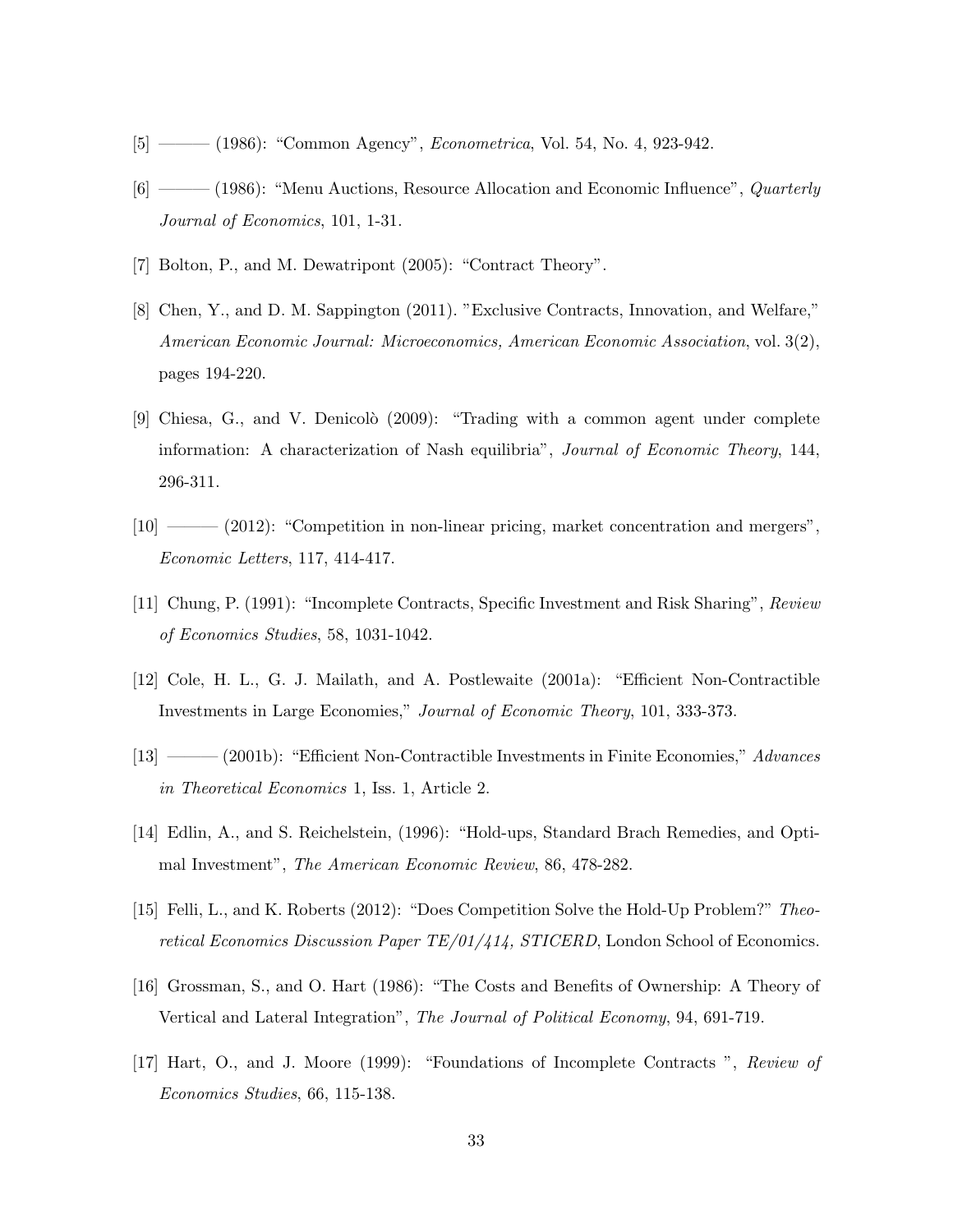- [18] Innes, R. and R.J. Sexton (1994). "Strategic Buyers and Exclusionary Contracts," American Economic Review, American Economic Association, vol. 84(3), pages 566-84.
- [19] Klein, B., R. Crawford, and A. Alchian (1978): "Vertical Integration, Appropriable Rents and the Competitive Contracting Process", Journal of Law and Economics, 21, 297-326.
- [20] Klemperer, P and M. Meyer (1989): "Supply Function Equilibria in Oligopoly with Demand Uncertainty", Econometrica 57, 1243-1277.
- [21] Mailath, G. J., Postlewaite, A. and L. Samuelson (2013) "Permutation Values and Investments in Matching Markets".
- [22] Makowski, L. (2004): "Pre-Contractual Investment Without The Fear Of Holdups: The Perfect Competition Connection," Unpublished working paper.
- [23] Martimort, D. and L. Stole (2011): "Selecting equilibria in common agency games" Journal of Economic Theory Volume 144, 604-634.
- [24] McLeod, W. B., and J. M. Malcomson (1993): "Investments, Holdup and the Form of Markets Contracts", American Economic Association, 83, 811-837.
- [25] Nöldeke, G., and L. Schmidt (1995): "Option Contracts and Renegotiation: a Solution to the Hold-up Problem", RAND Journal of Economics, 26, 163-179.
- [26] Rasul, I., and S. Sondergger (2010): "The role of the agent's outside option in principalagent relationships", Games and Economic Behavior, 68, 781-788.
- [27] Roig, G. (2013):"What Determines Market Structure? An Explanation from Cooperative Investment with Non-Exclusive Contracts " Working paper.
- [28] Rothschild , M., and J. Stiglitz (1986): "Equilibrium in Competitive Insurance Markets: An Essay on the Economics of Imperfect Information", The Quarterly Journal of Economics,Vol. 90, No. 4, pp. 629-649.
- [29] Segal, I. (1999): "Contracting with Externalities", The Quarterly Journal of Economics, 114, 337-388.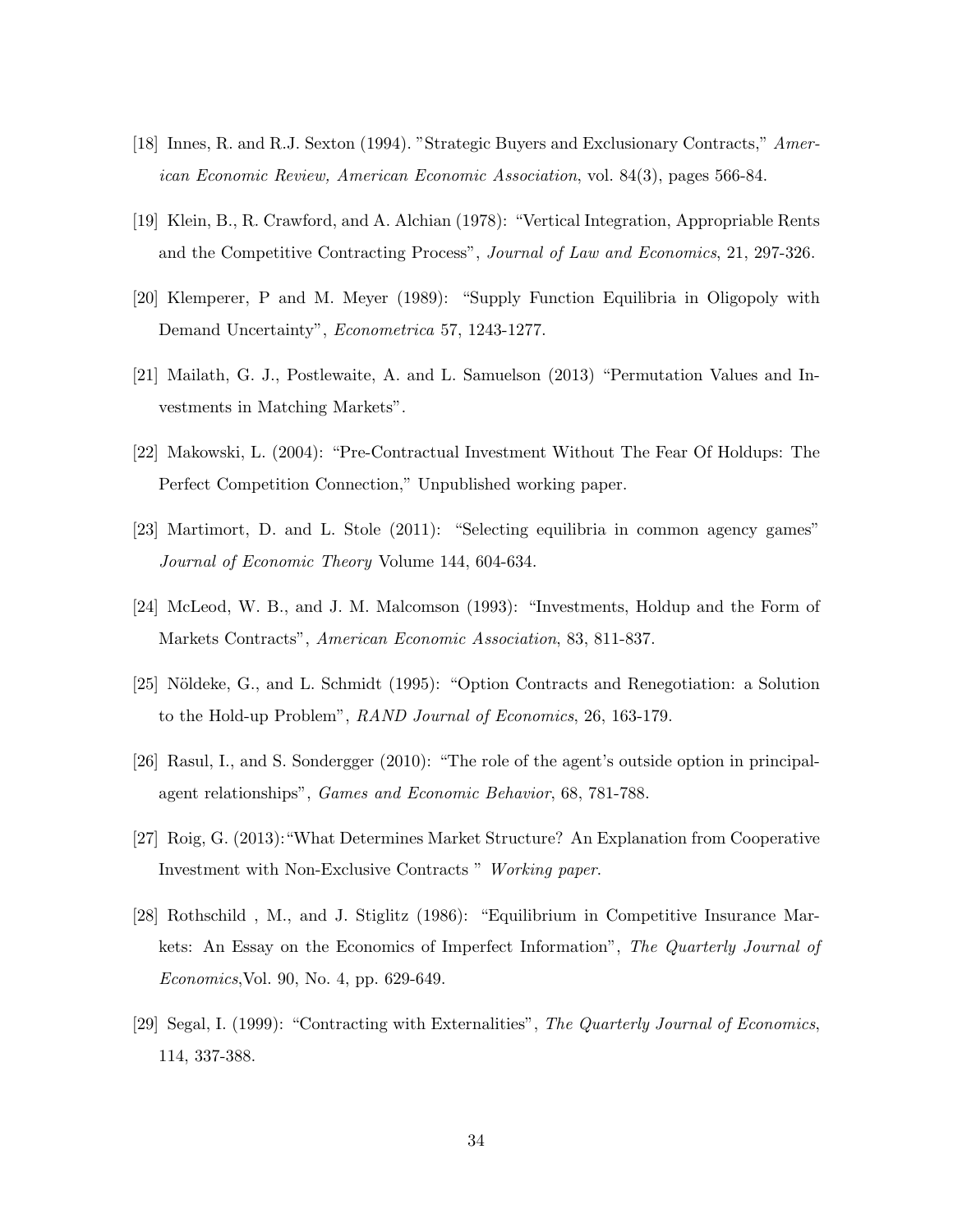- [30] Schmitz, P.W. (2010): "The Hold-up Problem and Incomplete Contracts: A Survey of Recent Topics in Contract Theory".
- [31] Stefanadis, C. (1997): "Downstream Vertical Foreclosure and Upstream Innovation", Journal of Industrial Economics, vol. 45(4), pages 445-56.
- [32] Williamson, O. (1979): "The Transaction-Cost Economics: the Governance of Contractual relations", Journal of Law and Economics, 22, 233-261.
- [33] ——— (1983): "Credible Commitment: Using Hostages to Support Exchange", The American Economic Review, 73, 519-540.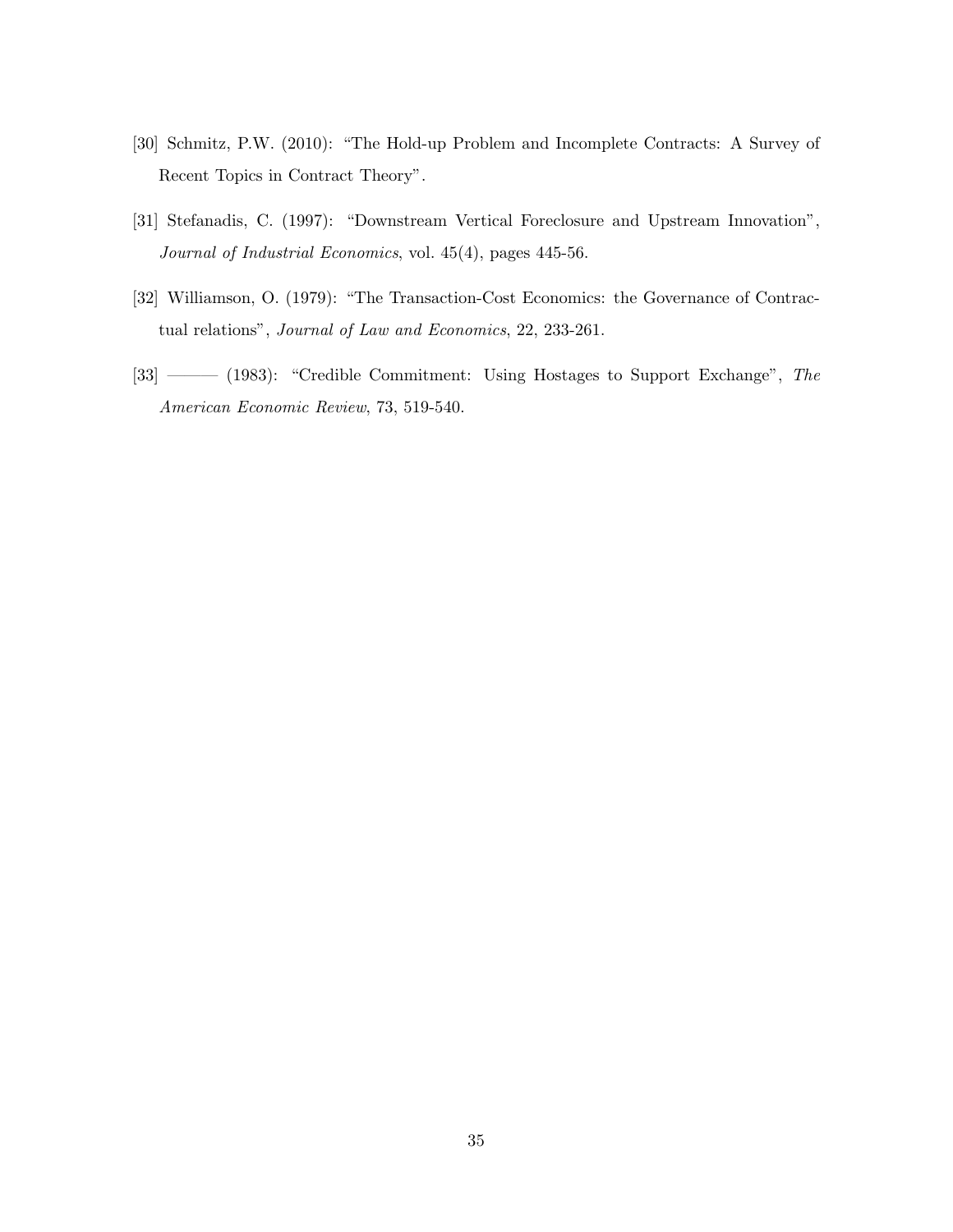# <span id="page-36-2"></span>A Appendix

<span id="page-36-0"></span>**Lemma 3.** The total gains from trade are bigger when the buyer invests, that is,  $TS^*(1, \sigma^1)$  >  $TS^*(0, \sigma^0)$ .

Proof. This is easy to see because:

$$
TS^{*}(1, \sigma^{1}) = U(X^{*}(1, \sigma^{1}) | b = 1) - C(x_{1}^{*}(1, \sigma^{1}) | \sigma^{1}) - \sum_{i \neq 1} C(x_{i}^{*}(1, \sigma^{1}))
$$
  
>  $U(X^{*}(1, \sigma^{0}) | b = 1) - C(x_{1}^{*}(1, \sigma^{1}) | \sigma^{1}) - \sum_{i \neq 1} C(x_{i}^{*}(1, \sigma^{1}))$   
=  $U(X^{*}(1, \sigma^{0}) | b = 1) - U(X^{*}(1, \sigma^{0})) + U(X^{*}(1, \sigma^{0})) - C(x_{1}^{*}(1, \sigma^{1}) | \sigma^{1}) - \sum_{i \neq 1} C(x_{i}^{*}(1, \sigma^{1}))$   
 $\geq U(X^{*}(1, \sigma^{0}) | b = 1) - U(X^{*}(1, \sigma^{0})) + TS^{*}(0, \sigma^{0})$   
 $\implies TS^{*}(1, \sigma^{1}) - TS^{*}(0, \sigma^{0}) \geq U(X^{*}(1, \sigma^{0}) | b = 1) - U(X^{*}(1, \sigma^{0})) > 0.$ 

The first inequality comes from efficiency and the last inequality comes by assumption  $U(X^*)$  b =  $1)-U(X^*)>0 \quad \forall X.$  $\Box$ 

**Lemma 4.** The total gains from trade are is bigger with a higher investment of the seller,  $TS^*(b, \sigma) >$  $TS^*(b, \sigma)$  for  $\sigma_t > \sigma$ .

*Proof.* We consider the case where  $b = 0$  but the case where  $b = 1$  is analogous.

$$
TS^*(0, \sigma) = U(X^*(0, \sigma)) - C(x_1^*(0, \sigma) | \sigma) - \sum_{i \neq 1} C(x_i^*(0, \sigma))
$$
  

$$
< U(X^*(0, \sigma)) - C(x_1^*(0, \sigma) | \sigma) - \sum_{i \neq 1} C(x_i^*(0, \sigma)) + U(X^*(0, \sigma)) - U(X^*(0, \sigma))
$$
  

$$
< U(X^*(0, \sigma)) - U(X^*(0, \sigma)) + TS^*(0, \sigma)
$$
  

$$
\implies TS^*(0, \sigma) - TS^*(0, \sigma) \ge U(X^*(0, \sigma)) - U(X^*(0, \sigma)) = \int_{X^*(0, \sigma)}^{X^*(0, \sigma)} U_x'(\tau) d\tau > 0,
$$

where the strict inequality comes from lemma [1](#page-13-1) that  $X^*(0, \sigma) > X^*(0, \sigma)$  for any  $\sigma$ ,  $> \sigma$ .

 $\Box$ 

<span id="page-36-1"></span>Lemma 5. The increase on the total gains from trade by an extra seller are higher when the buyer is investing:

$$
TS^*(1, \sigma^1) - TS^*_{-i}(1, \sigma^1) \ge TS^*(0, \sigma^0) - TS^*_{-i}(0, \sigma^0) \quad \text{for} \quad i \ne 1.
$$

Proof. We will make explicit use of lemma [3.](#page-36-0) Observe that the previous expression is equivalent to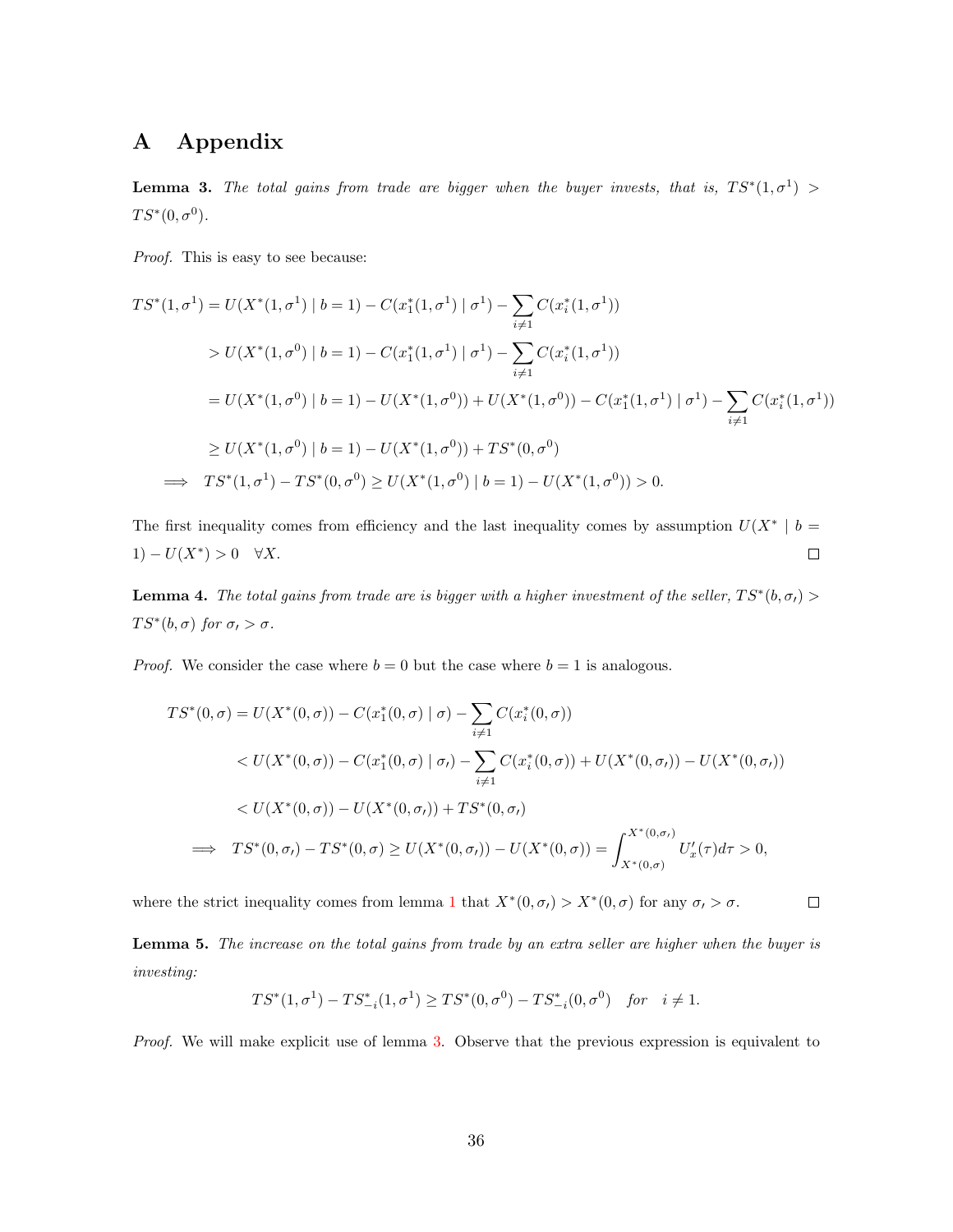$TS^*(1, \sigma^1) - TS^*(0, \sigma^0) \geq TS^*_{-i}(1, \sigma^1) - TS^*_{-i}(0, \sigma^0)$  and by lemma [3](#page-36-0) we know that

$$
TS^*(1, \sigma^1) - TS^*(0, \sigma^0) \ge U(X^*(1, \sigma^1) \mid b = 1) - U(X^*(1, \sigma^1)) = \underline{D}.
$$

We proceed by obtaining the upper bound of the difference  $TS_{-i}^*(1, \sigma^1) - TS_{-i}^*(0, \sigma^0)$ :

$$
TS_{-i}^{*}(1, \sigma^{1}) = U\left(\sum_{j\neq 1} \tilde{x}_{j}(1, \sigma^{1} | \bar{J}) | b = 1\right) - C\left(\tilde{x}_{1}(1, \sigma^{1} | \bar{J}) | \sigma^{1}\right) - \sum_{j\neq i, 1} C\left(\tilde{x}_{j}(1, \sigma^{1} | \bar{J})\right)
$$
  
\n
$$
\leq U\left(\sum_{j\neq i} \tilde{x}_{j}(1, \sigma^{0} | \bar{J}) | 1\right) - C\left(\tilde{x}_{1}(1, \sigma^{0} | \bar{J}) | \sigma^{0}\right) - \sum_{j\neq i, 1} C\left(\tilde{x}_{j}(1, \sigma^{0} | \bar{J})\right)
$$
  
\n
$$
= U\left(\sum_{j\neq i} \tilde{x}_{j}(1, \sigma^{0} | \bar{J}) | b = 1\right) - U\left(\sum_{j\neq i} \tilde{x}_{j}(1, \sigma^{0} | \bar{J})\right) + U\left(\sum_{j\neq i} \tilde{x}_{j}(1, \sigma^{0} | \bar{J})\right)
$$
  
\n
$$
- C\left(\tilde{x}_{1}(1, \sigma^{0} | \bar{J}) | \sigma^{0}\right) - \sum_{j\neq i, 1} C\left(\tilde{x}_{j}(1, \sigma^{0} | \bar{J})\right)
$$
  
\n
$$
\leq U\left(\sum_{j\neq i} \tilde{x}_{j}(1, \sigma^{0} | \bar{J}) | b = 1\right) - U\left(\sum_{j\neq i} \tilde{x}_{j}(1, \sigma^{0} | \bar{J})\right) + TS_{-i}^{*}(0, \sigma^{0})
$$
  
\n
$$
\implies TS_{-i}^{*}(1, \sigma^{1}) - TS_{-i}^{*}(0, \sigma^{0}) \leq U\left(\sum_{j\neq i} \tilde{x}_{j}(1, \sigma^{0} | \bar{J}) | b = 1\right) - U\left(\sum_{j\neq i} \tilde{x}_{j}(1, \sigma^{0} | \bar{J})\right) = \overline{D}.
$$

Where the first two inequalities come from efficiency and it is easy to see that  $\underline{D} - \overline{D} > 0$  as

$$
\underline{D} - \overline{D} = U(X^*(1, \sigma^0) \mid b = 1) - U(X^*(1, \sigma^0)) - \left[ U\left(\sum_{j \neq i} \tilde{x}_j(1, \sigma^0 \mid \overline{J}) \mid b = 1 \right) - U\left(\sum_{j \neq i} \tilde{x}_j(1, \sigma^0 \mid \overline{J})\right) \right]
$$
\n
$$
= U(X^*(1, \sigma^0) \mid b = 1) - U\left(\sum_{j \neq i} \tilde{x}_j(1, \sigma^0 \mid \overline{J}) \mid b = 1 \right) - \left[ U(X^*(1, \sigma^0)) - U\left(\sum_{j \neq i} \tilde{x}_j(1, \sigma^0 \mid \overline{J})\right) \right]
$$
\n
$$
= \int_{\sum_{j \neq i} \tilde{x}_j(1, \sigma^0 \mid \overline{J})}^{X^*(1, \sigma^0)} (U_x'(\tau \mid b = 1) - U_x'(\tau)) d\tau > 0,
$$

which is positive by lemma [2](#page-16-0) and assumption  $U'_x(\tau | b = 1) > U'_x(\tau)$ .

 $\Box$ 

<span id="page-37-0"></span>Lemma 6. The increase on the total welfare given by an extra seller is higher when the buyer is investing,

$$
TS^*(1, \sigma^1) - TS^*_{-1}(1) - \psi(\sigma^1) \ge TS^*(0, \sigma^0) - TS^*_{-1}(0) - \psi(\sigma^0).
$$

Proof. We are going to proceed by contradiction. Take that the net profit of the seller when the agent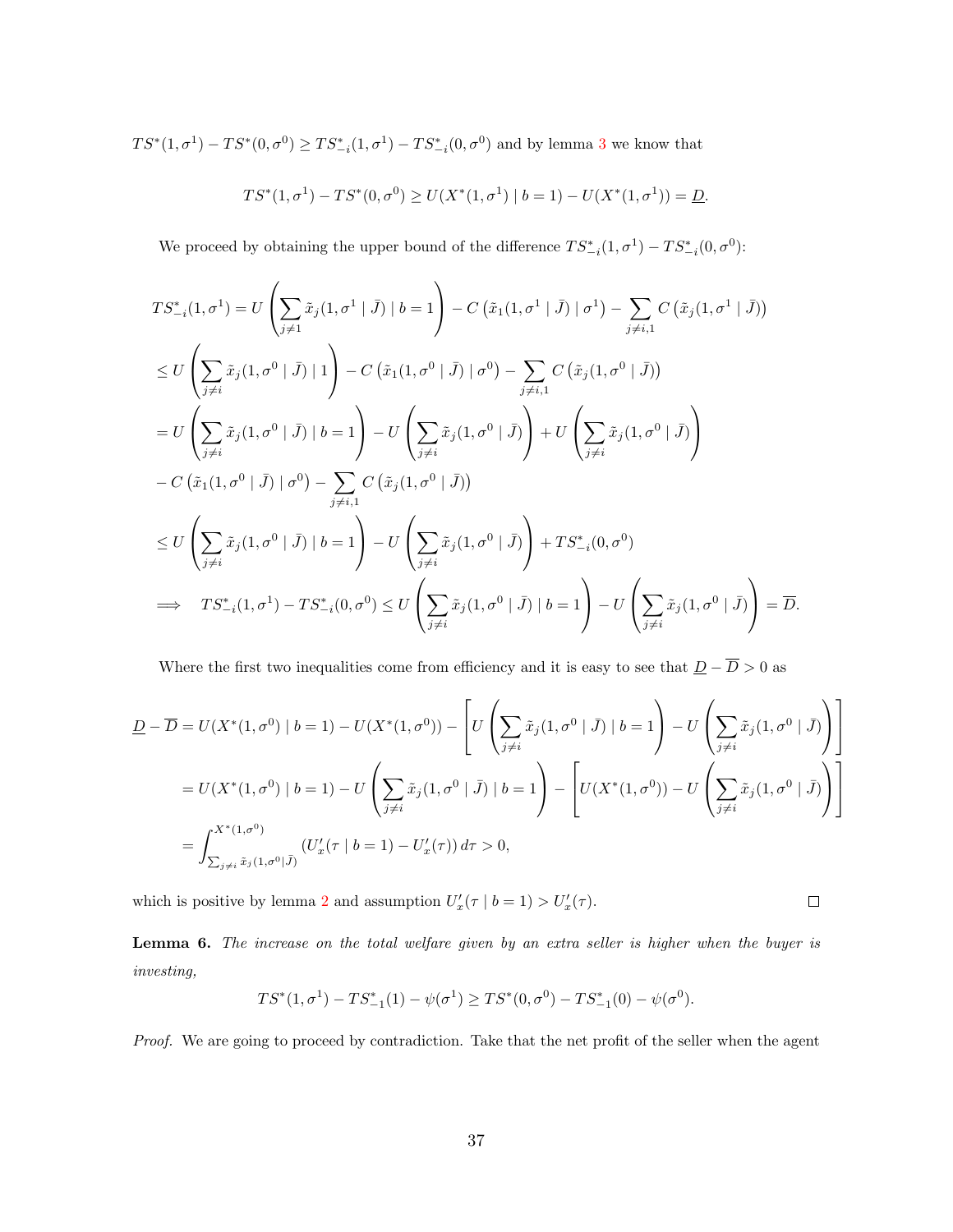invest is strictly lower than when he does not invest.

$$
TS^*(1, \sigma^1) - TS^*_{-1}(1) - \psi(\sigma^1) < TS^*(0, \sigma^0) - TS^*_{-1}(0) - \psi(\sigma^0),
$$

and by the optimality of the investment decision of the seller we have shown that  $\sigma^1 > \sigma^0$  but then the seller could reduce the amount of investment when the agent invest and set  $\sigma^1 = \sigma^0$  but the we have that  $\psi(\sigma^1) = \psi(\sigma^0)$  and the previous expression is

$$
TS^*(1,\sigma^0)-TS^*_{-1}(1) < TS^*(0,\sigma^0)-TS^*_{-1}(0),
$$

but this contradicts what we have proven in lemma [5.](#page-36-1)

<span id="page-38-0"></span>Lemma 7. The difference obtained in the gains from trade from collective replacement to any other replacement undertaken by  $J < N - 1$  is higher if the buyer is investing.

$$
TS_{-1}^*(1) - \tilde{TS}_{-1}(1, \sigma_J^1 \mid J) > TS_{-1}^*(0) - \tilde{TS}_{-1}(0, \sigma_J^0 \mid J).
$$

Proof. By using the same procedure as in lemma [5](#page-36-1) we obtain:

$$
TS_{-1}^{*}(1) - \tilde{TS}_{-1}(1, \sigma_{J}^{1} | J) - TS_{-1}^{*}(0) + \tilde{TS}_{-1}(0, \sigma_{J}^{0} | J)
$$
  
\n
$$
\geq U \left( \sum_{j \neq i} \tilde{x}_{j}(\bar{J}) | b = 1 \right) - U \left( X_{-\{J,1\}}^{*} + \sum_{j \in J} \tilde{x}_{j}(J) | b = 1 \right) - \left[ U \left( \sum_{j \neq i} \tilde{x}_{j}(\bar{J}) \right) - U \left( X_{-\{J,1\}}^{*} + \sum_{j \in J} \tilde{x}_{1}(J) \right) \right]
$$
  
\n
$$
= \int_{X_{-\{J,1\}}^{*} + \sum_{j \in J} \tilde{x}_{1}(J)} (U_{x}'(\tau | b = 1) - U_{x}'(\tau)) d\tau > 0,
$$

and this is positive by lemma [2](#page-16-0) and by assumption  $U(X | b = 1) > U(X)$ . Also by the facts that the investment of the seller makes the difference to increase.  $\Box$ 

<span id="page-38-1"></span>**Lemma 8.** When the buyer invests in J' but not in J when  $J' \subset J$ , the non-investing seller is always better in the most competitive equilibrium. For any  $J' \subset J$  then:

$$
TS^*(0, \sigma_J^0) - \tilde{TS}_{-i}(0, \sigma_J^0 \mid J) > TS^*(1, \sigma_{J'}^1) - \tilde{TS}_{-i}(1, \sigma_{J'}^1 \mid J').
$$

Proof. We proceed by contradiction, consider the case that

$$
TS^*(0,\sigma_{\mathbf{J}}^0)-\tilde TS_{-i}(0,\sigma_{\mathbf{J}}^0\mid J) < TS^*(1,\sigma_{\mathbf{J}^*}^1)-\tilde TS_{-i}(1,\sigma_{\mathbf{J}^*}^1\mid J'),
$$

but then as it has been shown before, it cannot be the case that  $K_{J'} > K_{J}$ , since in this case

 $\Box$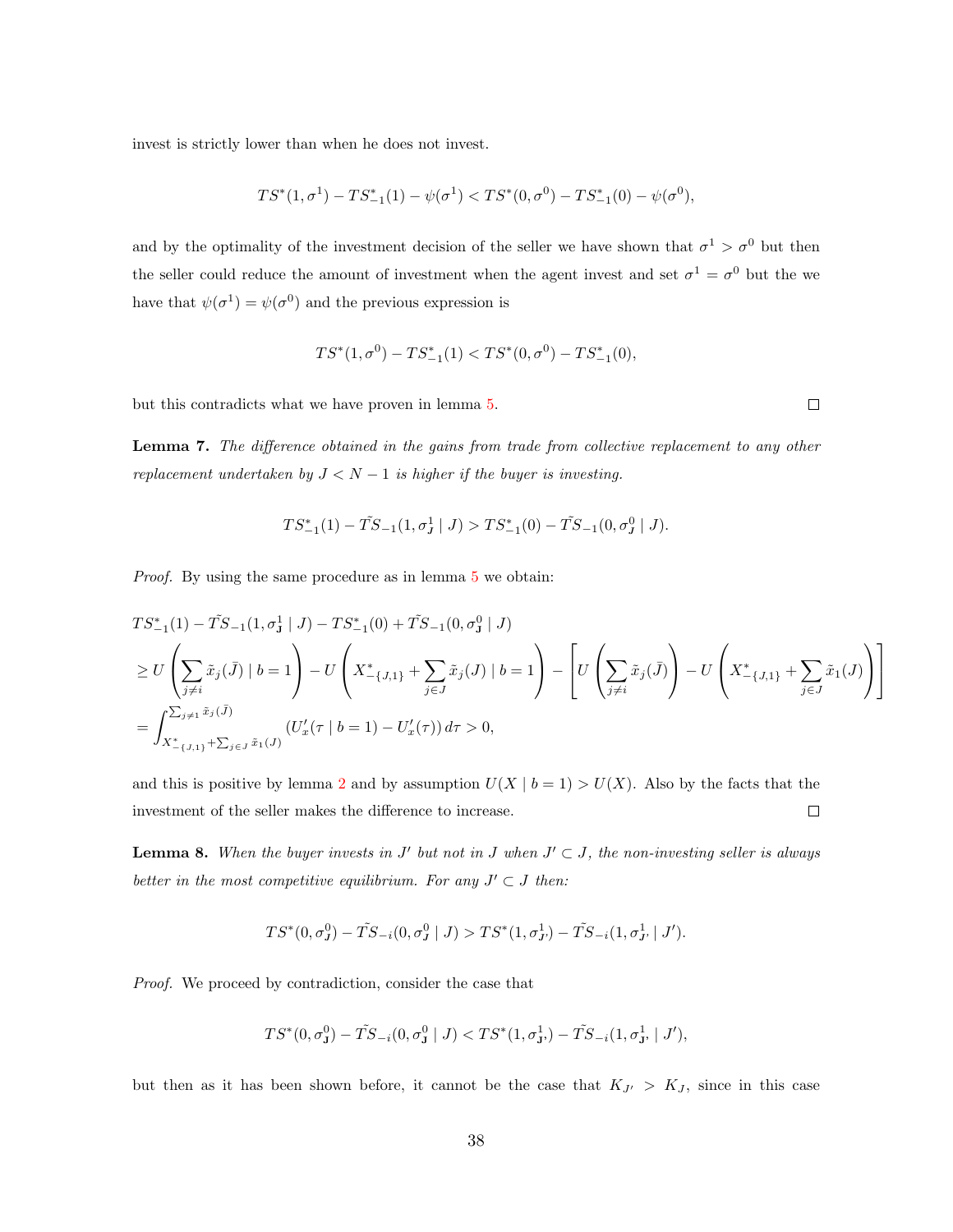replacement by a lower number of sellers is more expensive and then it cannot be that with  $J'$  then  $b = 1$  and at the same time that for J then  $b = 0$ . Then, we reach a contradiction. Finally, by the monotonicity of the investment of the seller we obtain that the maximum payoff for the non investing sellers is in the highest competitive equilibrium which is given by:  $TS^*(0, \sigma_{HC}^0) - TS^*_{-i}(0, \sigma_{HC}^0)$ .  $\Box$ 

# B Appendix

<span id="page-39-0"></span>**Proof of lemma [1:](#page-13-1)** We start by proving how seller's investment affects the equilibrium allocation. We consider the case where  $b = 0$  but this is analogous for  $b = 1$ . Differentiating the first-order conditions given in [\(5.1\)](#page-13-2) for  $x_j^*$  with respect to  $\sigma$  we obtain

<span id="page-39-2"></span>
$$
U''_{xx}(X^*) \times \sum_{h=1}^{N} \frac{dx_h^*}{d\sigma} = C''_{xx}(x_j^*) \times \frac{dx_j^*}{d\sigma}.
$$
 (B.1)

Since the left hand side is independent of j we find that all  $dx_j^*/d\sigma$  have the same sign. Now suppose also  $dx_1^*/d\sigma$  has that same sign. Then also the sum has that same sign and since  $U''_{xx}(\cdot) < 0$ and  $C''_{xx}(\cdot) > 0$  this leads to a contradiction. Now suppose  $dx_1^*/d\sigma < 0$ . The other signs therefore have to be positive. By [\(B.1\)](#page-39-2) we find  $\sum_{h=1}^{N} dx_h^*/d\sigma < 0$ . But the first-order condition for  $x_1^*$ , differentiated with respect to  $\sigma$  is

$$
U''_{xx}(X^*) \times \sum_{h=1}^{N} \frac{dx_h^*}{d\sigma} = C''_{xx}(x_1^* \mid \sigma) \times \frac{dx_1^*}{d\sigma} + C''_{x\sigma}(x_1^* \mid \sigma), \tag{B.2}
$$

which would then have a positive left hand side and a negative right hand side due to  $C''_{x\sigma}(\cdot) < 0$  - a contradiction.

We thus have shown the second and third point. Again by  $(B.1)$  the first claim follows from  $\partial X^*/\partial \sigma = \sum_{h=1}^N dx_h^*/d\sigma$  and the level of the "allocative sensitivity" is implicitly characterized in expression [\(B.1\)](#page-39-2).We proceed by analyzing the effect that the investment of the buyer has on the equilibrium allocation. Again, we are going to make use of the conditions for the equilibrium allocation represented in equation  $(5.1)$ , and for a fixed investment of the seller we get

$$
C'_x(x_1^* | \sigma) = U'_x(X^* | b = 1) > U'_x(X^*) = C'_x(x_1^* | \sigma) \quad \text{for} \quad 1,
$$
  

$$
C'_x(x_i^*) = U'_x(X^* | b = 1) > U'_x(X^*) = C'_x(x_i^*) \quad \text{for} \quad i \neq 1.
$$

<span id="page-39-1"></span>The strict inequality is by assumption and by the convexity of the cost function we obtain the result.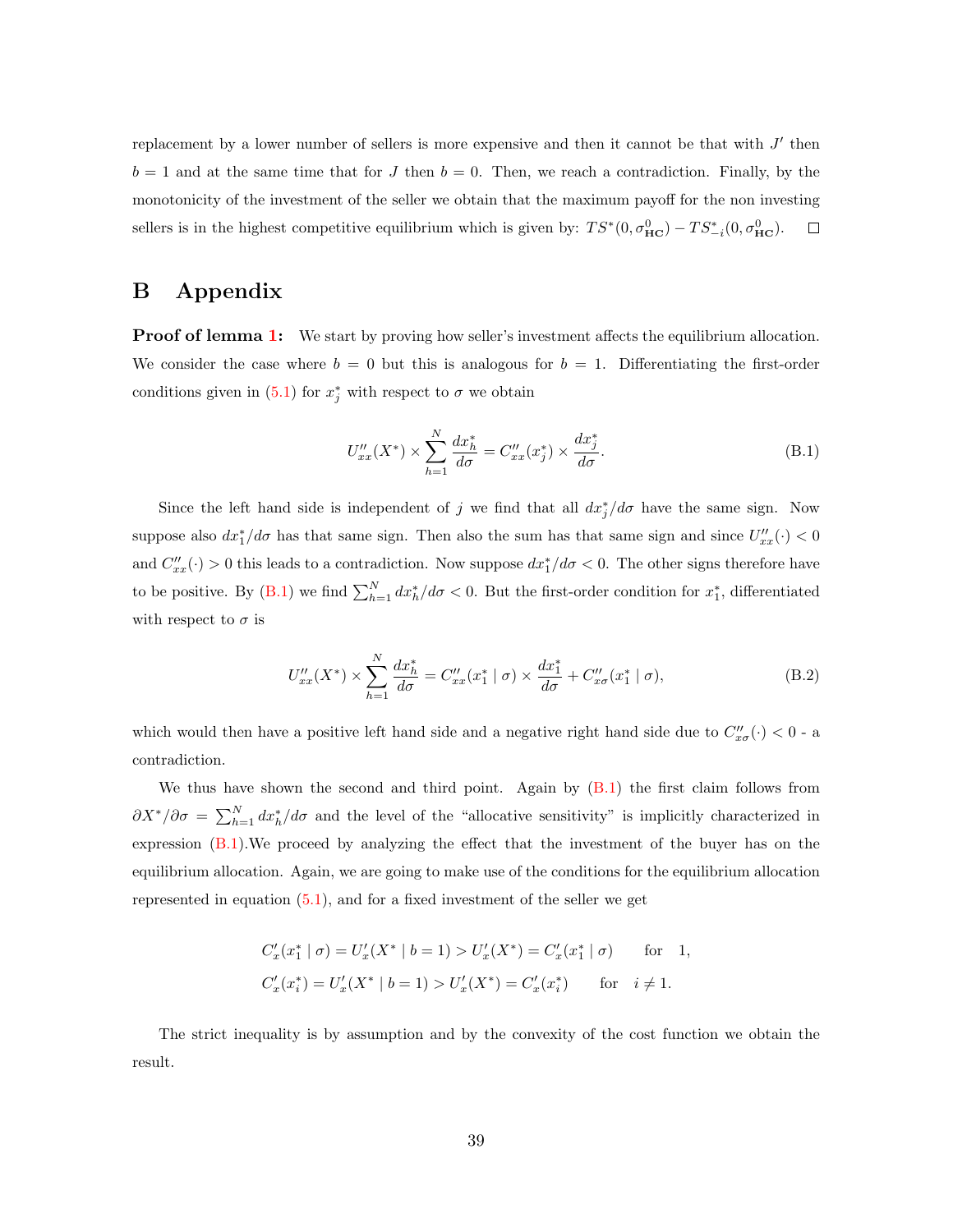**Proof of lemma [2:](#page-16-0)** We are going to consider the case where  $b = 0$  but this is similar for  $b = 1$ . Also, consider any  $J \subset N$ . Whenever the investment profile is the same, we know that  $\sum_{h \neq J_i,i} x_h^* = X_{-\{J_i,i\}}^*$ , and the expression above is equivalent to  $\sum_{j\in J_i} x_j^* + x_i^* > \sum_{j\in J_i} \tilde{x}_j(J_i)$ . Therefore since  $x_i^* > 0$  if  $\sum_{j\in J_i} (x_j^* - \tilde{x}_j(J_i)) > 0$  we are done. Observe that for a given investment profile, if the above it is true, it has to be true for any  $j \in J_i$ , hence  $x_j^* > \tilde{x}_j(J_i)$ . If the contrary occurs,  $x_j^* < \tilde{x}_j(J_i)$ , then from the equilibrium allocation we have

$$
U'_x \left( X^*_{-\{J_i,i\}} + \sum_{j \in J_i} \tilde{x}_j(J_i) \right) = C'_x(\tilde{x}_j(J_i)) > C'_x(x^*_j) = U'_x(X^*),
$$

and by concavity of U we prove the claim. The previous also implies that for any  $j \in J_i$  we have  $\tilde{x}_j(J_i) > x_j^*$ . Using the same procedure we can easily prove that for any  $J \subseteq J'$  we have:

$$
X_{-\{J'_i,i\}}^* + \sum_{j \in J'_i} \tilde{x}_j(J'_i) \ge X_{-\{J_i,i\}}^* + \sum_{j \in J_i} \tilde{x}_j(J_i),
$$

and by using the same argument as before, we obtain that  $\tilde{x}_j(J_i) \geq \tilde{x}_j(J'_i)$ .

<span id="page-40-0"></span>**Proof of proposition [1:](#page-17-0)** The equilibrium transfer for seller 1 depend on the set  $J_1$  and for a given investment profile this is equal to

$$
T_1(J_1) = U(X^* | b) - \left( \max_{\{x_j\}_{j \in J_1}} \left[ U\left(X^*_{-\{J_1,1\}} + \sum_{j \in J_1} x_j \mid \tilde{x}_1 = 0, b \right) - \sum_{j \in J_1} C(x_j) \right] + \sum_{j \in J_1} C(x_j^*) \right).
$$

Operating we obtain

$$
T_1(J_1) = U(X^* | b) - \sum_{j \in J_1} C(x_j^*) - \left[ U\left(X_{-\{J_1,1\}}^* + \sum_{j \in J_1} \tilde{x}_j(J_1) | \tilde{x}_1 = 0, b \right) - \sum_{j \in J} C(\tilde{x}_j(J_1)) \right]
$$
  
\n
$$
= U(X^* | b) - \sum_{j \in J_1} C(x_j^*) - \left[ U\left(X_{-\{J_1,1\}}^* + \sum_{j \in J_1} \tilde{x}_j(J_1) | \tilde{x}_1 = 0, b \right) - \sum_{j \in J_1} C(\tilde{x}_j(J_1)) \right]
$$
  
\n
$$
+ \left[ \sum_{j \notin J_1,1} \left( C(x_j^*) - C(x_j^*) \right) \right] + \left[ C(x_1^* | \sigma) - C(x_1^* | \sigma) \right]
$$
  
\n
$$
= TS^*(b, \sigma) - \left[ U\left(X_{-\{J_1,1\}}^* + \sum_{j \in J_1} \tilde{x}_j(J_1) | \tilde{x}_1 = 0, b \right) - \sum_{j \in J_1} C(\tilde{x}_j(J_1)) - \sum_{j \notin J_1,1} C(x_j^*) \right] + C(x_1^* | \sigma)
$$
  
\n
$$
= TS^*(b, \sigma) - \tilde{TS}_{-i}(b | J_1) + C(x_1^* | \sigma).
$$

By putting this to the payoff functions in  $(4.1)$  and  $(4.3)$ , we show point (i) of the proposition by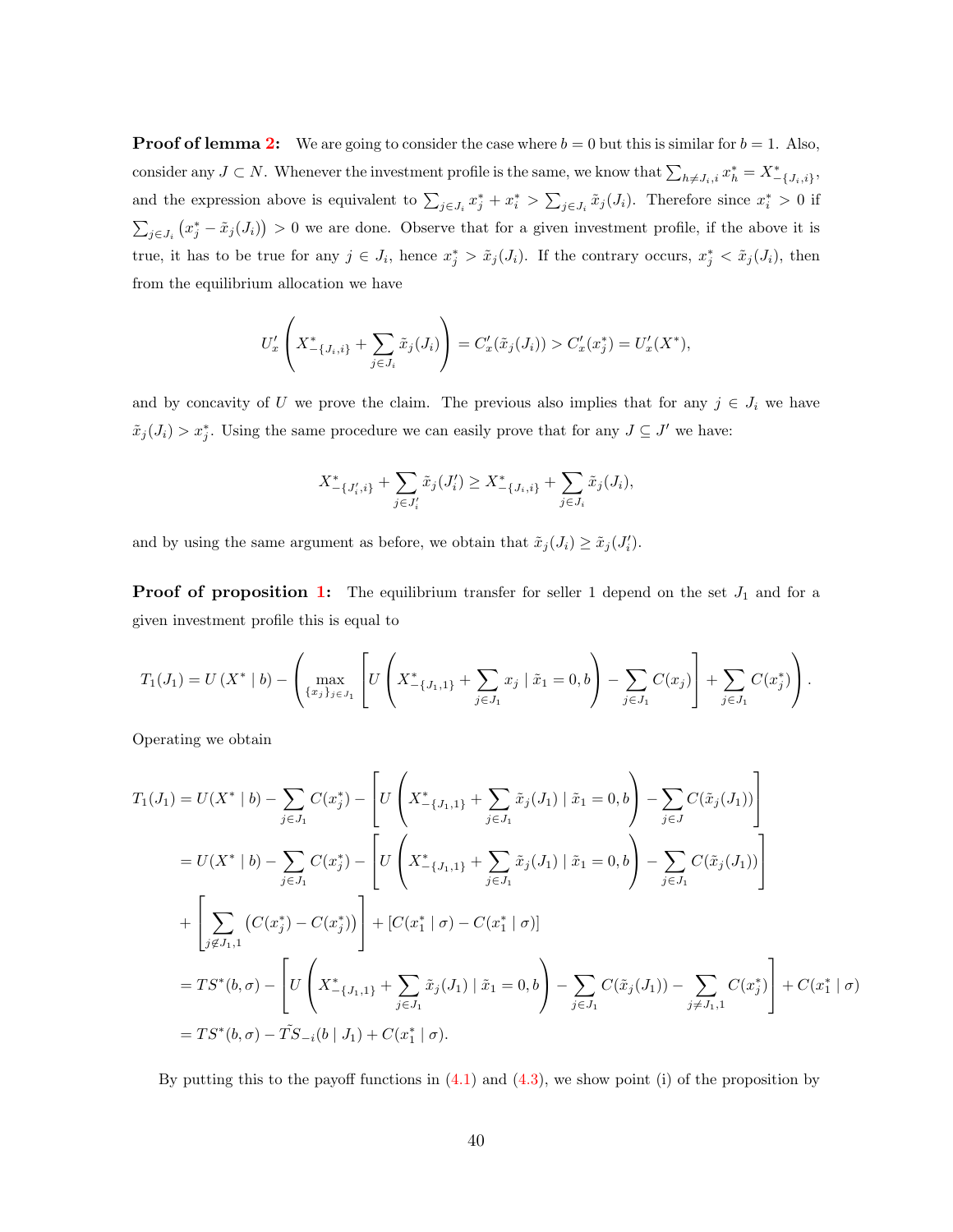obtaining the equilibrium payoffs obtain the equilibrium payoffs of all the players.

We proceed to show point (ii). It states that for a given investment profile  $(b, \sigma)$  each sellers obtains more than his marginal contribution when they coordinate on reducing competition ex-post. This is equivalent to show that  $TS_{-i}^*(b, \sigma) > TS_{-i}(b, \sigma | J_i)$ . We consider the case where  $b = 0$  but  $b = 1$  is similar, and we take the equilibrium transfer for the investing seller.

$$
\tilde{TS}_{-1}(0 | J) = U\left(X_{-\{J_{1,1}\}}^{*} + \sum_{j \in J_{1}} \tilde{x}_{j}(J_{1})\right) - \sum_{j \in J_{1}} C(\tilde{x}_{j}(J_{1})) - \sum_{j \neq J_{1,1}} C(x_{j}^{*})
$$
\n
$$
= U\left(X_{-\{J_{1,1}\}}^{*} + \sum_{j \in J_{1}} \tilde{x}_{j}(J_{1})\right) - \sum_{j \in J_{1}} C(\tilde{x}_{j}(J_{1})) - \sum_{j \neq J_{1},1} C(x_{j}^{*})
$$
\n
$$
+ \left[U\left(\sum_{j \neq 1} \tilde{x}_{j}(\bar{J})\right) - U\left(\sum_{j \neq 1} \tilde{x}_{j}(\bar{J})\right)\right]
$$
\n
$$
\leq U\left(X_{-\{J_{1,1}\}}^{*} + \sum_{j \in J_{1}} \tilde{x}_{j}(J_{1})\right) - U\left(\sum_{j \neq i} \tilde{x}_{j}(\bar{J})\right) + TS_{-1}^{*}(b)
$$
\n
$$
\implies TS_{-1}^{*}(b) - \tilde{TS}_{-1}(b | J_{1}) \geq U\left(\sum_{j \neq 1} \tilde{x}_{j}(\bar{J})\right) - U\left(X_{-\{J_{1,1}\}}^{*} + \sum_{j \in J_{1}} \tilde{x}_{j}(J_{1})\right)
$$
\n
$$
= \int_{X_{-\{J_{1,1}\}}^{*} + \sum_{j \in J_{1}} \tilde{x}_{j}(J_{1})} U_{x}'(\tau) d\tau > 0,
$$

where the last inequality comes from lemma [2,](#page-16-0) and this can be applied for any seller  $i$ . From the above, it is also true for any i that for any  $J' \supset J$  we obtain that  $\tilde{TS}_{-i}(b, \sigma | J_i) < \tilde{TS}_{-i}(b, \sigma | J'_i)$ .

<span id="page-41-0"></span>**Proof of proposition [2:](#page-20-0)** As it will be clear later, depending on the fixed cost parameter the buyer undertakes the efficient investment. Therefore, in order to show existence of efficiency in the equilibrium investment profile, we pay attention to seller's investment. We first show the "if" part of the proposition. The payoff of the seller in the most competitive equilibrium is

$$
\pi_1^{HC} = TS^*(b, \sigma) - TS^*_{-1}(b),
$$

and the term  $TS_{-1}^*(b)$  does not depend on the amount invested  $\sigma$ . Therefore using  $TS^*(b, \sigma)$  given by expression [\(4.4\)](#page-12-1) and by the envelope-theorem, the first-order condition for the seller 1 is given by

$$
\psi_{\sigma}^{\prime}(\sigma_{\mathbf{HC}}) = -C_{\sigma}^{\prime} \left( x_{1}^{*}(b, \sigma_{\mathbf{HC}}^{b}) | \sigma_{\mathbf{HC}}^{b} \right), \tag{B.3}
$$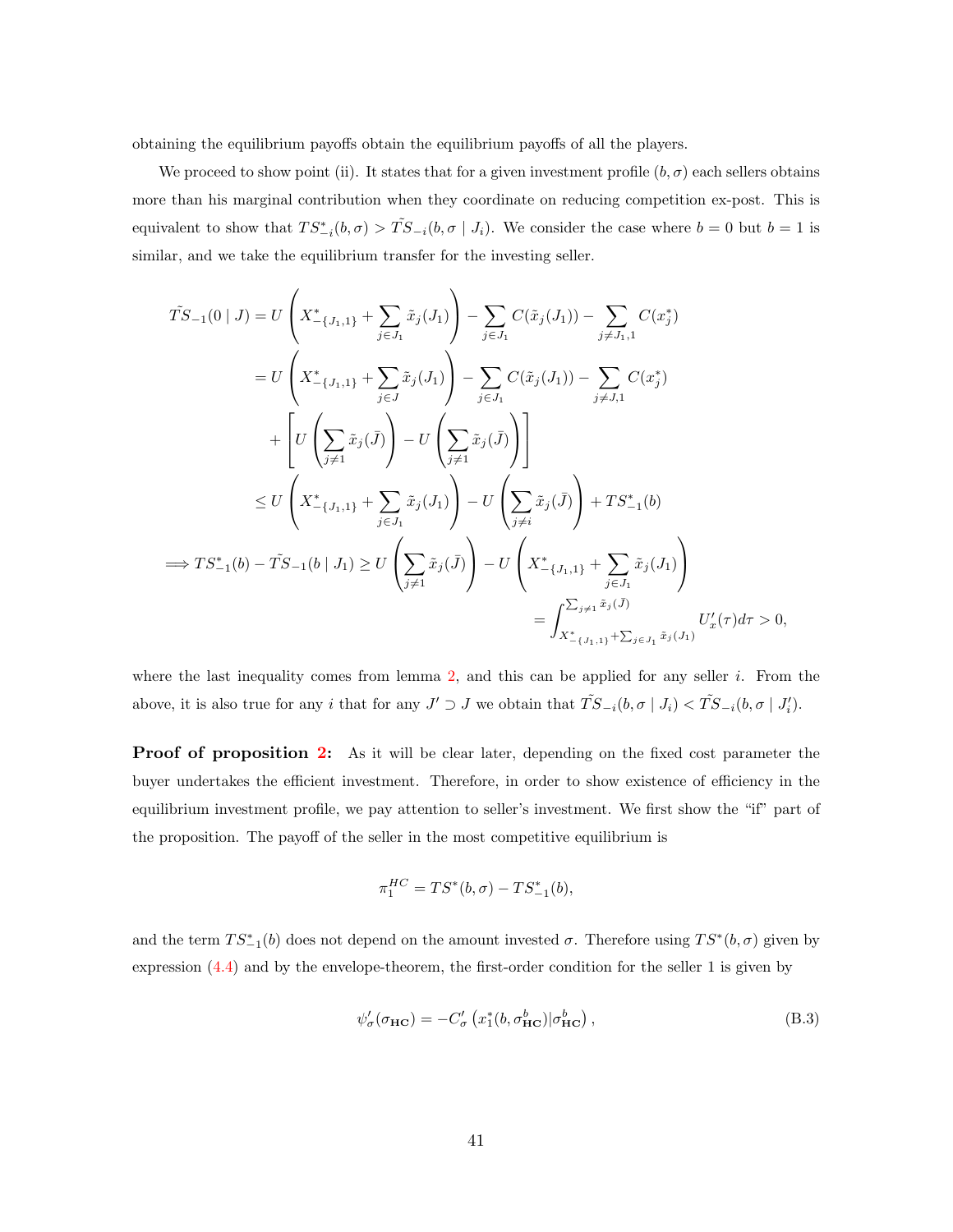and this coincides with the efficient one obtained in expression [\(5.8\)](#page-18-1). Because the seller receives the full marginal social surplus from his own investment, he becomes the residual claimant and invests efficiently. Therefore, whenever the investment decision of the buyer coincides with the efficient one i.e.  $b_{HC} = b_E$  the equilibrium vector in the most competitive equilibrium is efficient.

To show the "only if" part, we take any  $J \subset N$  and  $J \neq N \setminus \{1\}$ , and we obtain that the equilibrium payoffs of seller 1 is

$$
\pi_1(b, \sigma | J_1) = TS^*(b, \sigma) - \tilde{TS}_{-1}(b, \sigma | J_1),
$$

and calculating the first order condition and applying the envelope theorem we obtain that the equilibrium investment profile is characterized by

$$
\psi_{\sigma}'(\sigma) = -C_{\sigma}'(x_1^*(b, \sigma^b)|\sigma^b) - \frac{\partial (\tilde{TS}_{-1}(b, \sigma | J_1))}{\partial \sigma},
$$

where the extra term depends on the investment of the seller from the allocation that remains unchanged  $X^*_{-\{J,1\}}(b,\sigma)$ . As a result,  $\partial (\tilde{T}S_{-1}(b,\sigma | J_1))/\partial \sigma \neq 0$  and this creates a distortion of the investment of the seller. Hence, we conclude that full efficiency is only implemented whenever the competition between sellers is the most severe.

<span id="page-42-0"></span>**Proof of corollary [1:](#page-20-1)** The investment decision of the seller is the one in proposition [\(2\)](#page-20-0) and the one for the buyer in the most competitive equilibrium is

$$
K \begin{cases} \leq TS^*(1, \sigma_{\mathbf{E}}^1) - TS^*(0, \sigma_{\mathbf{E}}^0) - \kappa_{\mathbf{HC}} \equiv K_{\mathbf{HC}} & \text{then } b = 1 \\ > K_{\mathbf{HC}} & \text{then } b = 0 \end{cases}
$$
(B.4)

where the term  $\kappa_{\text{HC}}$  is the difference in the payoff of the sellers when the buyer decides to invest and it is equal to

$$
\kappa_{\mathbf{HC}} \equiv \pi_1^{HC}(1, \sigma_{\mathbf{E}}^1) - \pi_1^{HC}(0, \sigma_{\mathbf{E}}^0) + \sum_{i \neq 1} \left[ \pi_i^{HC}(1, \sigma_{\mathbf{E}}^1)) - \pi_i^{HC}(0, \sigma_{\mathbf{E}}^0) \right]
$$
  
=  $TS^*(1, \sigma^1) - TS^*_{-1}(1) - TS^*(0, \sigma^0) + TS^*_{-1}(0)$   
+  $\sum_{i \neq 1} \left[ TS^*(1, \sigma^1) - TS^*_{-i}(1, \sigma^1) - TS^*(0, \sigma^0) + TS^*_{-i}(0, \sigma^0) \right].$ 

The magnitude  $\kappa_{HC}$  then represents how much the sellers benefit from the investment of the buyer and are the gains that cannot be appropriated by the latter. By making an explicit use of the lemmas in appendix  $\bf{A}$  $\bf{A}$  $\bf{A}$  we show that the appropriation of the gains by the sellers is bigger than the cost of investment  $\kappa_{\text{HC}} > \psi(\sigma_{\text{E}}^1) - \psi(\sigma_{\text{E}}^0)$ . We show that  $\kappa > \psi(\sigma_{\text{E}}^1) - \psi(\sigma_{\text{E}}^0)$  by splitting  $\kappa$  in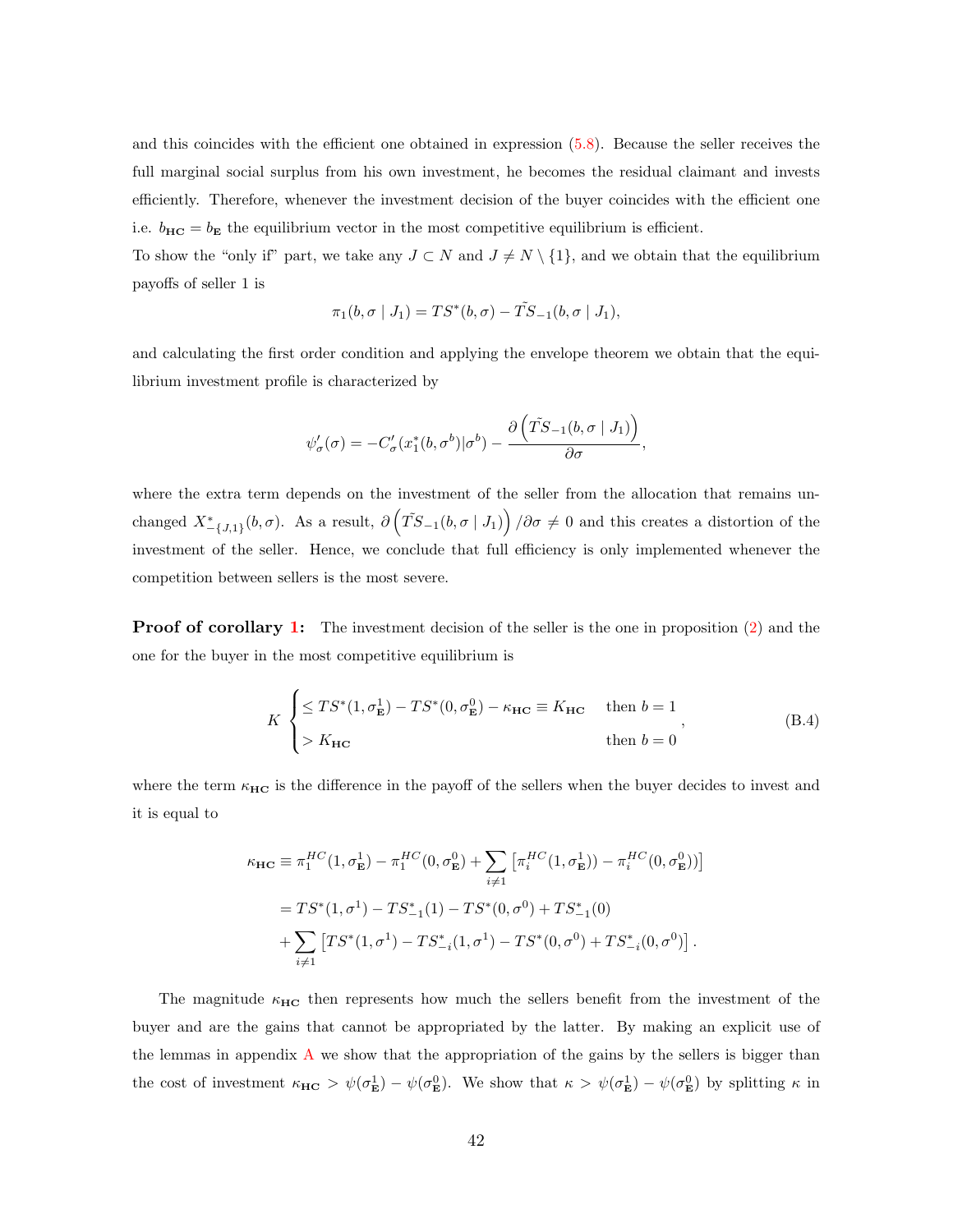two parts  $A = \sum_{i \neq 1} [TS^*(1, \sigma^1) - TS^*_{-i}(1, \sigma^1) - TS^*(0, \sigma^0) + TS^*_{-i}(0, \sigma^0)]$  and  $B = TS^*(1, \sigma^1)$  $TS^*_{-1}(1) - TS^*(0, \sigma^0) + TS^*_{-1}(0)$ . In lemma [5,](#page-36-1) we show that  $A > 0$  and in lemma [6](#page-37-0) we show that  $B > \psi(\sigma_{\mathbf{E}}^1) - \psi(\sigma_{\mathbf{E}}^0).$ 

This implies that the threshold of the cost of the buyer below which she invests is lower compared to the efficient one  $K_{HC} < K_{E}$ . Thus, as the buyer cannot appropriate all the gains coming from his investment she underinvests whenever the fix cost of investment is  $K \in (K_{HC}, K_{E})$  as  $b_{HC} \neq b_{E} = 1$ . Finally, since investments are strategic complements, this implies that the seller also underinvests in equilibrium, i.e.  $\sigma_{HC} < \sigma_E$ . Hence, as long as the investment of the seller increases the total amount traded as shown in lemma [1,](#page-13-1) the threshold for the investment of the buyer also increases with the investment of the seller.  $\partial K_{HC}/\partial \sigma = -\partial \kappa_{HC}/\partial \sigma > 0$ . And this coincides with the change of the payoffs for the buyer.

$$
\frac{\partial \Pi^{HC}(\cdot)}{\partial \sigma} = -\frac{\partial \kappa_{HC}}{\partial \sigma} = -\sum_{i \neq 1} \int_{x_1^*(1,\sigma) + \tilde{x}_1(0,\sigma)}^{\tilde{x}_1(1,\sigma) + x_1^*(0,\sigma)} C''_{x\sigma}(\tau) d\tau > 0,
$$

and this is positive by  $\tilde{x}_1(1, \sigma | \bar{J}) + x_1^*(0, \sigma) > x_1^*(1, \sigma) + \tilde{x}_1(0, \sigma | \bar{J})$  and assumption  $C''_{x\sigma}(\cdot) < 0$ .

<span id="page-43-0"></span>**Proof of proposition [3:](#page-21-0)** We start by showing point (i). From proposition [2](#page-20-0) we know that the seller's investment fails to be efficient. Here, we show that there exist over-investment and we give it's magnitude. We take the first order condition for the seller. Then, from the equilibrium payoff of the seller 1 and the envelope condition, we obtain that for any  $J_i \langle N \setminus \{i\}\rangle$ 

<span id="page-43-1"></span>
$$
\psi_{\sigma}'(\sigma_{\mathbf{J}}) = -C_{\sigma}'(x_{1}^{*}(b, \sigma_{\mathbf{J}}) \mid \sigma_{\mathbf{J}}) - \sum_{m \neq J, 1} \left( U_{x}' \left( X_{-\{J, 1\}}^{*} + \sum_{j \in J} \tilde{x}_{j}(J) \right) - C_{x}'(x_{j}^{*}) \right) \times \frac{dx_{m}^{*}}{d\sigma}
$$
\n
$$
= -C_{\sigma}'(x_{1}^{*}(b, \sigma_{\mathbf{J}}) \mid \sigma_{\mathbf{J}}) - \sum_{m \neq J, 1} \left( U_{x}' \left( X_{-\{J, 1\}}^{*} + \sum_{j \in J} \tilde{x}_{j}(J) \right) - U_{x}'(X^{*}) \right) \times \frac{dx_{m}^{*}}{d\sigma}, \tag{B.5}
$$

where the transformation in the second line is due to the fact that, at the equilibrium allocation, marginal benefit equals marginal cost, i.e.  $U'_x(X^*) = C'_x(x_j^*), \ \forall j \in N$ . Comparing this condition with the efficient one in  $(5.8)$ , we see that the difference is the additional term is

$$
\gamma(J) \equiv -\sum_{m \neq J,1} \left( U_x' \left( X_{-\{J,1\}}^* + \sum_{j \in J} \tilde{x}_j(J) \right) - U_x'(X^*) \right) \times \frac{dx_m^*}{d\sigma},
$$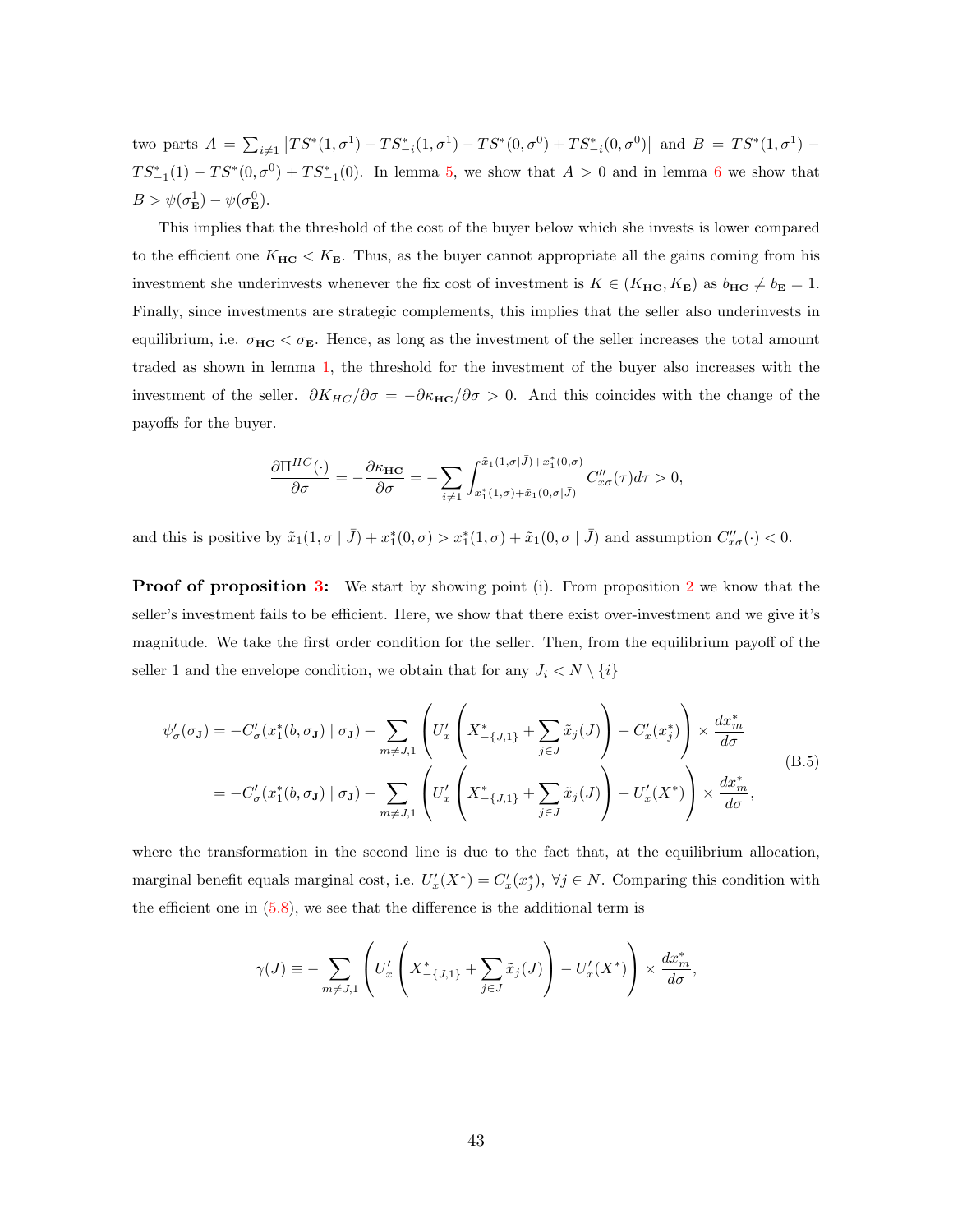and by applying the fundamental theorem of calculus we get

$$
\gamma(J) \equiv -\sum_{m \neq J,1} \left( \int_{X^*}^{X^*_{-\{J,1\}} + \sum_{j \in J} \tilde{x}_j(J)} U''_{xx}(\tau) d\tau \right) \times \frac{dx_m^*}{d\sigma} > 0,
$$

and the whole expression is positive. By lemma [2](#page-16-0) and the concavity of U, we know that the part in brackets is positive. By lemma [1](#page-13-1) we know that the amount traded with the sellers that are not investing is decreasing with the amount invested by the seller. Therefore, this term is strictly positive which means that the seller over-invests and it's magnitude depends on the "allocative sensitivity" that the investment of the seller creates to the non-investing sellers. In order to show that the degree of over-investment decreases with the level of competition, i.e.  $\partial \gamma(J)/\partial J < 0$ , we calculate how the previous expression varies with an increase in J. By applying Leibniz rule we obtain

$$
\frac{\partial \gamma(J)}{\partial J} = \left( \int_{X^*}^{X^*_{-\{J,1\}} + \sum_{j \in J} \tilde{x}_j(J)} U''_{xx}(\tau) d\tau \right) \times \frac{dx_m^*}{d\sigma} \n- U''_{xx} \left( X^*_{-\{J,1\}} + \sum_{j \in J} \tilde{x}_j(J) \right) \times \underbrace{\frac{\partial \left( X^*_{-\{J,1\}} + \sum_{j \in J} \tilde{x}_j(J) \right)}{\partial J} \times \frac{dx_m^*}{d\sigma} < 0, \tag{B.6}
$$

and the sign is due to lemma [2.](#page-16-0)

Again point (ii) is more involved and the investment decision of the buyer is given by:

$$
K \begin{cases} \leq TS^*(1, \sigma_J^1) - TS^*(0, \sigma_J^0) - \kappa_J \equiv K_J & \text{then } b = 1\\ > K_J & \text{then } b = 0, \end{cases}
$$
(B.7)

where the extra term  $\kappa_J$  is the difference in the payoff of the sellers when the buyer invests. Again this represents how much the sellers benefit from the investment of the buyer and those benefits can not be appropriate by the latter.

$$
\kappa_{\mathbf{J}} \equiv \pi_1 (1, \sigma_{\mathbf{J}}^1 | J_1) - \pi_1 (0, \sigma_{\mathbf{J}}^0 | J_1) + \sum_{i \neq 1} \left[ \pi_i (1, \sigma_{\mathbf{J}}^1 | J_i) - \pi_i (0, \sigma_{\mathbf{J}}^0 | J_i) \right]
$$
  
=  $TS^*(1, \sigma^1) - \tilde{TS}_{-1}(1, \sigma^1 | \underline{J}) - TS^*(0, \sigma^0) + \tilde{TS}_{-1}(0, \sigma^0 | \underline{J})$   
+  $\sum_{i \neq 1} \left[ TS^*(1, \sigma^1) - \tilde{TS}_{-i}(1, \sigma^1 | \underline{J}) - TS^*(0, \sigma^0) + \tilde{TS}_{-i}(0, \sigma^0 | \underline{J}) \right].$ 

And for a given investment of the seller, the threshold of the buyer is below the efficient one i.e.  $K_{\text{LC}} < K_{\text{E}}$ . Again, this comes from the fact that in equilibrium, the buyer is not able to appropriate all benefits coming from investment and the proof is the same as in corollary [1](#page-20-1) and we do not repeat it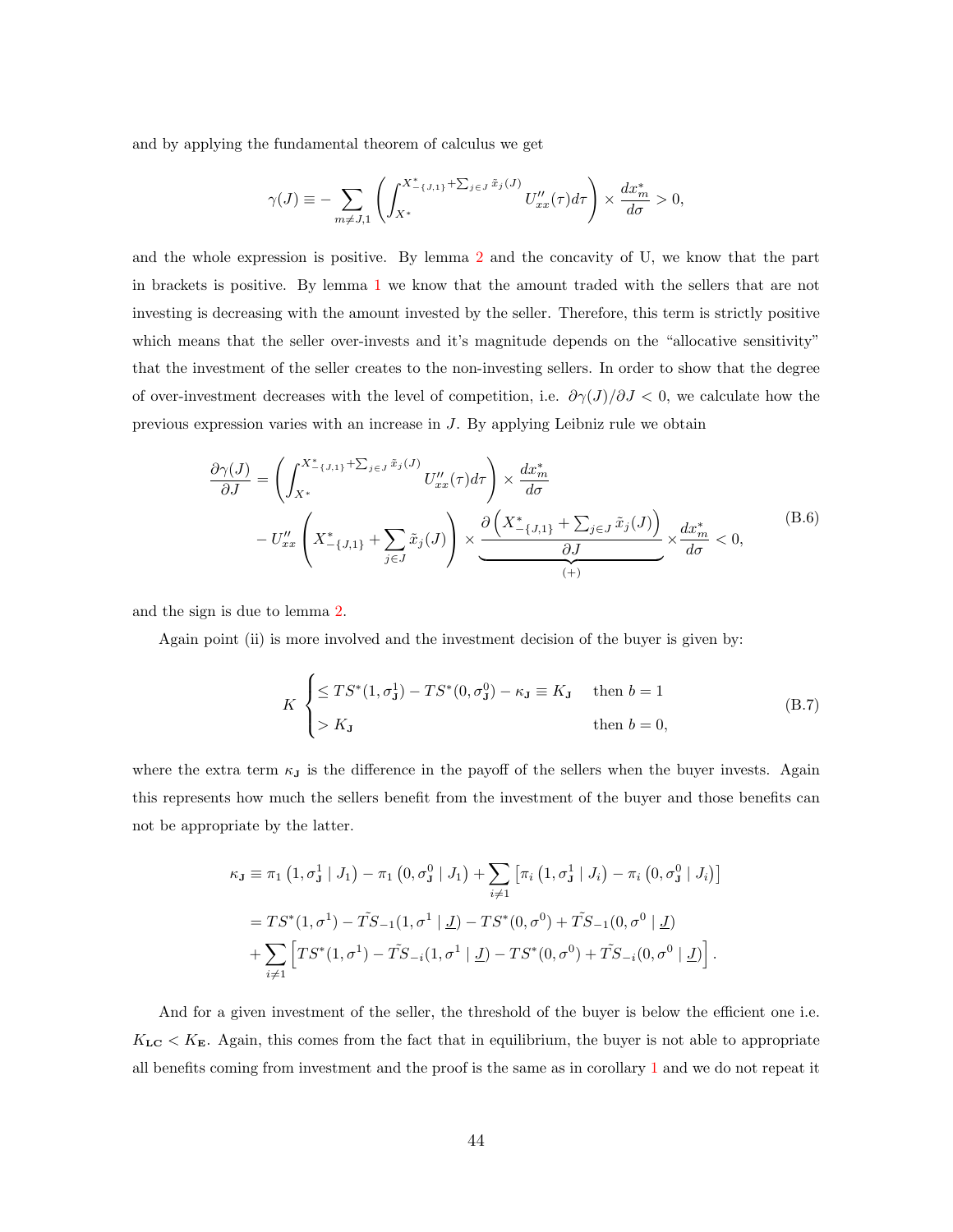here. Moreover, with a given level of investment by the investing seller, each seller is able to appropriate a larger amount of the gains from trade as shown in proposition [1,](#page-17-0) and this reduces the rents of the buyer. Therefore, the incentives for the buyer to invest decreases the lower the level of competition ex-post.

<span id="page-45-0"></span>**Proof of corollary [2:](#page-22-0)** The first point comes directly from proposition [3.](#page-21-0) Point A states that whenever the buyer does not take the efficient investment decision, this is characterized by underinvestment. We take the extreme case, and this is when the investment ex-post is the least competitive equilibrium. Hence, we have to show that  $K_{LC} < K_E$  and hence

$$
K_{LC} \leq K_E \iff TS^*(1, \sigma_{LC}^1) - TS^*(0, \sigma_{LC}^0) - \kappa_{LC} \leq TS^*(1, \sigma_E^1) - TS^*(0, \sigma_E^0) - (\psi(\sigma_E^1) - \psi(\sigma_E^0))
$$
  
\n
$$
\implies \psi(\sigma_E^1) - \psi(\sigma_E^0) \leq TS^*(1, \sigma_E^1) - \tilde{TS}_{-1}(1, \sigma_{LC}^1 \mid \underline{J}) - \left(TS^*(0, \sigma_E^0) - \tilde{TS}_{-1}(0, \sigma_{LC}^0 \mid \underline{J})\right)
$$
  
\n
$$
+ \sum_{i \neq 1} \left[ TS^*(1, \sigma_E^1) - \tilde{TS}_{-i}(1, \sigma_{LC}^1 \mid \underline{J}) - \left(TS^*(0, \sigma_E^0) - \tilde{TS}_{-i}(0, \sigma_{LC}^0 \mid \underline{J})\right) \right].
$$

By using the same procedure as in lemma [5](#page-36-1) we can see that in general the last part in brackets is positive. Therefore, to show the above, we need that

$$
TS^*(1, \sigma_{\mathbf{E}}^1) - \tilde{TS}_{-1}(1, \sigma_{\mathbf{LC}}^1 \mid \underline{J}) - \left(TS^*(0, \sigma_{\mathbf{E}}^0) - \tilde{TS}_{-1}(0, \sigma_{\mathbf{LC}}^0 \mid \underline{J})\right) \geq \psi\left(\sigma_{\mathbf{E}}^1\right) - \psi\left(\sigma_{\mathbf{E}}^0\right).
$$

Here we apply lemma [7](#page-38-0) that states  $\tilde{TS}_{-1}(1, \sigma_{LC}^1 \mid \underline{J}) < TS^*_{-1}(1) - TS^*_{-1}(0) + \tilde{TS}_{-1}(0, \sigma_{LC}^0 \mid \underline{J})$ , and by introducing this the the previous expression we have that

$$
TS^{*}(1, \sigma_{\mathbf{E}}^{1}) - \tilde{TS}_{-1}(1, \sigma_{\mathbf{LC}}^{1} | \underline{J}) - \left( TS^{*}(0, \sigma_{\mathbf{E}}^{0}) - \tilde{TS}_{-1}(0, \sigma_{\mathbf{LC}}^{0} | \underline{J}) \right) > TS^{*}(1, \sigma_{\mathbf{E}}^{1})
$$
  
- 
$$
\left[ TS^{*}_{-1}(1) - TS^{*}_{-1}(0) + \tilde{TS}_{-1}(0, \sigma_{\mathbf{LC}}^{0} | \underline{J}) \right] - \left( TS^{*}(0, \sigma_{\mathbf{E}}^{0}) - \tilde{TS}_{-1}(0, \sigma_{\mathbf{LC}}^{0} | \underline{J}) \right)
$$
  
= 
$$
TS^{*}(1, \sigma_{\mathbf{E}}^{1}) - TS^{*}_{-1}(1) - \left( TS^{*}(0, \sigma_{\mathbf{E}}^{0}) - TS^{*}_{-1}(0) \right) > \psi(\sigma_{\mathbf{E}}^{1}) - \psi(\sigma_{\mathbf{E}}^{0}),
$$

where the last inequality comes by lemma [6.](#page-37-0) Hence, in general the threshold of investment in the least competitive equilibrium is lower than the efficiency one.

To show point B we need to compare the right hand side of the expression determining the in-vestment in the least competitive equilibrium [\(B.5\)](#page-43-1) evaluated at  $b = 0$ , with the right hand side of expression determining the efficient investment  $(5.8)$  evaluated at  $b = 1$ .

$$
Rhs^{LC}(b=0) = -C'_{\sigma}(x_1^*(0, \sigma_1^0) \mid \sigma) - \sum_{m \neq \underline{J}, 1} \left( \int_{X^*}^{X^*_{-\{ \underline{J}, 1 \}} + \sum_{j \in \underline{J}} \tilde{x}_j(\underline{J})} U''_{xx}(\tau) d\tau \right) \frac{dx_m^*}{d\sigma}.
$$

$$
Rhs^E(b=1) = -C'_{\sigma}(x_1^*(1, \sigma_{\mathbf{E}}^1) \mid \sigma),
$$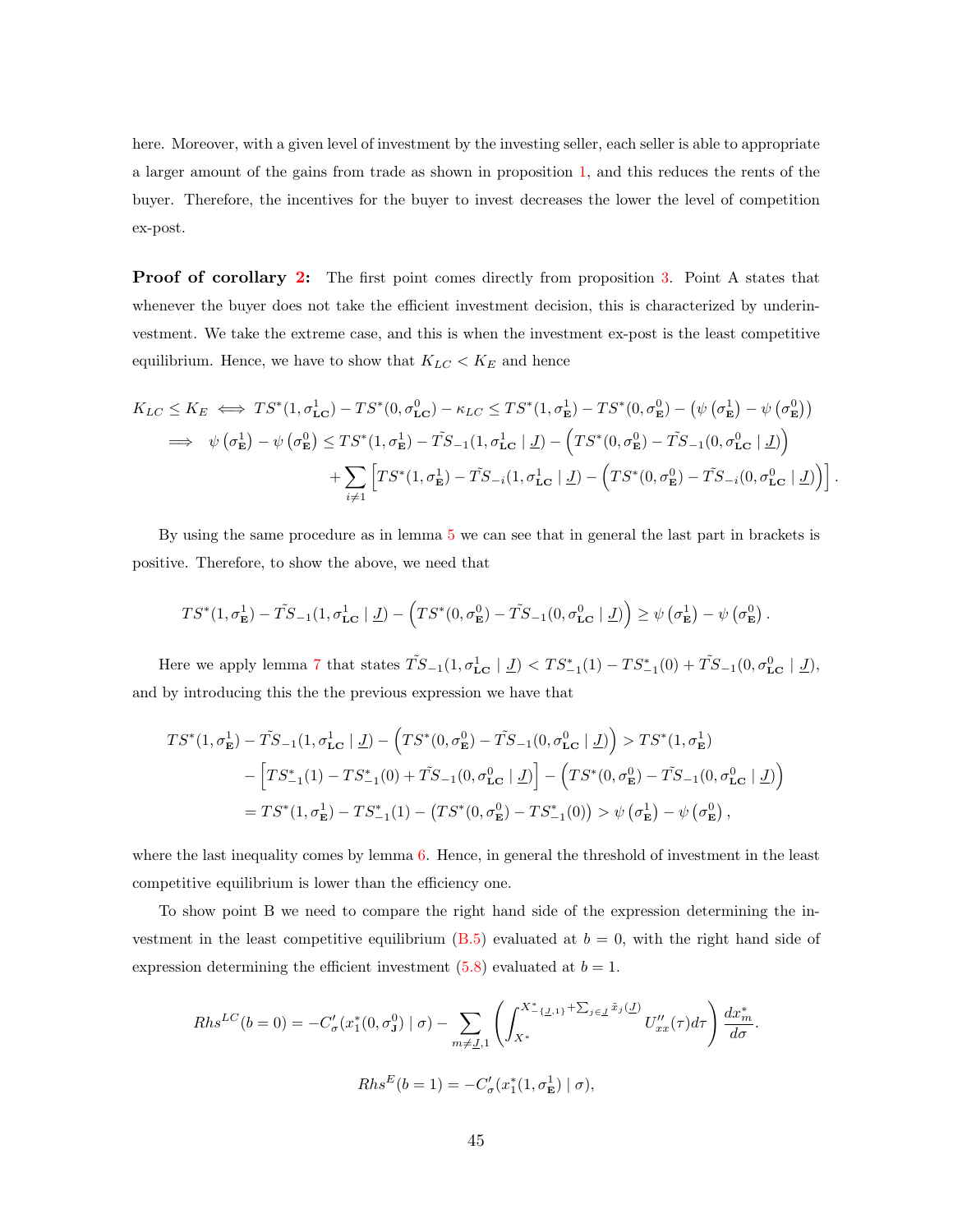and we will have that the efficient investment is higher if

$$
Rhs^{E}(b = 1) > Rhs^{LC}(b = 0)
$$
  
\n
$$
\implies -C'_{\sigma}(x_{1}^{*}(1, \sigma^{1}) | \sigma) > -C'_{\sigma}(x_{1}^{*}(0, \sigma^{0}) | \sigma) - \sum_{m \neq \underline{J}, 1} \left( \int_{X^{*}}^{X^{*}_{-}\{L, 1\}} \sum_{j \in J} \tilde{x}_{j}(\underline{J}) U''_{xx}(\tau) d\tau \right) \frac{dx_{m}^{*}}{d\sigma}
$$
  
\n
$$
\implies \int_{x_{1}^{*}(1, \sigma^{1})}^{x_{1}^{*}(0, \sigma^{0})} C''_{x\sigma}(\tau) d\tau > - \sum_{m \neq \underline{J}, 1} \left( \int_{X^{*}}^{X^{*}_{-}\{L, 1\}} \sum_{j \in \underline{J}} \tilde{x}_{j}(\underline{J}) U''_{xx}(\tau) d\tau \right) \frac{dx_{j}^{*}}{d\sigma}
$$
  
\n
$$
\implies -\frac{dx_{j}^{*}}{d\sigma} < \frac{\int_{x_{1}^{*}(1, \sigma^{1})}^{x_{1}^{*}(0, \sigma^{0})} C''_{x\sigma}(\tau) d\tau}{(N \setminus \{1\} - i) \times \int_{X^{*}}^{X^{*}_{-}\{L, 1\}} \sum_{j \in \underline{J}} \tilde{x}_{j}(\underline{J})} U''_{xx}(\tau) d\tau,
$$

otherwise, the contrary occurs. That is, if the allocative sensitivity is large, the investing seller invests more than the efficiency level regardless of the investment decision of the buyer.

<span id="page-46-0"></span>**Proof of proposition [4:](#page-25-0)** We proceed by construction and we consider the case when the number of active sellers tends to infinity. We consider first the investment decision of the seller and take the case where the distortion is maximal. Hence, if in this situation, investment tends to efficiency, so will be for any  $J \subset N$ . Second, we obtain that for any equilibrium, the investment threshold of the buyer tends to the efficient one.

Regarding the investment of the seller, we take the highest level of distortion and this is the one when competition ex-post is the least severe, or  $|J| = 1 = \underline{J}$ 

<span id="page-46-1"></span>
$$
\gamma(N \mid \underline{J}) \equiv -\sum_{m \neq 1, i} \left( \int_{X^*(N)}^{X^*_{-\{1,i\}}(N) + \tilde{x}_i(N, \underline{J})} U_{xx}''(\tau) d\tau \right) \times \frac{dx_m^*}{d\sigma}.
$$
 (B.8)

Observe that the magnitude of this object depends on the difference between the efficient amount traded and the one obtained with unilateral replacement which equals to  $x_i^*(N) + x_1^*(N) - \tilde{x}_i(N, \underline{J}) > 0$ . We now show that this difference tends to zero when the number of active sellers is arbitrarily large and so the expression within the brackets in  $(B.8)$  tends to zero. At this purpose we make use of the following two lemmas. The following lemma shows how the individual and aggregate amount of trade evolves with an increase of sellers.

<span id="page-46-2"></span>**Lemma 9.** For a given investment profile  $(b, \sigma)$  the amount that each seller trades with the buyer decreases with the number of active sellers, but the aggregate level of trade is higher.

$$
x_i^*(\Delta N) < x_i^*(N) \quad \forall i \in N \quad \text{and} \quad X^*(\Delta N) > X^*(N).
$$

Proof. The results comes directly from the concavity of the utility function and the convexity of the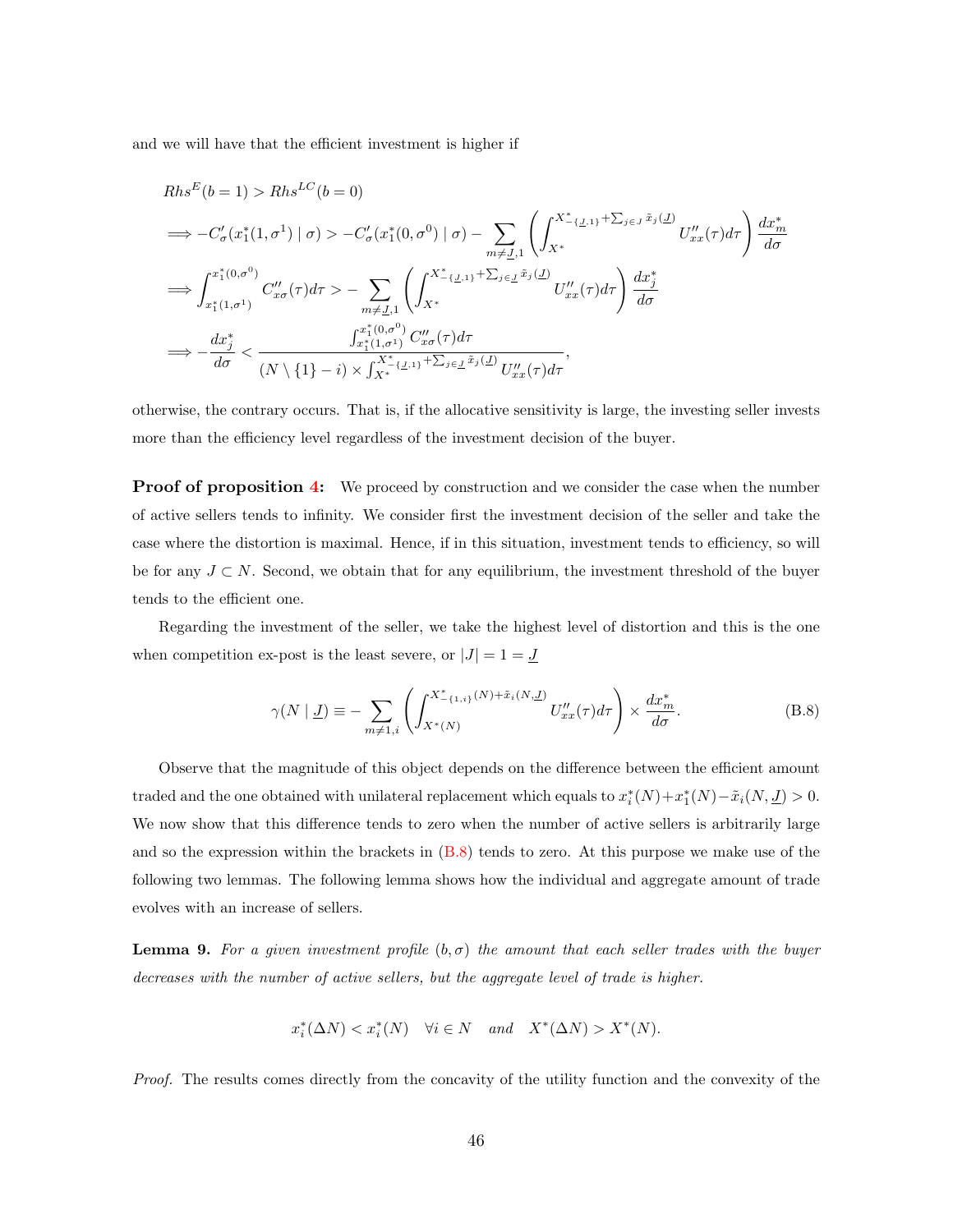cost function. In order to ease notation, we do not consider investment. We define  $\Delta N = N + 1$  and with a number of  $\Delta N$  active sellers, the amount traded in equilibrium needs to satisfy

$$
U'_x \left( \sum_{i=1}^{\Delta N} x_i^* (\Delta N) \right) = C'_x \left( x_i^* (\Delta N) \right).
$$

We proof the claim by contradiction, assume that  $x_i^*(\Delta N) \ge x_i^*(N)$   $\forall i \in N$ , and since  $\Delta N > N$ we have that  $\sum_{i=1}^{N} x_i^*(\Delta N) > \sum_{i=1}^{N} x_i^*(N)$  and by the concavity of  $U(\cdot)$  and optimality it has to be the case that

$$
C'_{x}(x_{i}^{*}(\Delta N)) = U'_{x}\left(\sum_{i=1}^{\Delta N} x_{i}^{*}(\Delta N)\right) < U'_{x}\left(\sum_{i=1}^{N} x_{i}^{*}(N)\right) = C'_{x}(x_{i}^{*}(N)) \quad \forall i \in N,
$$

but the convexity of  $C'_x(\cdot)$  implies that  $x^*(\Delta N) < x^*(N)$ , which leads to a contradiction. From the previous, we see that that  $X^*(\Delta N) > X^*(N)$  comes directly.  $\Box$ 

Therefore as the number of seller increase, the amount  $x_1^*(N)$  decreases and  $\lim_{N\to\infty}x_1^*(N)\approx 0$ . Regarding how the amount  $\tilde{x}_i(N, \underline{J})$  evolves with the number of sellers, we know that this object is the solution of the function  $V(X^*_{-\{J,i\}})$  introduced in expression [\(5.2\)](#page-15-1) in the appendix. The properties of this function are introduced in the following lemma.

**Lemma 10.** The function  $V\left(X^*_{-\{J,i\}}\right)$  is well defined, strictly increasing and strictly concave in  $X^*_{-\{J,i\}}$ . The maximizer  $\tilde{x}_i\left(X^*_{-\{J,i\}}\right)$  is decreasing in  $X^*_{-\{J,i\}}$ .

*Proof.* That the function  $V\left(X^*_{-\{J,i\}}\right)$  is well defined follows from the Inada conditions. By the envelop theorem we have  $V'_x\left(X^*_{-\{\underline{J},i\}}\right) > 0$  and  $V''_{xx}\left(X^*_{-\{\underline{J},i\}}\right) < 0$ , which implies that the function is strictly increasing and strictly concave. By the implicit function theorem, we find that:

$$
\frac{\partial \tilde{x}_i\left(X^*_{-\{\underline{J},i\}}\right)}{\partial X^*_{-\{\underline{J},i\}}} = \frac{U''_{xx}(\cdot)}{C''_{xx}(\cdot) - U''_{xx}(\cdot)} < 0.
$$

Thus, it is decreasing with an increase of the unchanged equilibrium allocation due to the concavity  $\Box$ of the utility function and the convexity of the cost function.

Hence, an increase of the number of sellers make  $X^*_{-\{J,i\}}(N)$  increase as shown in lemma [9,](#page-46-2) and by the previous lemma we know that the amount  $\tilde{x}_1(N, \underline{J})$  decreases. In the limit, we have that  $\lim_{N\to\infty} [\tilde{x}_i(N,\underline{J})] \approx x_i^*(N)$ . Thus, we have shown that with an arbitrarily number of active sellers, the difference between the upper and the lower integrand of [\(B.8\)](#page-46-1) tends to zero. We conclude that the extra term causing the inefficiencies in the seller's investment disappear and this tends to efficiency  $\lim_{N\to\infty} [\zeta(N)] \approx 0 \Longrightarrow \sigma_{\mathbf{LC}} \approx \sigma_{\mathbf{E}}.$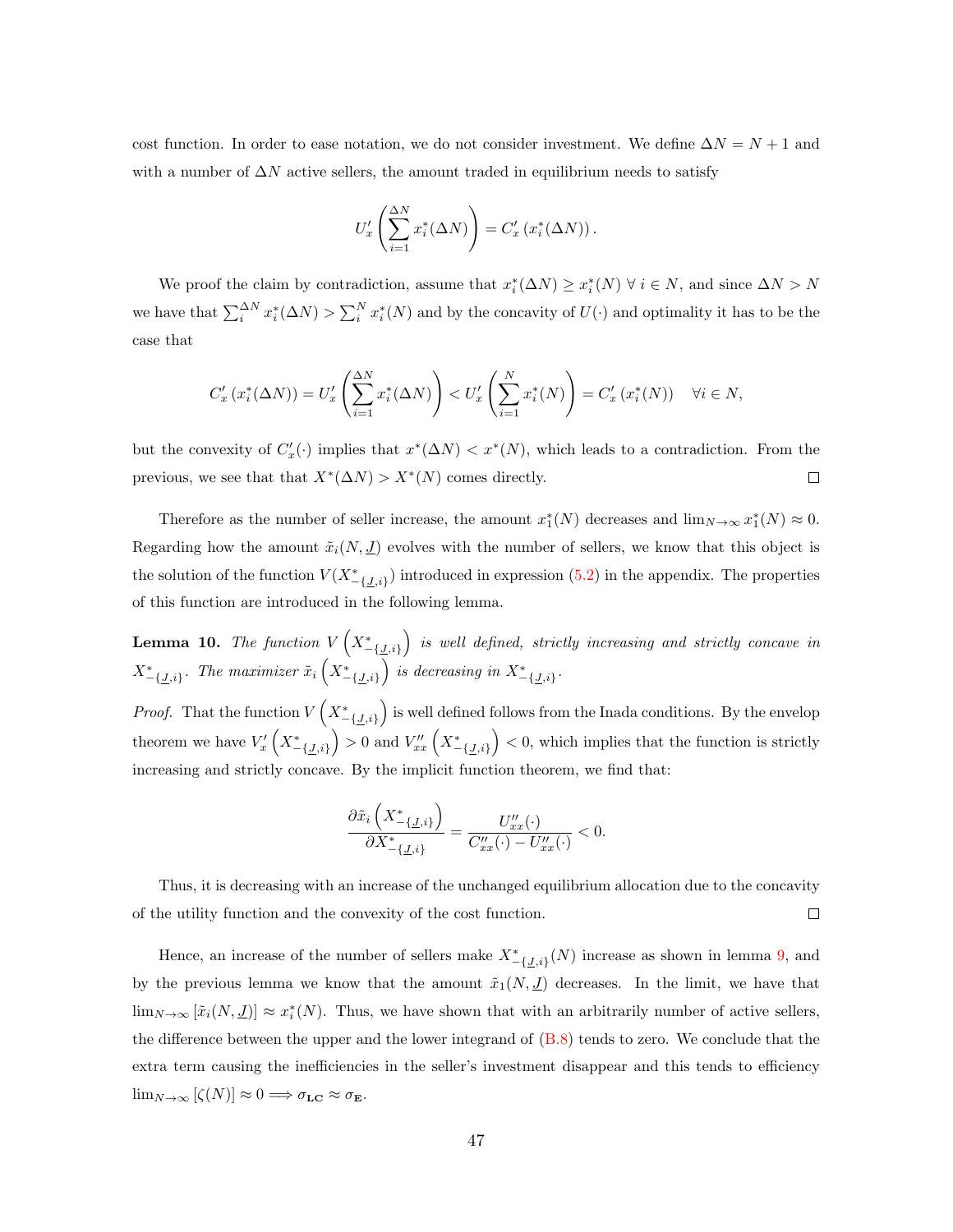We now show that the investment thresholds of the buyer also converge whenever the number of active sellers is sufficiently large. The investment threshold for any  $J \subset N$  is

$$
K_J \equiv TS^*(1,\sigma^1_{\mathbf{J}}) - TS^*(0,\sigma^0_{\mathbf{J}}) - \kappa_{\mathbf{J}}.
$$

From above, we know that the investment of the seller tends to efficiency  $\sigma_{J} \approx \sigma_{E}$ , which implies that the first part of the threshold also tends to efficiency  $\lim_{N\to\infty} [TS^*(1,\sigma^1_{\mathbf{J}}) - TS^*(0,\sigma^0_{\mathbf{J}})] \approx$  $TS^*(1,\sigma_{\mathbf{E}}) - TS^*(0,\sigma_{\mathbf{E}}^0)$ . By the same argument as before we can also show that the appropriation of gains from trade by the sellers coming from an investment of the buyer tends to zero when the number of sellers is arbitrarily large. Finally, the investing seller appropriation of investment tends to the private cost of investment, that is,  $\lim_{N\to\infty} [\kappa_J] \approx \psi(\sigma_{\mathbf{E}}^1) - \psi(\sigma_{\mathbf{E}}^0)$ . Hence, with all things considered we have that  $\lim_{N\to\infty}$  [ $K_J$ ] ≈  $K_E$  and the equilibrium investment profile tends to efficiency.

<span id="page-48-0"></span>**Proof of proposition [5:](#page-27-0)** We begin by considering the case where the "allocative sensitivity" is small. In this case, we have established that the investment threshold of the buyer is monotonically decreasing the lower the level of competition ex-post. The lower partition of the surplus appropriated by the buyer with lower competition dominates the higher investment of the seller. We start with the case that the investment of the buyer is the same regardless of the level of competition ex-post. To see that the investing seller is better-off with lower levels of competition we only need to verify that his investment increases the lower is the level of competition and this is the case since we know that  $\partial \gamma(J)/\partial J$  < 0. For the non-investing seller, it is easy to see that for any  $J \subset N$  and  $J \neq N \setminus \{i\}$  we obtain

$$
TS^*(b, \sigma_\mathbf{J}^b) - \tilde{TS}_{-i}(b, \sigma_\mathbf{J}^b | J_i) > TS^*(b, \sigma_\mathbf{E}^b) - TS_{-i}^*(b, \sigma_\mathbf{E}^b)
$$
\n
$$
\implies TS_{-i}^*(b, \sigma_\mathbf{E}^b) - \tilde{TS}_{-i}(b, \sigma_\mathbf{J}^b | J_i) > TS^*(b, \sigma_\mathbf{E}^b) - TS^*(b, \sigma_\mathbf{J}^b) \approx 0
$$
\n
$$
\implies TS_{-i}^*(b, \sigma_\mathbf{E}^b) - \tilde{TS}_{-i}(b, \sigma_\mathbf{J}^b | J_i) > 0.
$$

The right hand side of the second line is close to zero due to the fact that when the "allocative sensitivity" is small, the investment of the seller is similar regardless to the equilibrium ex-post  $\sigma_{\bf J}^b \approx$  $\sigma_{\bf E}^b$ . The third line is positive by point ii) in proposition [1.](#page-17-0) In a situation where the investment of the buyer depends on the equilibrium played ex-post and because the "allocative sensitivity" is small, we know that for any  $J \subset N$  we have that the investment threshold in the most competitive equilibrium is the largest  $K_{HC} > K_J$ . Because the sensitivity is small then there exist  $J \subset N$  and  $\sigma_{\rm J}^1 > \sigma_{\rm LC}^0$ . This implies that the largest payoff of the investing seller is achieved with an intermediate level of competition. With regards to the non-investing sellers, we have that, the largest payoffs is achieved with an intermediate level of competition. By the same procedure as before, we know that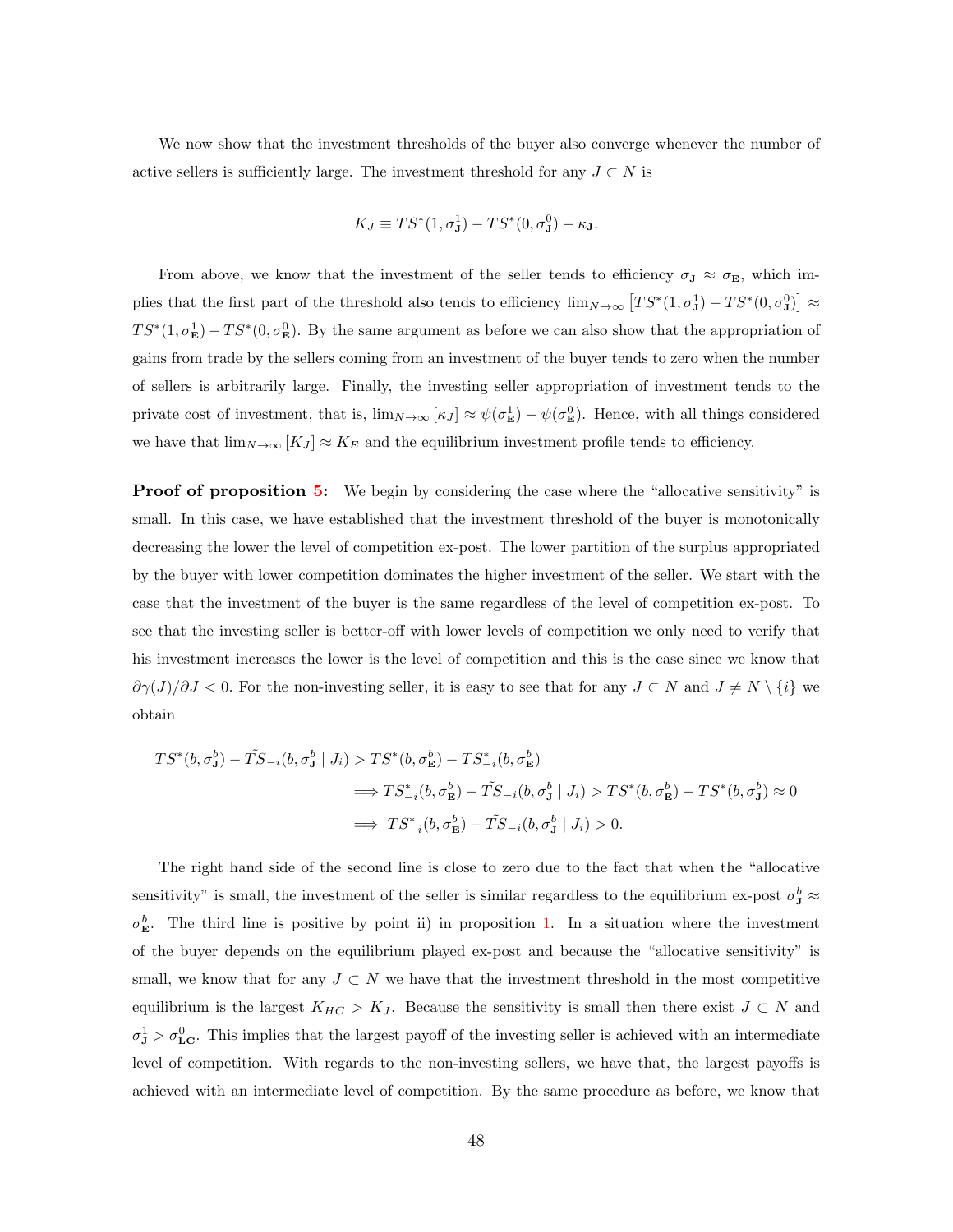$TS^*(1,\sigma_{\bf J}^1) - \tilde{TS}_{-i}(1,\sigma_{\bf J}^1 | J_i) > TS^*(1,\sigma_{\bf E}^1) - TS_{-i}^*(1,\sigma_{\bf E}^1)$ . Therefore, we have that the largest payoff is attained with a level of intermediate competition if

<span id="page-49-0"></span>
$$
TS^*(1, \sigma^1_{\mathbf{J}}) - \tilde{TS}_{-i}(1, \sigma^1_{\mathbf{J}} \mid J_i) > TS^*(0, \sigma^0_{\mathbf{LC}}) - \tilde{TS}_{-i}(0, \sigma^0_{\mathbf{LC}} \mid \underline{J}).\tag{B.9}
$$

Because the "allocative sensitivity" is small, we know that with a given investment of the buyer, the investment of the seller will be similar. Hence, by lemma [5](#page-36-1) and proposition [1](#page-17-0) we know that

$$
TS^*(1, \sigma^1) - \tilde{TS}_{-i}(1, \sigma^1 \mid J_i) > TS^*(0, \sigma^0) - \tilde{TS}_{-i}(0, \sigma^0 \mid J_i)
$$
\n
$$
TS^*(0, \sigma^0) - \tilde{TS}_{-i}(0, \sigma^0 \mid \underline{J}) > TS^*(0, \sigma^0) - \tilde{TS}_{-i}(0, \sigma^0 \mid J_i).
$$

By summing up both expressions we have

$$
\tilde{TS}_{-i}(0,\sigma^0) < TS^*(1,\sigma^1 \mid \underline{J}) - \tilde{TS}_{-i}(1,\sigma^1 \mid J_i) + TS^*(0,\sigma^0) - 2\left[ TS^*(0,\sigma^0) - \tilde{TS}_{-i}(0,\sigma^0 \mid J_i) \right],
$$

and by putting this in equation  $(B.9)$  we obtain

$$
TS^{*}(1, \sigma^{1}) - \tilde{TS}_{-i}(1, \sigma^{1} | J_{i}) > TS^{*}(0, \sigma^{0}) - TS^{*}(1, \sigma^{1}) + \tilde{TS}_{-i}(1, \sigma^{1} | J_{i}) - TS^{*}(0, \sigma^{0})
$$
  
+ 
$$
2 \left[ TS^{*}(0, \sigma^{0}) - \tilde{TS}_{-i}(0, \sigma^{0} | J_{i}) \right]
$$
  

$$
\implies 2 \left[ TS^{*}(1, \sigma^{1}) - \tilde{TS}_{-i}(1, \sigma^{1} | J_{i}) \right] > 2 \left[ TS^{*}(0, \sigma^{0}) - \tilde{TS}_{-i}(0, \sigma^{0} | J_{i}) \right],
$$

where the last inequality holds again by lemma [5.](#page-36-1)

Whenever the "allocative sensitivity" is big, the proof is more involved. We have seen that if the "allocative externally" is big there exists a subset of agents that undertake collective replacement  $J \subset N$  such that  $K_J > K_{HC}$ . For the investing seller it is easy to see that, as long as the investment is higher with a less competitive equilibrium his payoffs are also higher. This is always the case due to the complementarity of investment and that the buyer may decide to invest with a lower the degree of competition. For the non investing seller the proof is simple. In the case where the fixed costs of investment is such that the buyer invests in a lower competitive equilibrium we have that the non-investing sellers are better with the highest competitive equilibrium. Therefore, we have that

$$
TS^*(1, \sigma_J^1) - \tilde{TS}_{-i}(1, \sigma_J^1 \mid J_i) < TS^*(0, \sigma_E^0) - TS_{-i}^*(0, \sigma_E^0)
$$
\n
$$
\implies TS^*(1, \sigma_J^1) - TS^*(0, \sigma_E^0) < \tilde{TS}_{-i}(1, \sigma_J^1 \mid J_i) - TS_{-i}^*(0, \sigma_E^0); \quad \forall J \in N,
$$

where the left hand side represents the whole gain coming from the investment of the buyer and this is positive. However, the right hand side is bigger and represents the gain in surplus when the buyer is investing whenever any seller  $i \neq 1$  is excluded from trade and this is proved in lemma [8](#page-38-1) in the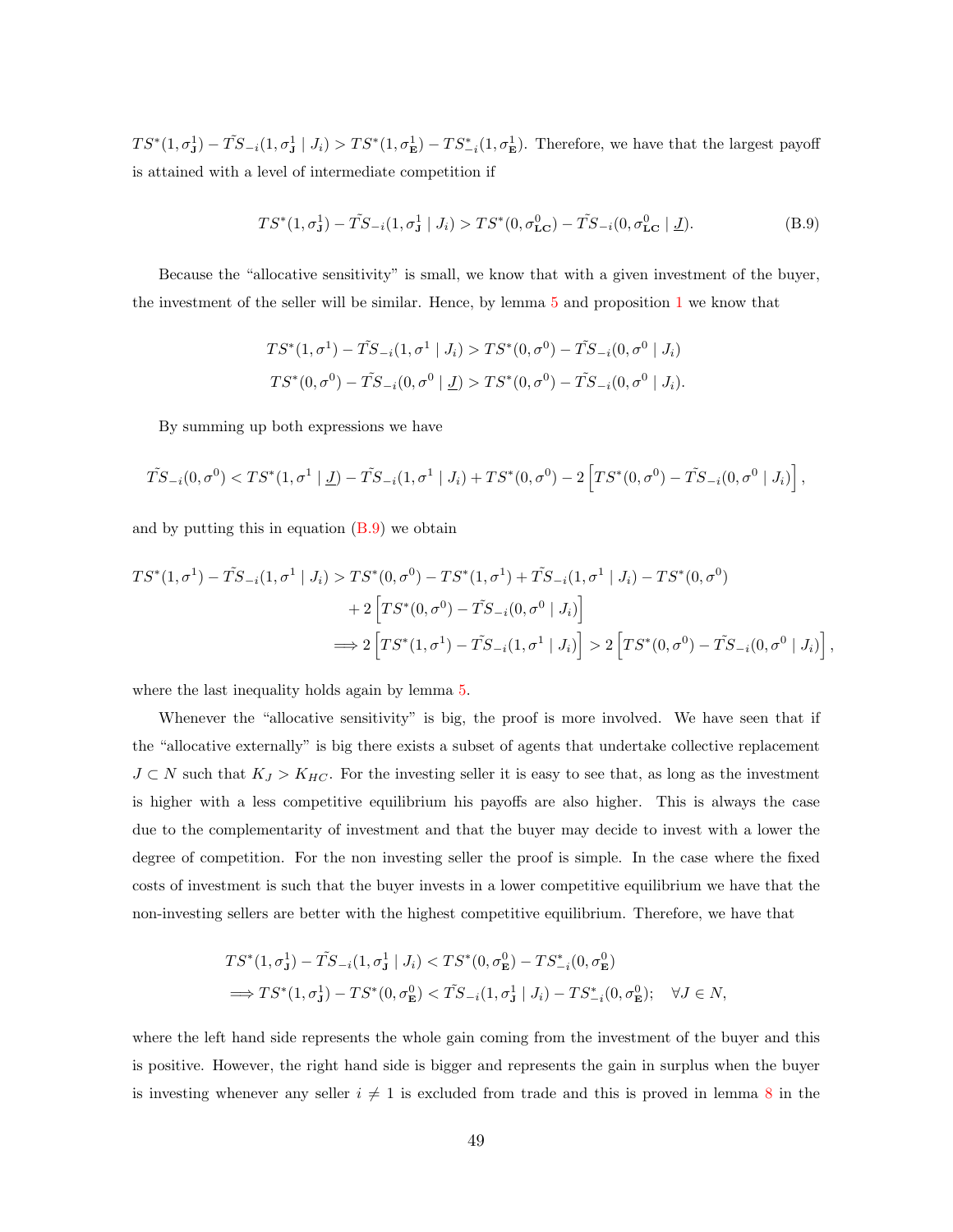appendix. Observe that whenever the investment decision of the buyer is equilibrium invariant, we also have that the maximal surplus is attained with the highest level of competition since

$$
TS^*(1,\sigma^1_{\mathbf{E}})-TS^*_{-i}(1,\sigma^1_{\mathbf{E}}) > TS^*(0,\sigma^0_{\mathbf{E}})-TS^*_{-i}(0,\sigma^0_{\mathbf{E}}) > TS^*(1,\sigma^1_{\mathbf{J}})-\tilde TS_{-i}(1,\sigma^1_{\mathbf{J}}\mid J_i); \quad \forall J\in N.
$$

<span id="page-50-0"></span>**Proof of theorem [1:](#page-29-1)** We start with the case when the allocative sensitivity is small. In the previous section we stated that with a small "allocative sensitivity" the investment threshold of the buyer is the biggest with the highest degree of competition, i.e  $K_{HC} \geq K_J \ \forall J \subset N$ . This entails that the investment decision of the buyer is only efficient in any "tacitly" coordinating equilibrium whenever it is also in the most competitive equilibrium. Then, it is immediate to see that, because the investment decision of the seller in any "tacitly" coordinating equilibrium is inefficient as shown in proposition [2,](#page-20-0) we obtain that the highest level of social welfare is obtained when competition is the most severe.

We proceed by considering by analyzing when the "allocative sensitivity" is big. In this case, we have established that the investment threshold of the buyer in an equilibrium where sellers tacitly coordinate to bring competition down, might be above the one corresponding to the highest competitive equilibrium. Here, we show that there exists a situation where the social welfare is bigger with less competition. Therefore, in what follows, we consider the case where there exist a  $J \subset N$  such that  $K_{HC} < K_J$ . We define the difference in net social surplus as

$$
D(\cdot)=W^J(1,\sigma^1)-W^{HC}(0,\sigma^0)=TS^*(1,\sigma^1_{\mathbf{J}})-K-\psi(\sigma^1_{\mathbf{J}})-TS^*(0,\sigma^0_{\mathbf{E}})+\psi(\sigma^0_{\mathbf{E}}).
$$

Since we want to know if there exists a situation where a less competitive equilibrium does better, we take the lowest possible value of the cost of investment of the buyer, which is  $K = K_{HC}$  $TS^*(1,\sigma_{\mathbf{E}}) - TS^*(0,\sigma_{\mathbf{E}}^0) - \kappa_{HC}$ . By introducing this in the previous expression we obtain that the lower bound of the difference is given by:

$$
\bar{D}(\cdot) = TS^*(1, \sigma_\mathbf{J}^1) - TS^*(1, \sigma_\mathbf{E}^1) + TS^*(0, \sigma_\mathbf{E}^0) + \kappa_{HC} - \psi(\sigma_\mathbf{J}^1) - TS^*(0, \sigma_\mathbf{E}^0) + \psi(\sigma_\mathbf{E}^0)
$$
\n
$$
= TS^*(1, \sigma_\mathbf{J}^1) - TS^*(1, \sigma_\mathbf{E}^1) + \kappa_{HC} - (\psi(\sigma_\mathbf{J}^1) - \psi(\sigma_\mathbf{E}^0))
$$
\n
$$
> TS^*(1, \sigma_\mathbf{J}^1) - TS^*(1, \sigma_\mathbf{E}^1) + \psi(\sigma_\mathbf{E}^1) - \psi(\sigma_\mathbf{E}^0) - (\psi(\sigma_\mathbf{J}^1) - \psi(\sigma_\mathbf{E}^0))
$$
\n
$$
= TS^*(1, \sigma_\mathbf{J}^1) - TS^*(1, \sigma_\mathbf{E}^1) - (\psi(\sigma_\mathbf{J}^1) - \psi(\sigma_\mathbf{E}^1)),
$$

where the first inequality comes from the proof of proposition [3.](#page-21-0) Therefore, we will obtain that the difference is positive, whenever the increase in the social surplus due to a higher investment of the seller is bigger than the cost, i.e.  $TS^*(1, \sigma_S^1) - TS^*(1, \sigma_E^1) > \psi(\sigma_S^1) - \psi(\sigma_E^1)$  and therefore, we additionally